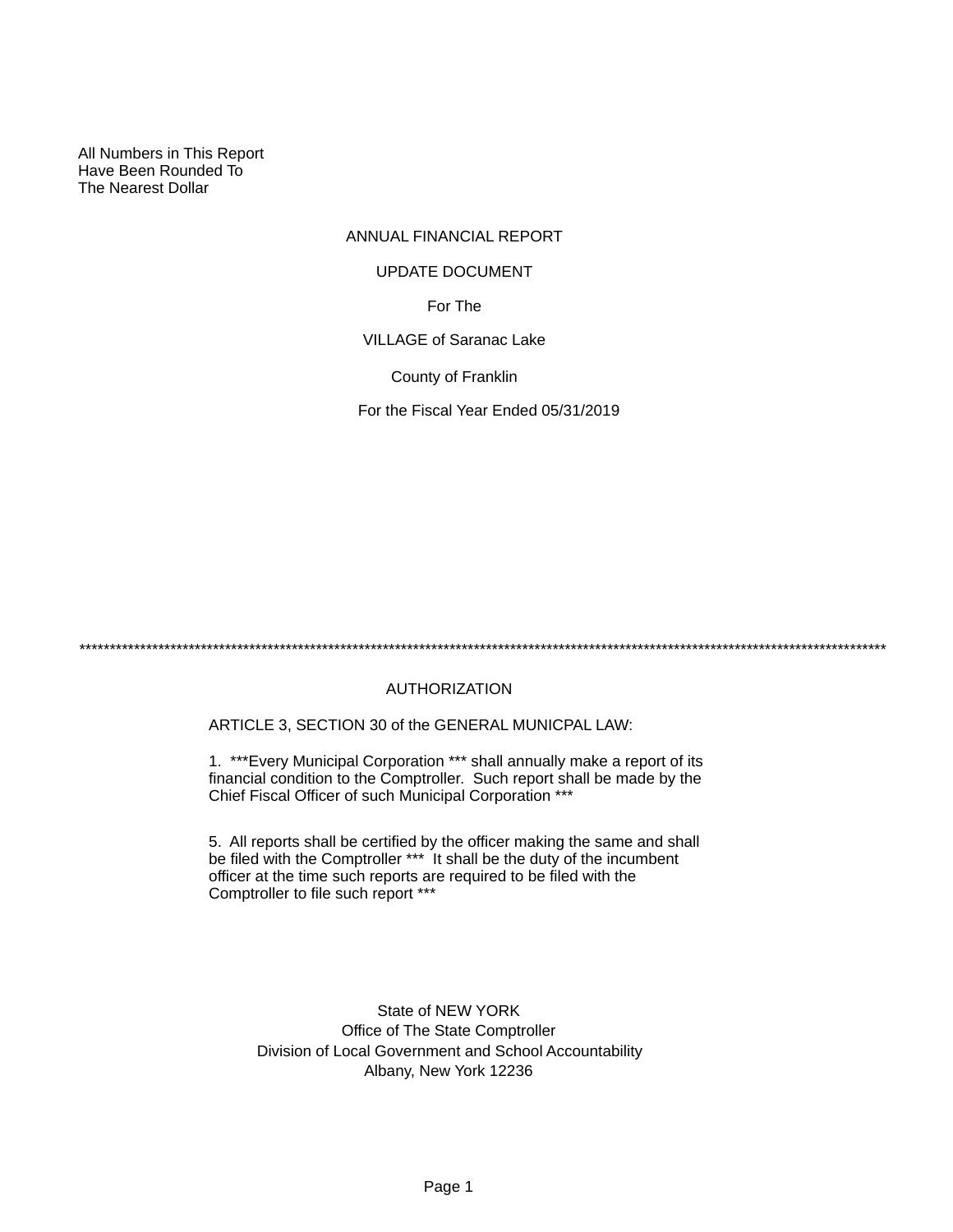### VILLAGE OF Saranac Lake

## \*\*\* FINANCIAL SECTION \*\*\*

Financial Information for the following funds and account groups are included in the Annual Financial Report filed by your government for the fiscal year ended 2018 and has been used by the OSC as the basis for preparing this update document for the fiscal year ended 2019:

> (A) GENERAL (CD) SPECIAL GRANT (FX) WATER (G) SEWER (H) CAPITAL PROJECTS (K) GENERAL FIXED ASSETS (TA) AGENCY (TE) PRIVATE PURPOSE TRUST (W) GENERAL LONG-TERM DEBT

All amounts included in this update document for 2018 represent data filed by your government with OSC as reviewed and adjusted where necessary.

### \*\*\* SUPPLEMENTAL SECTION \*\*\*

The Supplemental Section includes the following sections:

- 1) Statement of Indebtedness
- 2) Schedule of Time Deposits and Investments
- 3) Bank Reconciliation
- 4) Local Government Questionnaire
- 5) Schedule of Employee and Retiree Benefits
- 6) Schedule of Energy Costs and Consumption

All numbers in this report will be rounded to the nearest dollar.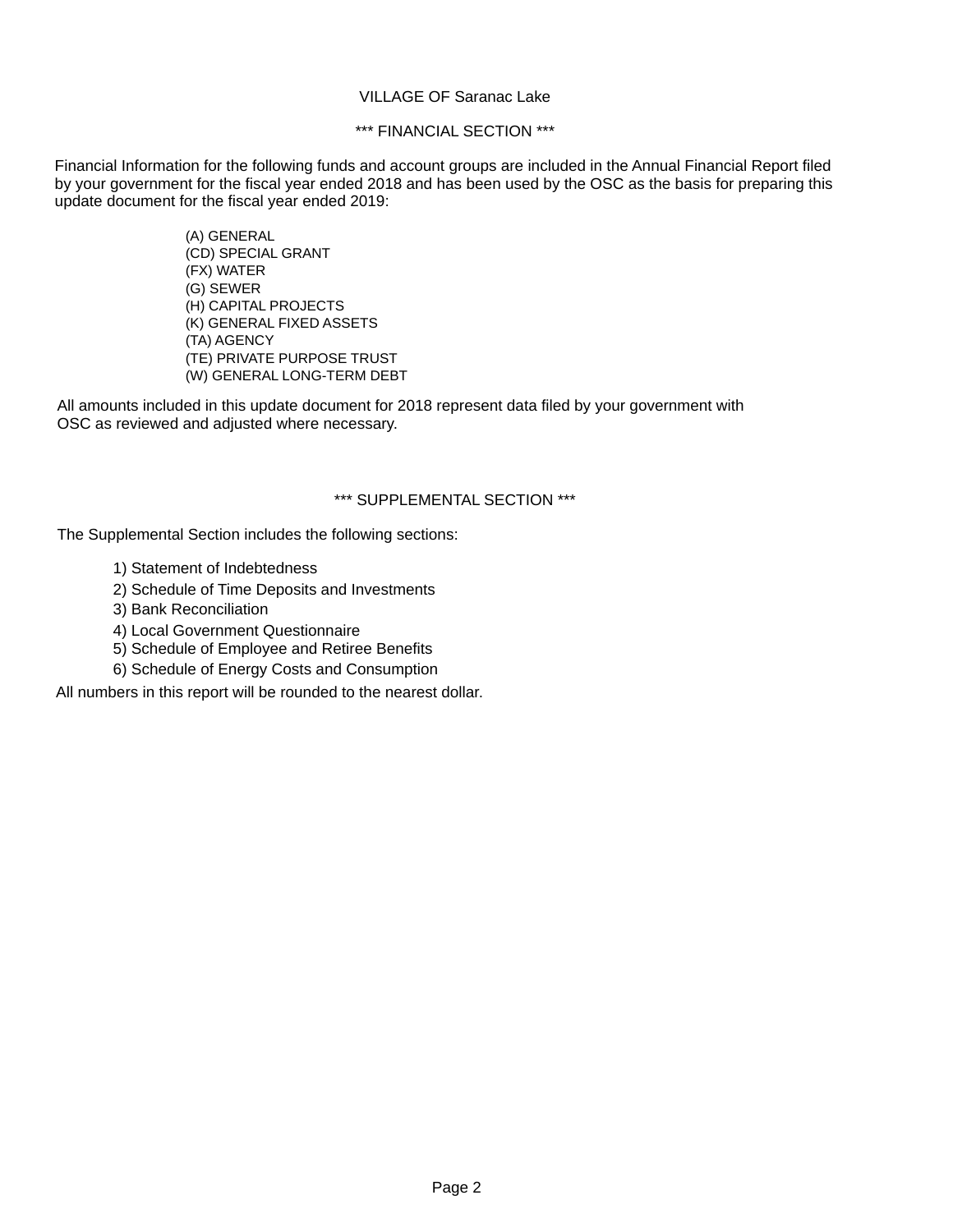(A) GENERAL

Balance Sheet

| <b>Code Description</b>                                | 2018      | EdpCode | 2019      |
|--------------------------------------------------------|-----------|---------|-----------|
| <b>Assets</b>                                          |           |         |           |
| Cash                                                   | 2,000,133 | A200    | 3,406,550 |
| Cash In Time Deposits                                  | 1,020,526 | A201    | 1,029,317 |
| Petty Cash                                             | 900       | A210    | 900       |
| <b>TOTAL Cash</b>                                      | 3,021,559 |         | 4,436,767 |
| Taxes Receivable, Current                              | 163       | A250    | 1,375     |
| <b>TOTAL Taxes Receivable (net)</b>                    | 163       |         | 1,375     |
| <b>Accounts Receivable</b>                             | 54,655    | A380    | 43,039    |
| <b>TOTAL Other Receivables (net)</b>                   | 54,655    |         | 43,039    |
| Due From Other Funds                                   | 1,150,267 | A391    | 775,684   |
| <b>TOTAL Due From Other Funds</b>                      | 1,150,267 |         | 775,684   |
| <b>Prepaid Expenses</b>                                |           | A480    | 1,725     |
| <b>TOTAL Prepaid Expenses</b>                          | $\bf{0}$  |         | 1,725     |
| <b>Cash Special Reserves</b>                           | 754,544   | A230    | 869,074   |
| <b>TOTAL Restricted Assets</b>                         | 754,544   |         | 869,074   |
| <b>TOTAL Assets and Deferred Outflows of Resources</b> | 4,981,188 |         | 6,127,664 |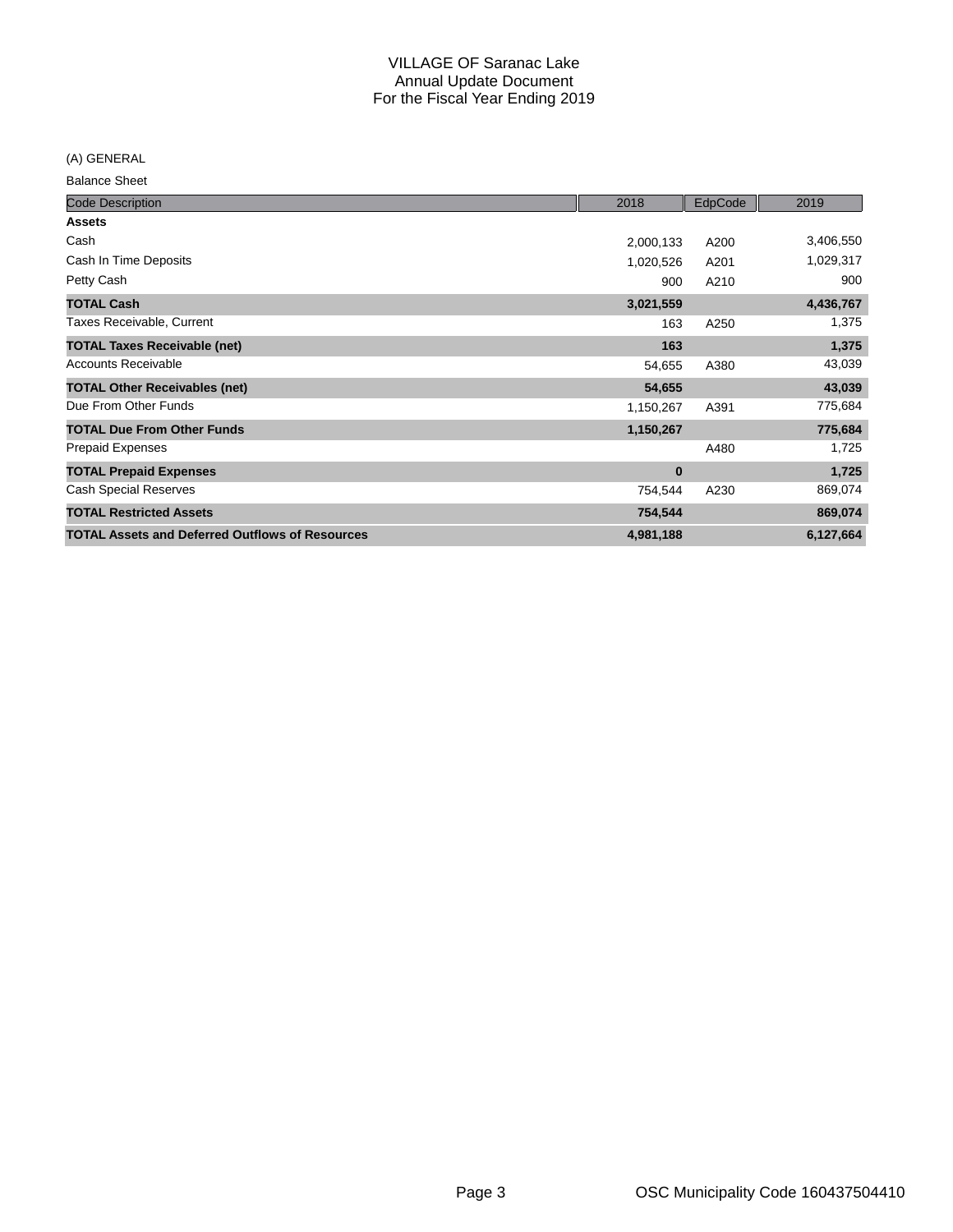## (A) GENERAL

Balance Sheet

| <b>Code Description</b>                                     | 2018      | EdpCode | 2019      |
|-------------------------------------------------------------|-----------|---------|-----------|
| <b>Accounts Payable</b>                                     | 88,626    | A600    | 49,790    |
| <b>TOTAL Accounts Payable</b>                               | 88,626    |         | 49,790    |
| Overpayments & Clearing Account                             | 4,100     | A690    | 4,100     |
| <b>TOTAL Other Liabilities</b>                              | 4,100     |         | 4,100     |
| Due To Other Funds                                          | 46.150    | A630    | 436,006   |
| <b>TOTAL Due To Other Funds</b>                             | 46,150    |         | 436,006   |
| <b>TOTAL Liabilities</b>                                    | 138,876   |         | 489,896   |
| <b>Deferred Inflows of Resources</b>                        |           |         |           |
| Deferred Inflow of Resources                                | 256,915   | A691    | 263,201   |
| <b>TOTAL Deferred Inflows of Resources</b>                  | 256,915   |         | 263,201   |
| <b>TOTAL Deferred Inflows of Resources</b>                  | 256,915   |         | 263,201   |
| <b>Fund Balance</b>                                         |           |         |           |
| Not in Spendable Form                                       |           | A806    | 1,725     |
| <b>TOTAL Nonspendable Fund Balance</b>                      | $\bf{0}$  |         | 1,725     |
| <b>Capital Reserve</b>                                      | 754,544   | A878    | 869,074   |
| <b>TOTAL Restricted Fund Balance</b>                        | 754,544   |         | 869,074   |
| Assigned Appropriated Fund Balance                          |           | A914    |           |
| <b>TOTAL Assigned Fund Balance</b>                          | $\bf{0}$  |         | $\bf{0}$  |
| Unassigned Fund Balance                                     | 3,830,853 | A917    | 4,503,768 |
| <b>TOTAL Unassigned Fund Balance</b>                        | 3,830,853 |         | 4,503,768 |
| <b>TOTAL Fund Balance</b>                                   | 4,585,397 |         | 5,374,567 |
| <b>TOTAL Liabilities, Deferred Inflows And Fund Balance</b> | 4.981.188 |         | 6,127,664 |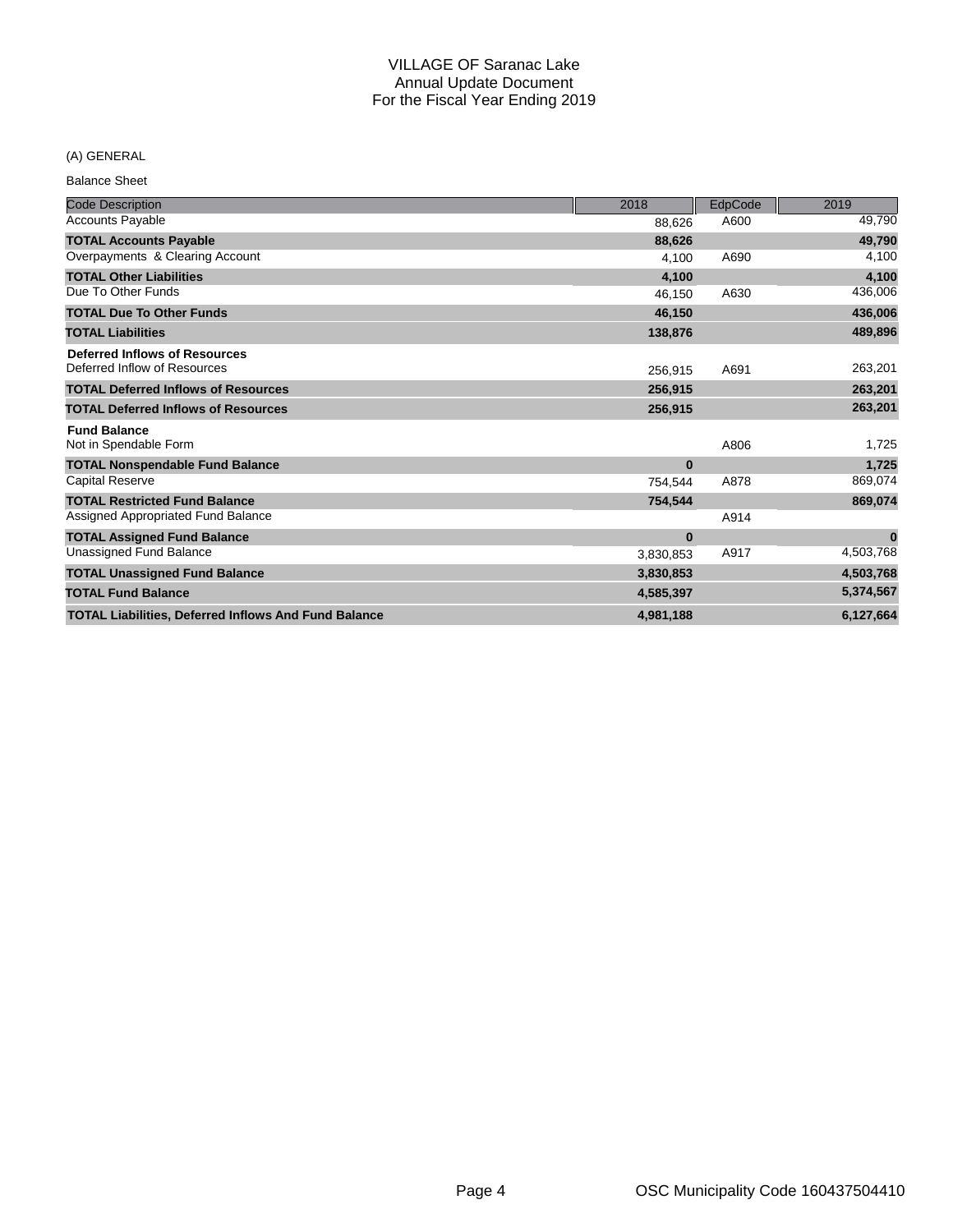(A) GENERAL

| <b>Code Description</b>                                                 | 2018      | EdpCode | 2019      |
|-------------------------------------------------------------------------|-----------|---------|-----------|
| <b>Revenues</b>                                                         |           |         |           |
| <b>Real Property Taxes</b>                                              | 3,670,447 | A1001   | 3,744,774 |
| <b>TOTAL Real Property Taxes</b>                                        | 3,670,447 |         | 3,744,774 |
| Other Payments In Lieu of Taxes                                         | 24,308    | A1081   | 31,616    |
| Interest & Penalties On Real Prop Taxes                                 | 37,454    | A1090   | 38,329    |
| <b>TOTAL Real Property Tax Items</b>                                    | 61,762    |         | 69,945    |
| Non Prop Tax Dist By County                                             | 19,175    | A1120   | 27,373    |
| Utilities Gross Receipts Tax                                            | 31,729    | A1130   | 39,063    |
| Franchises                                                              | 84,151    | A1170   | 87,735    |
| <b>TOTAL Non Property Tax Items</b>                                     | 135,055   |         | 154,171   |
| <b>Clerk Fees</b>                                                       | 9         | A1255   | 20        |
| Police Fees                                                             | 4,814     | A1520   | 4,715     |
| <b>Vital Statistics Fees</b>                                            | 10,725    | A1603   | 9,665     |
| Ambulance Charges                                                       | 180,247   | A1640   | 181,982   |
| Park And Recreational Charges                                           | 122,426   | A2001   | 103,252   |
| <b>Zoning Fees</b>                                                      | 4,300     | A2110   | 4,700     |
| <b>Planning Board Fees</b>                                              | 800       | A2115   | 2,900     |
| Sale of Electrical Power                                                | 15,159    | A2150   | 11,653    |
| <b>TOTAL Departmental Income</b>                                        | 338,480   |         | 318,887   |
| <b>Fire Protection Services Other Govts</b>                             | 321,047   | A2262   | 351,255   |
| <b>TOTAL Intergovernmental Charges</b>                                  | 321,047   |         | 351,255   |
| Interest And Earnings                                                   | 9,728     | A2401   | 16,853    |
| Rental of Real Property                                                 | 81,332    | A2410   | 92,203    |
| Rental of Real Property, Other Govts                                    | 20        | A2412   |           |
| <b>TOTAL Use of Money And Property</b>                                  | 91,080    |         | 109,056   |
| Games of Chance                                                         | 2,287     | A2530   | 2,319     |
| <b>Building And Alteration Permits</b>                                  | 18,220    | A2555   | 37,676    |
| <b>Street Opening Permits</b>                                           | 1,168     | A2560   | 4,362     |
| <b>TOTAL Licenses And Permits</b>                                       | 21,675    |         | 44,357    |
| Sales of Scrap & Excess Materials                                       | 3,069     | A2650   | 1,945     |
| Sales of Equipment                                                      | 44,540    | A2665   | 63,530    |
| <b>Insurance Recoveries</b>                                             | 2,669     | A2680   | 16,970    |
| Other Compensation For Loss                                             | 150       | A2690   | 500       |
| <b>TOTAL Sale of Property And Compensation For Loss</b>                 | 50,428    |         | 82,945    |
| Refunds of Prior Year's Expenditures                                    | 54,796    | A2701   | 229       |
| <b>Gifts And Donations</b>                                              | 13,630    | A2705   | 15,545    |
| Unclassified (specify)<br>Additional Description Miscellaneous receipts | 4,392     | A2770   | 8,637     |
| <b>TOTAL Miscellaneous Local Sources</b>                                | 72,818    |         | 24,411    |
| Interfund Revenues                                                      | 90,000    | A2801   | 90,000    |
| <b>TOTAL Interfund Revenues</b>                                         | 90,000    |         | 90,000    |
| St Aid, Revenue Sharing                                                 | 55,491    | A3001   | 50,288    |
| St Aid, Mortgage Tax                                                    | 23,103    | A3005   | 22,053    |
| St Aid, Consolidated Highway Aid                                        | 212,857   | A3501   | 286,953   |
| St Aid-Other Cul & Rec St Aid                                           | 106,895   | A3889   | 66,399    |
| St Aid Emergency Disaster Assistance                                    |           | A3960   | 2,700     |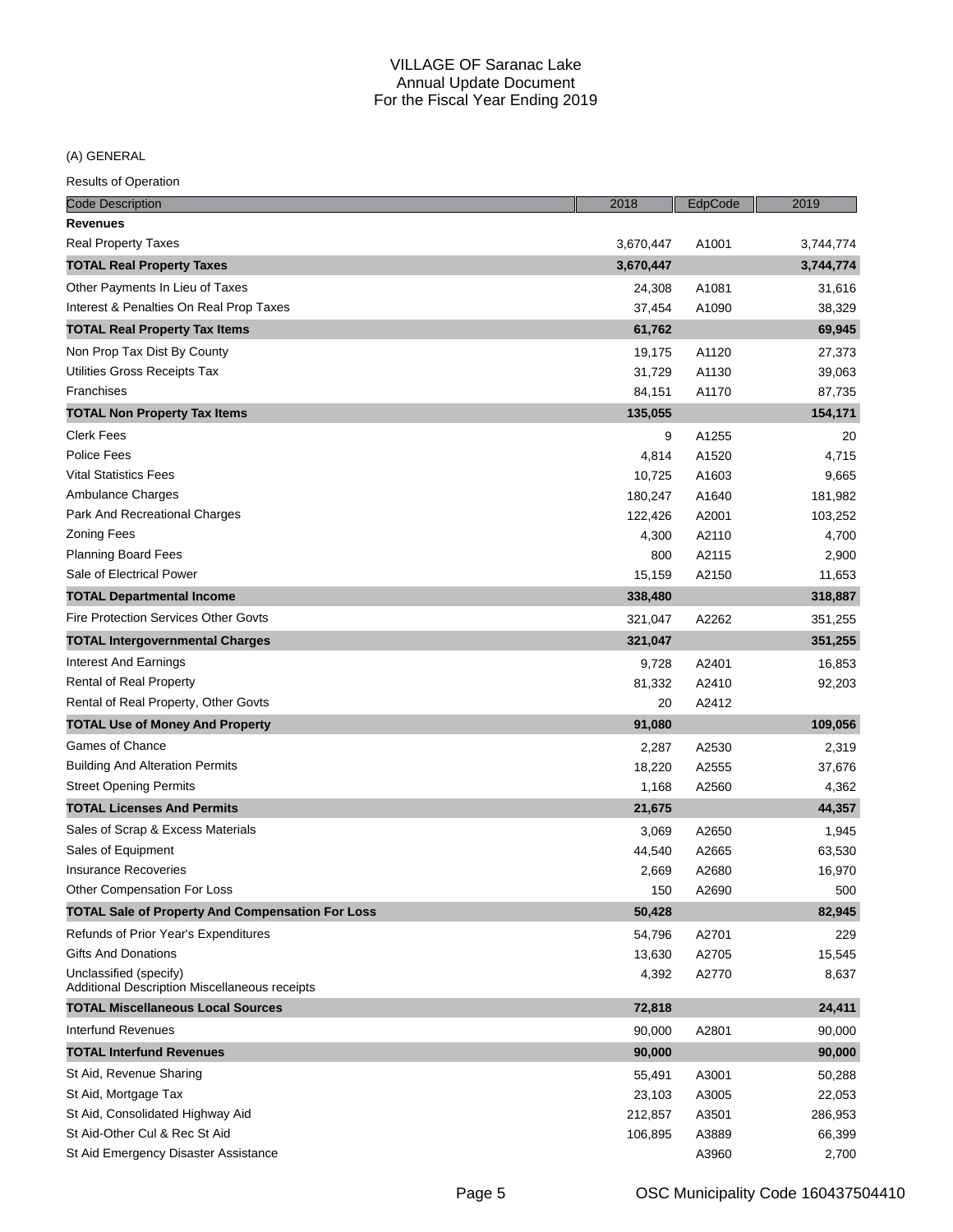(A) GENERAL

| <b>Code Description</b>                        | 2018      | EdpCode | 2019         |
|------------------------------------------------|-----------|---------|--------------|
| <b>Revenues</b>                                |           |         |              |
| St Aid, Code Enforcement                       | 25.150    | A3995   |              |
| <b>TOTAL State Aid</b>                         | 423,496   |         | 428,393      |
| Fed Aid, Emergency Disaster Assistance         | 16.201    | A4960   |              |
| <b>TOTAL Federal Aid</b>                       | 16,201    |         | $\mathbf{0}$ |
| <b>TOTAL Revenues</b>                          | 5,292,489 |         | 5,418,194    |
| <b>TOTAL Detail Revenues And Other Sources</b> | 5,292,489 |         | 5,418,194    |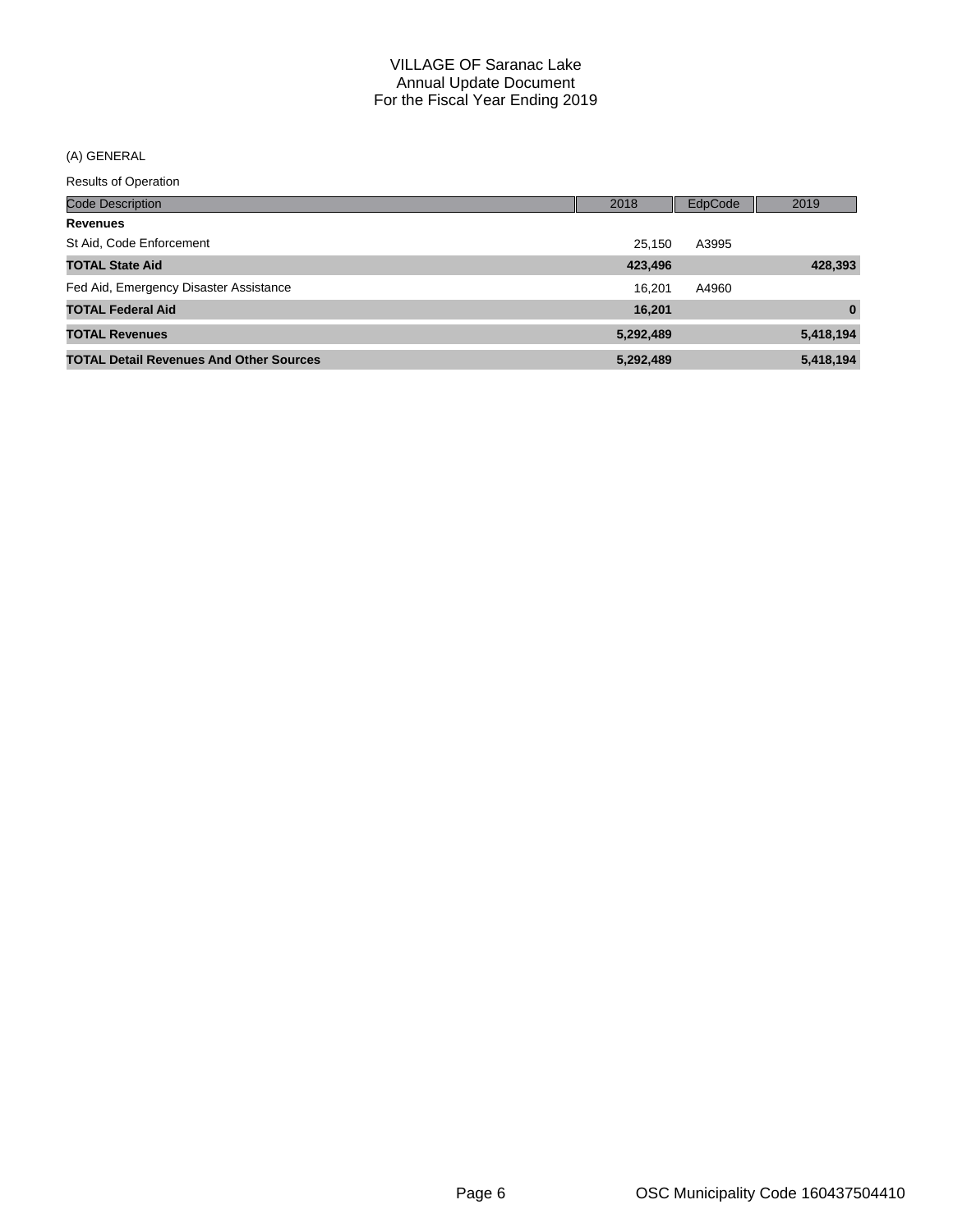(A) GENERAL

| <b>Code Description</b>                                                                      | 2018     | EdpCode | 2019     |
|----------------------------------------------------------------------------------------------|----------|---------|----------|
| <b>Expenditures</b>                                                                          |          |         |          |
| Legislative Board, Pers Serv                                                                 | 6,800    | A10101  | 6,800    |
| Legislative Board, Contr Expend                                                              | 444      | A10104  | 1,485    |
| <b>TOTAL Legislative Board</b>                                                               | 7,244    |         | 8,285    |
| Municipal Court, Contr Expend                                                                |          | A11104  |          |
| <b>TOTAL Municipal Court</b>                                                                 | $\bf{0}$ |         | $\bf{0}$ |
| Mayor, Pers Serv                                                                             | 3,400    | A12101  | 3,400    |
| Mayor, Contr Expend                                                                          | 1,330    | A12104  | 1,405    |
| <b>TOTAL Mayor</b>                                                                           | 4,730    |         | 4,805    |
| Municipal Exec, Pers Serv                                                                    | 28,897   | A12301  | 30,555   |
| Municipal Exec, Contr Expend                                                                 | 926      | A12304  | 865      |
| <b>TOTAL Municipal Exec</b>                                                                  | 29,823   |         | 31,420   |
| Auditor, Contr Expend                                                                        | 7,280    | A13204  |          |
| <b>TOTAL Auditor</b>                                                                         | 7,280    |         | $\bf{0}$ |
| Treasurer, Pers Serv                                                                         | 31,517   | A13251  | 18,463   |
| Treasurer, Contr Expend                                                                      | 2,140    | A13254  | 587      |
| <b>TOTAL Treasurer</b>                                                                       | 33,657   |         | 19,050   |
| Fiscal Agents Fees, Contr Expend                                                             | 2,400    | A13804  | 1,838    |
| <b>TOTAL Fiscal Agents Fees</b>                                                              | 2,400    |         | 1,838    |
| Clerk, pers Serv                                                                             | 19,485   | A14101  | 19,968   |
| Clerk, contr Expend                                                                          | 1,832    | A14104  | 3,359    |
| <b>TOTAL Clerk</b>                                                                           | 21,317   |         | 23,327   |
| Law, Pers Serv                                                                               | 9,017    | A14201  | 9,197    |
| Law, Contr Expend                                                                            | 7,366    | A14204  | 7,344    |
| <b>TOTAL Law</b>                                                                             | 16,383   |         | 16,541   |
| Engineer, Contr Expend                                                                       | 19,635   | A14404  | 14,846   |
| <b>TOTAL Engineer</b>                                                                        | 19,635   |         | 14,846   |
| Elections, Contr Expend                                                                      | 1,549    | A14504  |          |
| <b>TOTAL Elections</b>                                                                       | 1,549    |         | $\bf{0}$ |
| Records Mgmt, Contr Expend                                                                   | 250      | A14604  | 133      |
| <b>TOTAL Records Mgmt</b>                                                                    | 250      |         | 133      |
| Public Works Admin, Pers Serv                                                                | 22,915   | A14901  | 23,319   |
| Public Works Admin, Contr Expend                                                             | 3,920    | A14904  | 2,566    |
| <b>TOTAL Public Works Admin</b>                                                              | 26,835   |         | 25,885   |
| Central Services Admin, pers Serv                                                            | 33,401   | A16101  | 38,358   |
| Central Services Admin, contr Expend                                                         | 22,038   | A16104  | 23,243   |
| <b>TOTAL Central Services Admin</b>                                                          | 55,439   |         | 61,601   |
| Operation of Plant Contr Expend                                                              | 79,832   | A16204  | 64,801   |
| <b>TOTAL Operation of Plant Contr Expend</b>                                                 | 79,832   |         | 64,801   |
| Central Garage Pers Serv                                                                     | 46,459   | A16401  | 43,632   |
| Central Garage Equip & Cap Outlay                                                            | 10,191   | A16402  |          |
| Central Garage Contr Expend                                                                  | 11,971   | A16404  | 12,732   |
| <b>TOTAL Central Garage Contr Expend</b>                                                     | 68,621   |         | 56,364   |
| Central Data Process, Contr Expend<br>Additional Description Prior year miscoded to Treas PS |          | A16804  | 14,947   |
| <b>TOTAL Central Data Process</b>                                                            | $\bf{0}$ |         | 14,947   |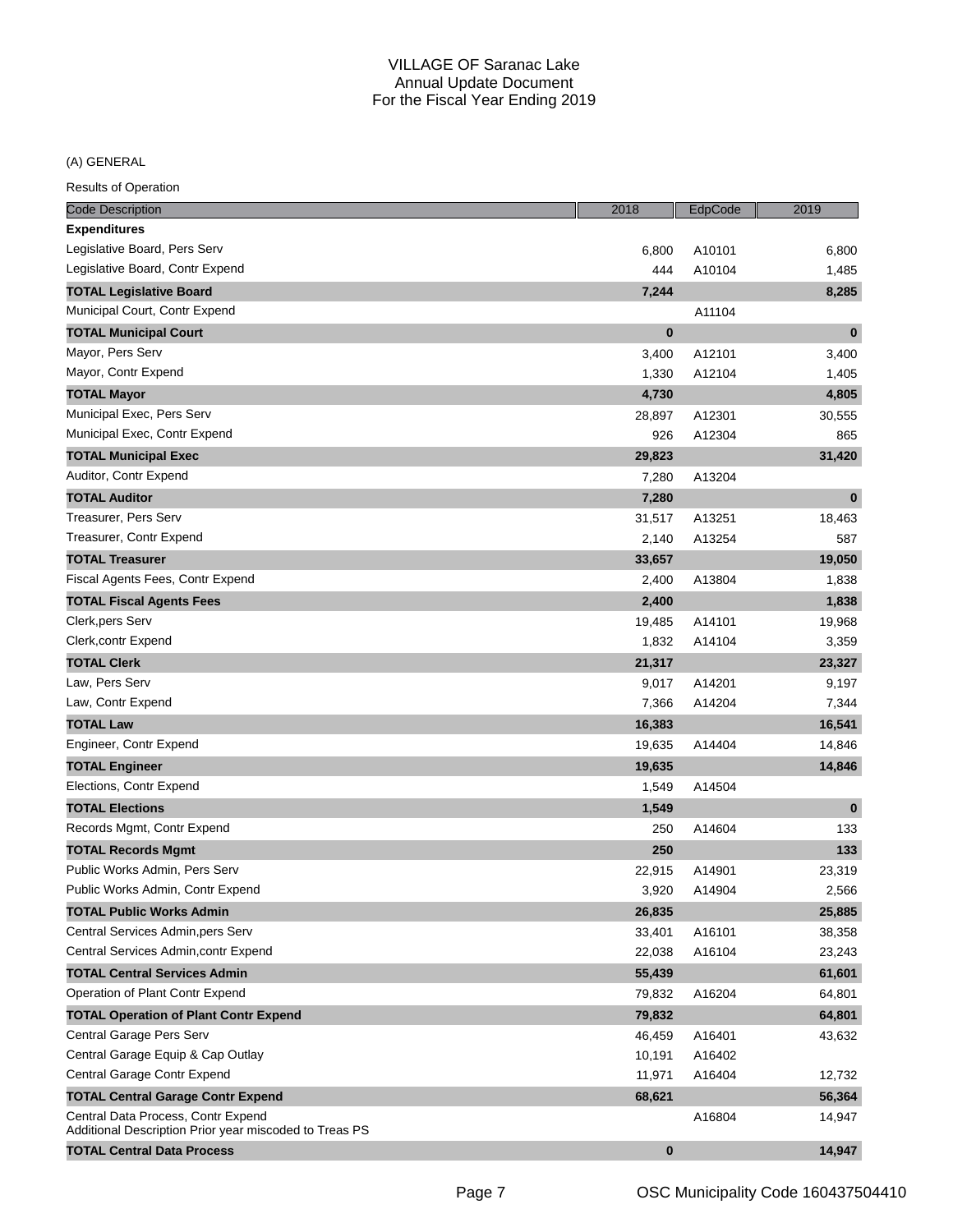(A) GENERAL

| <b>Code Description</b>                           | 2018      | EdpCode | 2019      |
|---------------------------------------------------|-----------|---------|-----------|
| <b>Expenditures</b>                               |           |         |           |
| Unallocated Insurance, Contr Expend               | 37,122    | A19104  | 39,522    |
| <b>TOTAL Unallocated Insurance</b>                | 37,122    |         | 39,522    |
| Municipal Assn Dues, Contr Expend                 | 2,764     | A19204  |           |
| <b>TOTAL Municipal Assn Dues</b>                  | 2,764     |         | $\bf{0}$  |
| Pur of Land/right of Way, equip & Cap Out         | 81,735    | A19402  | 2,000     |
| <b>TOTAL Pur of Land/right of Way</b>             | 81,735    |         | 2,000     |
| Taxes & Assess On Munic Prop, Contr Expend        | 9,015     | A19504  | 10,794    |
| <b>TOTAL Taxes &amp; Assess On Munic Prop</b>     | 9,015     |         | 10,794    |
| Other General Govt Support, Contract Exp          |           | A19894  |           |
| <b>TOTAL Other General Govt Support</b>           | $\bf{0}$  |         | $\bf{0}$  |
| <b>TOTAL General Government Support</b>           | 505,631   |         | 396,159   |
| Police, Pers Serv                                 | 715,205   | A31201  | 714,837   |
| Police, Equip & Cap Outlay                        | 34,736    | A31202  | 42,308    |
| Police, Contr Expend                              | 111,104   | A31204  | 130,882   |
| Police, Empl Bnfts                                | 479,468   | A31208  | 520,638   |
| <b>TOTAL Police</b>                               | 1,340,513 |         | 1,408,665 |
| Fire, Pers Serv                                   | 285,291   | A34101  | 262,299   |
| Fire, Equip & Cap Outlay                          | 7,422     | A34102  | 14,800    |
| Fire, Contr Expend                                | 195,983   | A34104  | 164,838   |
| Fire, Empl Bnfts                                  | 131,019   | A34108  | 87,355    |
| <b>TOTAL Fire</b>                                 | 619,715   |         | 529,292   |
| Control of Animals, Contr Expend                  | 6,950     | A35104  | 7,090     |
| <b>TOTAL Control of Animals</b>                   | 6,950     |         | 7,090     |
| Safety Inspection, Pers Serv                      | 88,110    | A36201  | 99,605    |
| Safety Inspection, Contr Expend                   | 12,041    | A36204  | 3,353     |
| <b>TOTAL Safety Inspection</b>                    | 100,151   |         | 102,958   |
| Rescue Squad, Contr Expend                        | 39,033    | A36254  | 38,612    |
| <b>TOTAL Rescue Squad</b>                         | 39,033    |         | 38,612    |
| <b>TOTAL Public Safety</b>                        | 2,106,362 |         | 2,086,617 |
| Public Health, Contr Expend                       | 850       | A40104  | 850       |
| <b>TOTAL Public Health</b>                        | 850       |         | 850       |
| Registrar of Vital Statistics, Pers Serv          | 5,303     | A40201  | 4,793     |
| Registrar of Vital Stat Contr Expend              | 411       | A40204  |           |
| <b>TOTAL Registrar of Vital Stat Contr Expend</b> | 5,714     |         | 4,793     |
| <b>TOTAL Health</b>                               | 6,564     |         | 5,643     |
| Maint of Streets, Pers Serv                       | 141,884   | A51101  | 138,194   |
| Maint of Streets, Equip & Cap Outlay              | 91,694    | A51102  | 7,664     |
| Maint of Streets, Contr Expend                    | 133,677   | A51104  | 97,482    |
| <b>TOTAL Maint of Streets</b>                     | 367,255   |         | 243,340   |
| Perm Improve Highway, Equip & Cap Outlay          | 207,342   | A51122  | 287,031   |
| <b>TOTAL Perm Improve Highway</b>                 | 207,342   |         | 287,031   |
| Garage, Contr Expend                              | 20,191    | A51324  | 22,990    |
| <b>TOTAL Garage</b>                               | 20,191    |         | 22,990    |
| Snow Removal, Pers Serv                           | 147,188   | A51421  | 147,117   |
| Snow Removal, Equip & Cap Outlay                  | 72,646    | A51422  |           |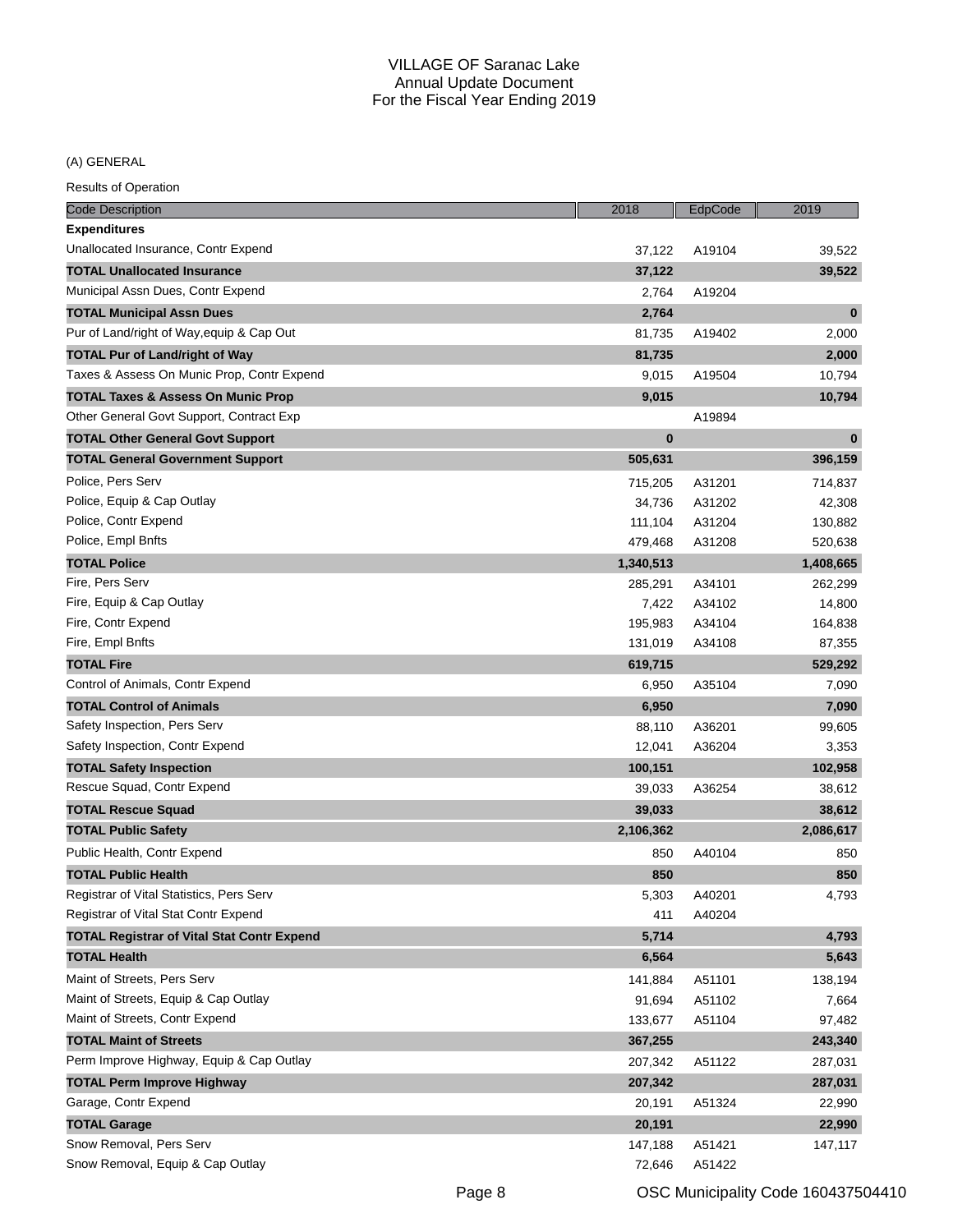(A) GENERAL

| <b>Code Description</b>                                                                   | 2018      | EdpCode | 2019      |
|-------------------------------------------------------------------------------------------|-----------|---------|-----------|
| <b>Expenditures</b>                                                                       |           |         |           |
| Snow Removal, Contr Expend                                                                | 127,316   | A51424  | 172,451   |
| <b>TOTAL Snow Removal</b>                                                                 | 347,150   |         | 319,568   |
| Street Lighting, Contr Expend                                                             | 108,502   | A51824  | 110,930   |
| <b>TOTAL Street Lighting</b>                                                              | 108,502   |         | 110,930   |
| Sidewalks, Pers Serv                                                                      | 49,373    | A54101  | 49,207    |
| Sidewalks, Contr Expend                                                                   | 20,400    | A54104  |           |
| <b>TOTAL Sidewalks</b>                                                                    | 69,773    |         | 49,207    |
| Off-Street Parking, Contr Expend                                                          | 5,367     | A56504  | 4,563     |
| <b>TOTAL Off-Street Parking</b>                                                           | 5,367     |         | 4,563     |
| <b>TOTAL Transportation</b>                                                               | 1,125,580 |         | 1,037,629 |
| Other Economic Opp Pro, Contr Expend                                                      |           | A63264  |           |
| <b>TOTAL Other Economic Opp Pro</b>                                                       | $\bf{0}$  |         | $\bf{0}$  |
| Publicity, Contr Expend                                                                   | 46,056    | A64104  | 32,397    |
| <b>TOTAL Publicity</b>                                                                    | 46,056    |         | 32,397    |
| Other Eco & Dev, Contr Expend                                                             | 5,000     | A69894  |           |
| <b>TOTAL Other Eco &amp; Dev</b>                                                          | 5,000     |         | $\bf{0}$  |
| <b>TOTAL Economic Assistance And Opportunity</b>                                          | 51,056    |         | 32,397    |
| Parks, Pers Serv                                                                          | 12,515    | A71101  | 23,938    |
| Parks, Equip & Cap Outlay                                                                 | 19,169    | A71102  | 4,101     |
| Parks, Contr Expend                                                                       | 13,750    | A71104  | 20,868    |
| <b>TOTAL Parks</b>                                                                        | 45,434    |         | 48,907    |
| Playgr & Rec Centers, Contr Expend                                                        | 509       | A71404  | 846       |
| <b>TOTAL Playgr &amp; Rec Centers</b>                                                     | 509       |         | 846       |
| Special Rec Facility, Pers Serv                                                           | 115,615   | A71801  | 101,021   |
| Special Rec Facility, Equip & Cap Outlay                                                  | 23,488    | A71802  | 24,656    |
| Special Rec Facility, Contr Expend                                                        | 108,882   | A71804  | 96,374    |
| <b>TOTAL Special Rec Facility</b>                                                         | 247,985   |         | 222,051   |
| Youth Prog, Contr Expend                                                                  | 7,500     | A73104  | 8,500     |
| <b>TOTAL Youth Prog</b>                                                                   | 7,500     |         | 8,500     |
| Celebrations, Contr Expend                                                                | 13,440    | A75504  | 9,751     |
| <b>TOTAL Celebrations</b>                                                                 | 13,440    |         | 9,751     |
| <b>TOTAL Culture And Recreation</b>                                                       | 314,868   |         | 290,055   |
| Zoning, Contr Expend                                                                      | 631       | A80104  | 1,755     |
| <b>TOTAL Zoning</b>                                                                       | 631       |         | 1,755     |
| Planning, Contr Expend                                                                    | 3,089     | A80204  | 5         |
| <b>TOTAL Planning</b>                                                                     | 3,089     |         | 5         |
| Refuse & Garbage, Contr Expend                                                            | 7,960     | A81604  | 7,241     |
| <b>TOTAL Refuse &amp; Garbage</b>                                                         | 7,960     |         | 7,241     |
| Landfill Clos-Post Clos, contr Exp<br>Additional Description Prior year miscoded to 19402 |           | A81614  | 50,596    |
| <b>TOTAL Landfill Clos-Post Clos</b>                                                      | $\bf{0}$  |         | 50,596    |
| Street Cleaning, Pers Serv                                                                | 26,645    | A81701  | 26,909    |
| Street Cleaning, Contr Expend                                                             | 16,630    | A81704  | 12,658    |
| <b>TOTAL Street Cleaning</b>                                                              | 43,275    |         | 39,567    |
| Urban Renewal Agency, Pers Serv                                                           | 24,931    | A86201  | 24,616    |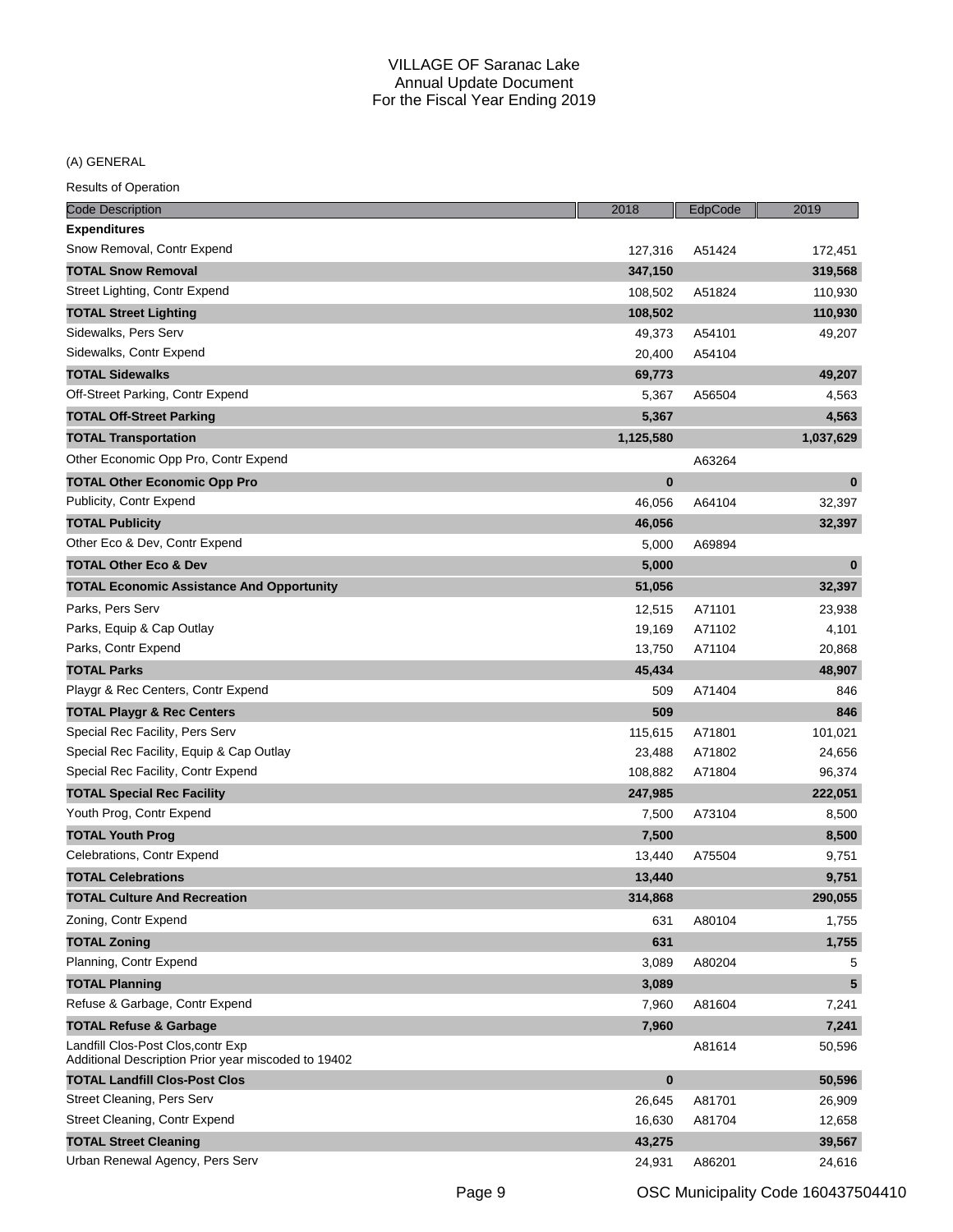## (A) GENERAL

| <b>Code Description</b>                         | 2018      | EdpCode | 2019      |
|-------------------------------------------------|-----------|---------|-----------|
| <b>Expenditures</b>                             |           |         |           |
| Urban Renewal Agency, Contr Expend              | 12,604    | A86204  | 5,372     |
| <b>TOTAL Urban Renewal Agency</b>               | 37,535    |         | 29,988    |
| Misc Home & Comm Serv, Contr Expend             | 8,121     | A89894  | 604       |
| <b>TOTAL Misc Home &amp; Comm Serv</b>          | 8,121     |         | 604       |
| <b>TOTAL Home And Community Services</b>        | 100,611   |         | 129,756   |
| <b>State Retirement System</b>                  | 117,075   | A90108  | 106,977   |
| Social Security, Employer Cont                  | 56,403    | A90308  | 57,193    |
| Worker's Compensation, Empl Bnfts               | 5,074     | A90408  | 5,301     |
| Life Insurance, Empl Bnfts                      | 160       | A90458  | 111       |
| Hospital & Medical (dental) Ins, Empl Bnft      | 134,446   | A90608  | 59,775    |
| <b>Union Welfare Benefits</b>                   |           | A90708  | 5,265     |
| <b>TOTAL Employee Benefits</b>                  | 313,158   |         | 234,622   |
| Debt Principal, Serial Bonds                    | 120,000   | A97106  | 180,000   |
| <b>TOTAL Debt Principal</b>                     | 120,000   |         | 180,000   |
| Debt Interest, Serial Bonds                     | 18,328    | A97107  | 14,813    |
| <b>TOTAL Debt Interest</b>                      | 18,328    |         | 14,813    |
| <b>TOTAL Expenditures</b>                       | 4,662,158 |         | 4,407,691 |
| Transfers, Capital Projects Fund                | 81,333    | A99509  | 221,333   |
| <b>TOTAL Operating Transfers</b>                | 81,333    |         | 221,333   |
| <b>TOTAL Other Uses</b>                         | 81,333    |         | 221,333   |
| <b>TOTAL Detail Expenditures And Other Uses</b> | 4,743,491 |         | 4,629,024 |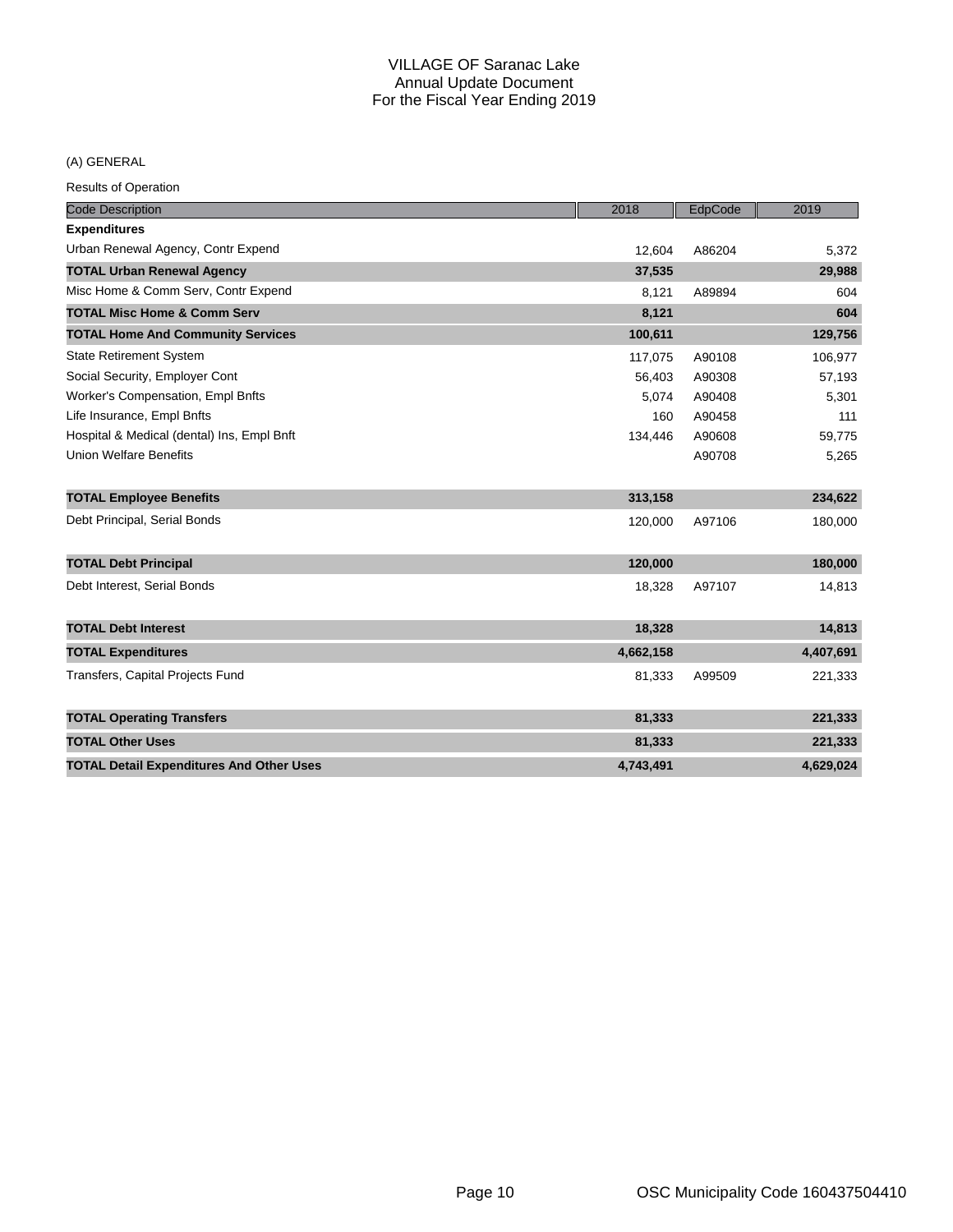(A) GENERAL

**Analysis of Changes in Fund Balance**

| <b>Code Description</b>                    | 2018      | EdpCode | 2019      |
|--------------------------------------------|-----------|---------|-----------|
| Analysis of Changes in Fund Balance        |           |         |           |
| <b>Fund Balance - Beginning of Year</b>    | 4,036,399 | A8021   | 4,585,397 |
| Prior Period Adj -Increase In Fund Balance | 0         | A8012   |           |
| <b>Restated Fund Balance - Beg of Year</b> | 4.036.399 | A8022   | 4,585,397 |
| ADD - REVENUES AND OTHER SOURCES           | 5,292,489 |         | 5,418,194 |
| DEDUCT - EXPENDITURES AND OTHER USES       | 4.743.491 |         | 4.629.024 |
| <b>Fund Balance - End of Year</b>          | 4,585,397 | A8029   | 5,374,567 |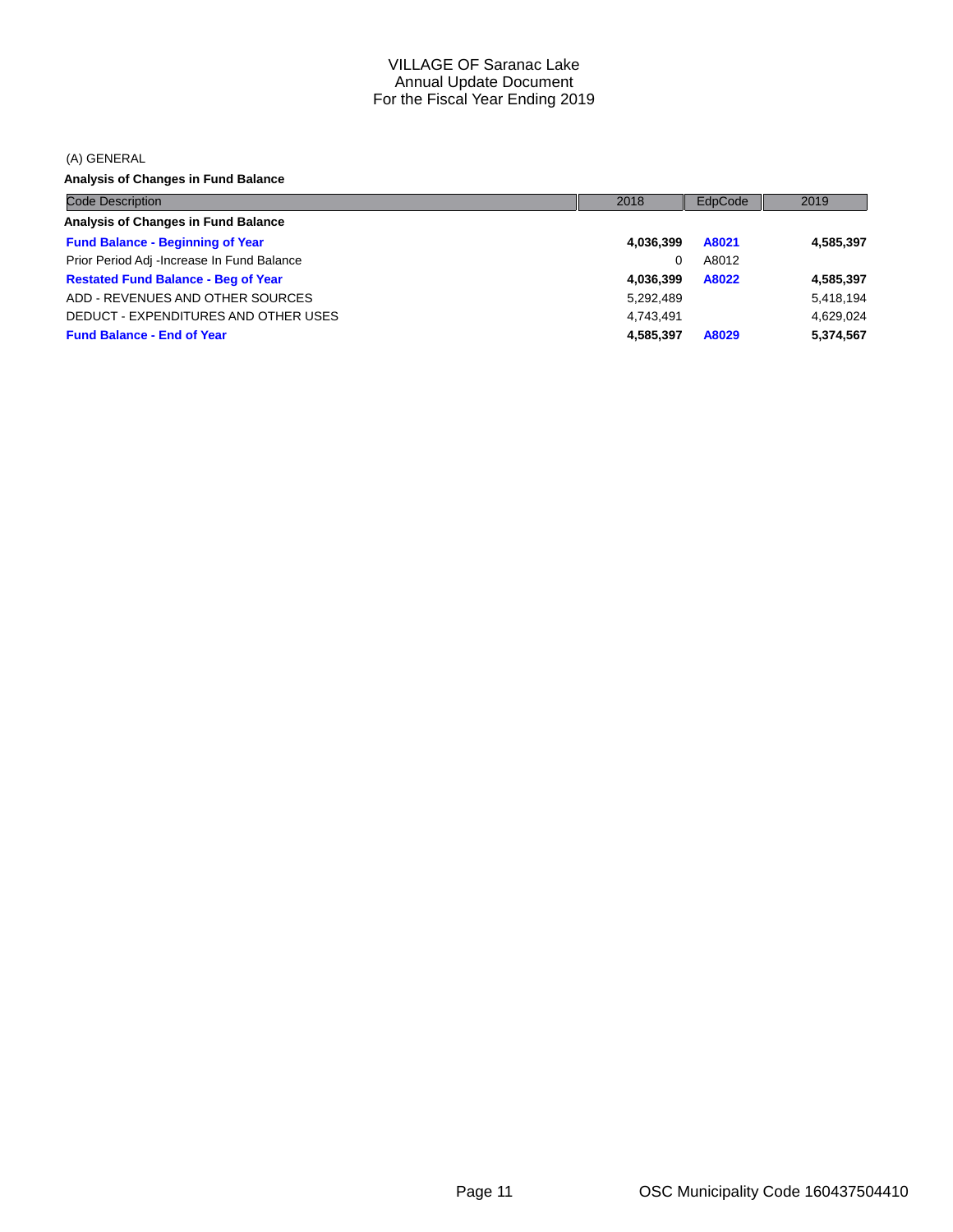## (A) GENERAL

Budget Summary

| Paagot Danmary                                    |           |         |           |
|---------------------------------------------------|-----------|---------|-----------|
| <b>Code Description</b>                           | 2019      | EdpCode | 2020      |
| <b>Estimated Revenues</b>                         |           |         |           |
| Est Rev - Real Property Taxes                     | 3,700,000 | A1049N  | 3,750,000 |
| Est Rev - Real Property Tax Items                 | 60,000    | A1099N  | 50,000    |
| Est Rev - Non Property Tax Items                  | 137,000   | A1199N  | 150,000   |
| Est Rev - Departmental Income                     | 290,000   | A1299N  | 330,000   |
| Est Rev - Intergovernmental Charges               | 190,000   | A2399N  | 300,000   |
| Est Rev - Use of Money And Property               | 100,000   | A2499N  | 50,000    |
| Est Rev - Miscellaneous Local Sources             | 92,000    | A2799N  | 50,000    |
| Est Rev - Interfund Revenues                      | 90,000    | A2801N  | 90,000    |
| Est Rev - State Aid                               | 401,000   | A3099N  | 250,000   |
| <b>TOTAL Estimated Revenues</b>                   | 5,060,000 |         | 5,020,000 |
| Appropriated Fund Balance                         | 0         | A599N   |           |
| <b>TOTAL Estimated Other Sources</b>              | $\bf{0}$  |         | $\bf{0}$  |
| <b>TOTAL Estimated Revenues And Other Sources</b> | 5,060,000 |         | 5,020,000 |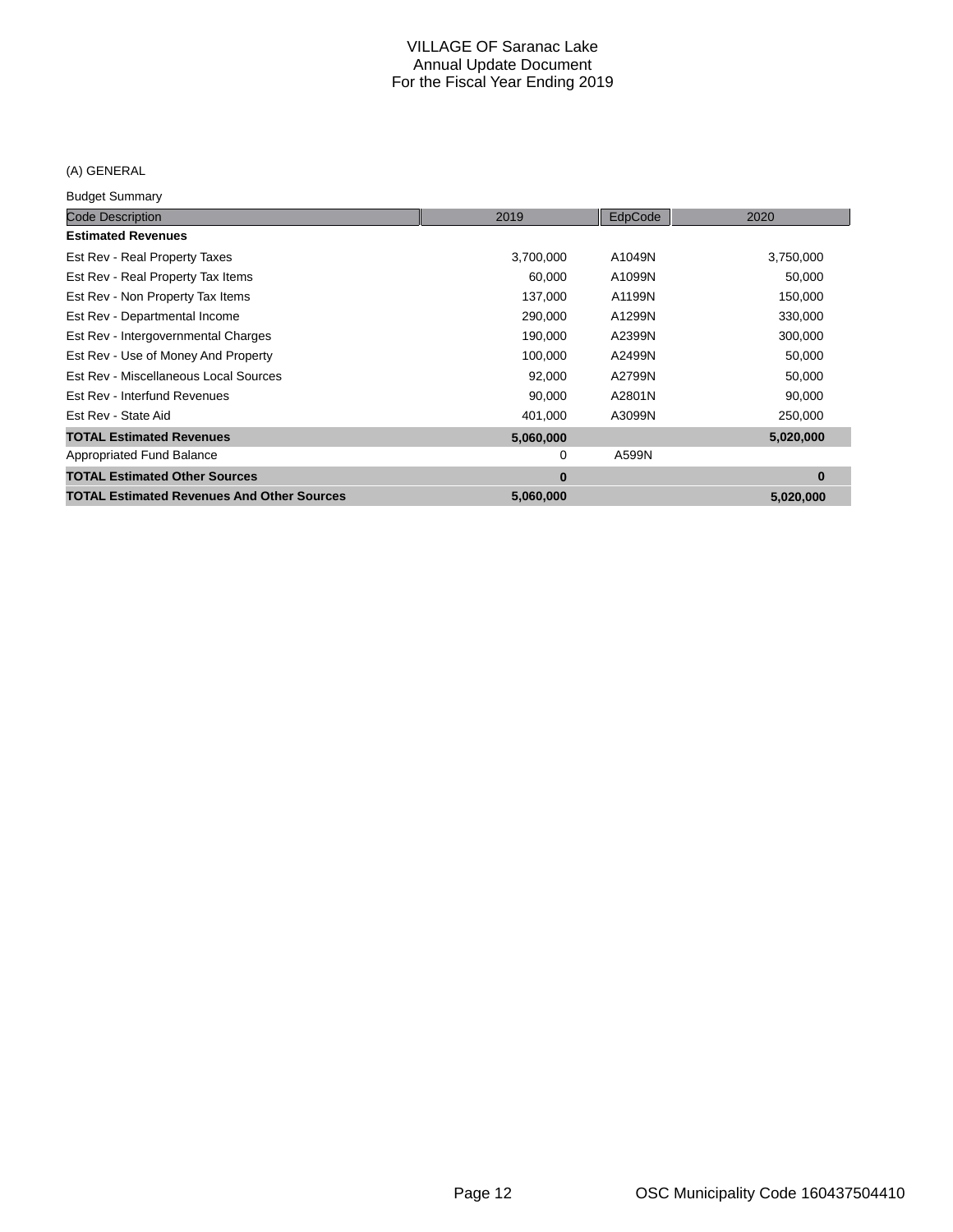#### (A) GENERAL

Budget Summary

| <b>Code Description</b>                    | 2019      | EdpCode | 2020      |
|--------------------------------------------|-----------|---------|-----------|
| Appropriations                             |           |         |           |
| App - General Government Support           | 600,000   | A1999N  | 600,000   |
| App - Public Safety                        | 2,400,000 | A3999N  | 2,400,000 |
| App - Health                               | 7,000     | A4999N  | 6,000     |
| App - Transportation                       | 900,000   | A5999N  | 1,100,000 |
| App - Economic Assistance And Opportunity  | 40,000    | A6999N  | 34,000    |
| App - Culture And Recreation               | 300,000   | A7999N  | 300,000   |
| App - Home And Community Services          | 125,000   | A8999N  | 150,000   |
| App - Employee Benefits                    | 475,000   | A9199N  | 250,000   |
| App - Debt Service                         | 115,000   | A9899N  | 180,000   |
| <b>TOTAL Appropriations</b>                | 4,962,000 |         | 5,020,000 |
| App - Interfund Transfer                   | 98,000    | A9999N  |           |
| <b>TOTAL Other Uses</b>                    | 98,000    |         | $\bf{0}$  |
| <b>TOTAL Appropriations And Other Uses</b> | 5,060,000 |         | 5,020,000 |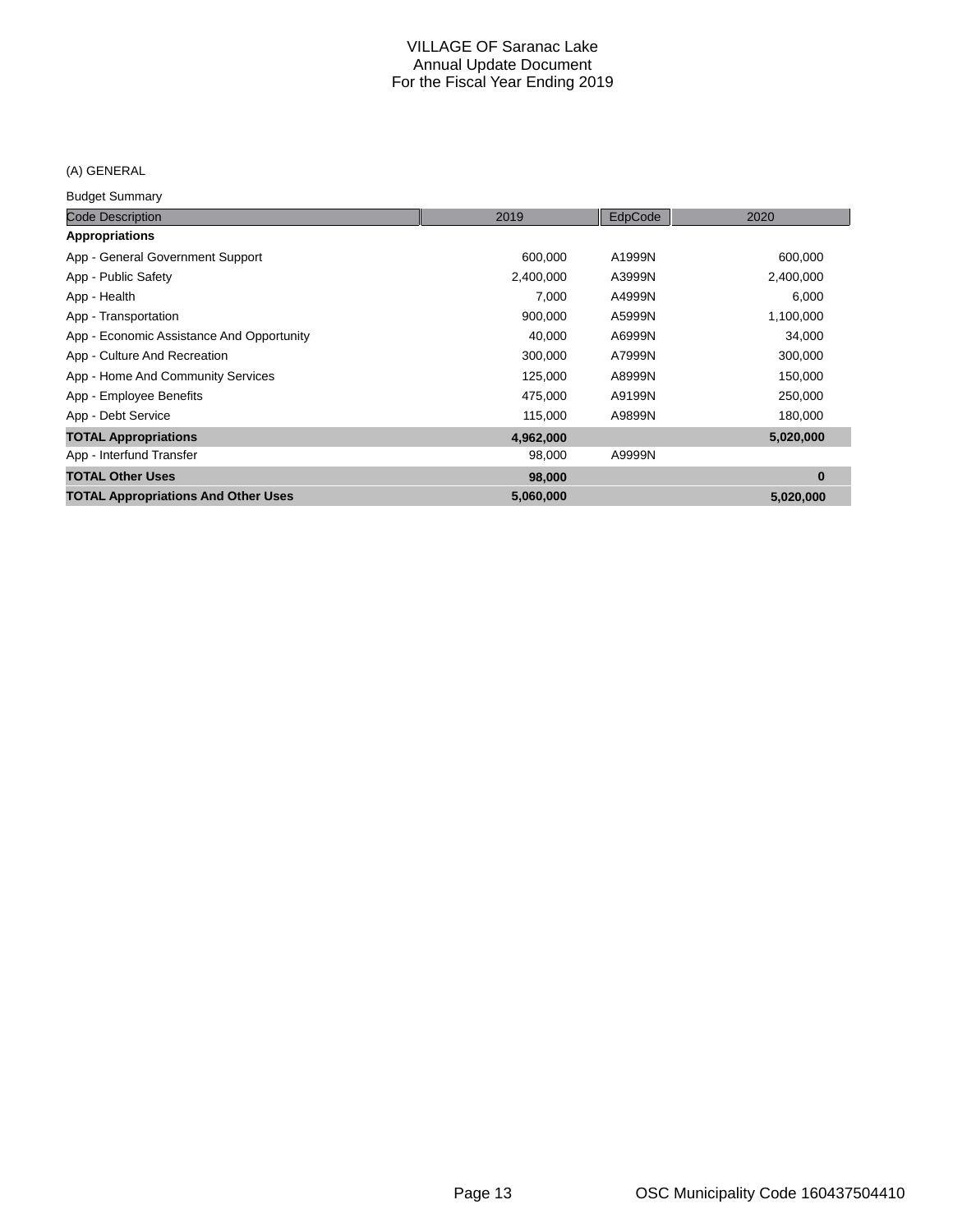#### (CD) SPECIAL GRANT

Balance Sheet

| <b>Code Description</b>                                | 2018    | EdpCode | 2019      |
|--------------------------------------------------------|---------|---------|-----------|
| <b>Assets</b>                                          |         |         |           |
| Cash                                                   | 497.374 | CD200   | 979,545   |
| <b>TOTAL Cash</b>                                      | 497,374 |         | 979,545   |
| <b>Rehabilitation Loan Receivable</b>                  | 370,873 | CD390   | 26,591    |
| <b>TOTAL Other Receivables (net)</b>                   | 370,873 |         | 26,591    |
| Due From Other Funds                                   | 102.528 | CD391   | 71,304    |
| <b>TOTAL Due From Other Funds</b>                      | 102,528 |         | 71,304    |
| <b>TOTAL Assets and Deferred Outflows of Resources</b> | 970,775 |         | 1,077,440 |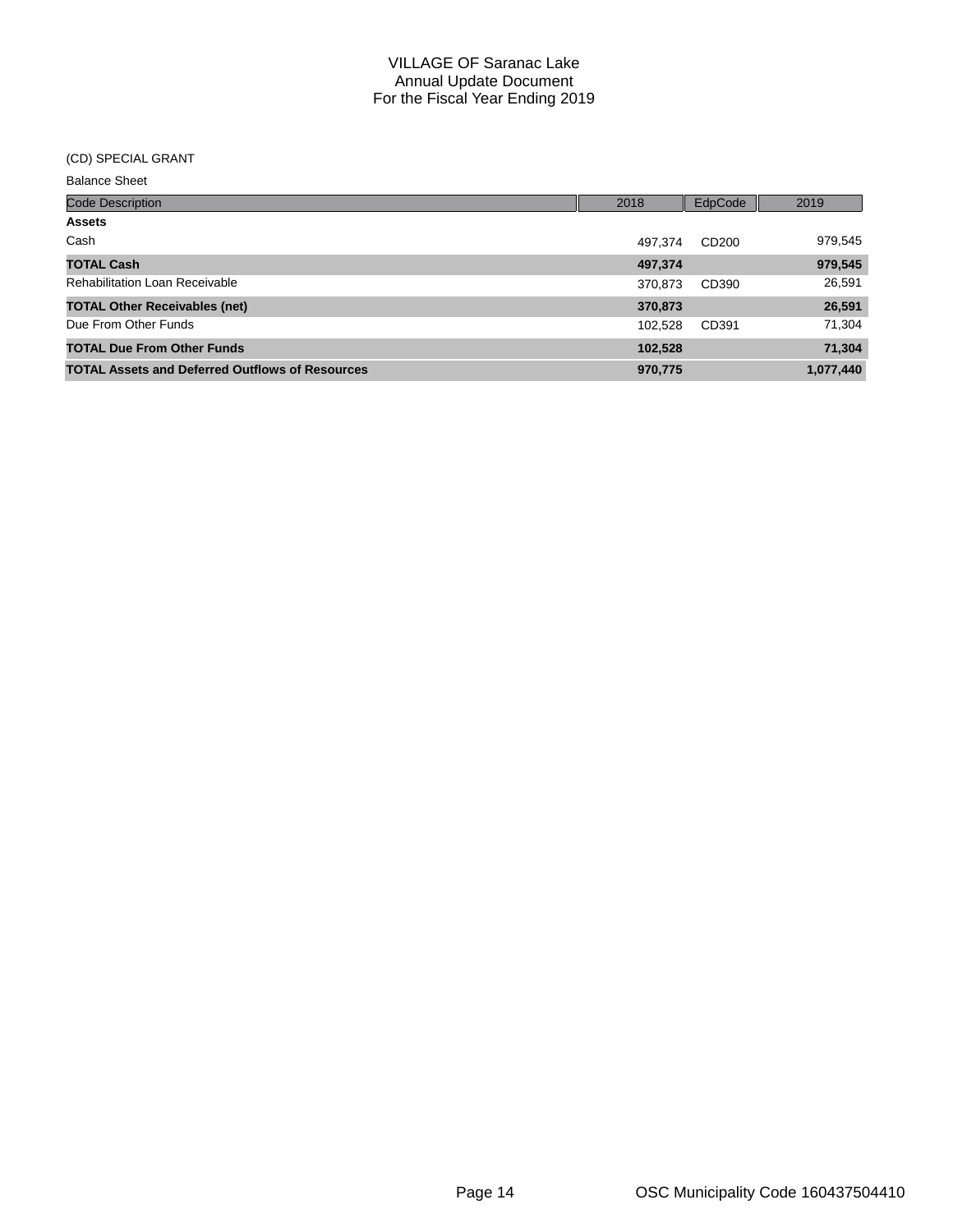### (CD) SPECIAL GRANT

| <b>Balance Sheet</b>                                          |         |         |           |
|---------------------------------------------------------------|---------|---------|-----------|
| <b>Code Description</b>                                       | 2018    | EdpCode | 2019      |
| <b>Accounts Payable</b>                                       | 7.430   | CD600   |           |
| <b>TOTAL Accounts Payable</b>                                 | 7,430   |         | $\bf{0}$  |
| Due To Other Funds                                            | 55,000  | CD630   | 113,249   |
| <b>TOTAL Due To Other Funds</b>                               | 55,000  |         | 113,249   |
| <b>TOTAL Liabilities</b>                                      | 62,430  |         | 113,249   |
| Deferred Inflows of Resources<br>Deferred Inflow of Resources | 370.873 | CD691   | 26,591    |
| <b>TOTAL Deferred Inflows of Resources</b>                    | 370,873 |         | 26,591    |
| <b>TOTAL Deferred Inflows of Resources</b>                    | 370,873 |         | 26,591    |
| <b>Fund Balance</b><br>Assigned Unappropriated Fund Balance   | 537,472 | CD915   | 937,600   |
| <b>TOTAL Assigned Fund Balance</b>                            | 537,472 |         | 937,600   |
| <b>TOTAL Fund Balance</b>                                     | 537,472 |         | 937,600   |
| <b>TOTAL Liabilities, Deferred Inflows And Fund Balance</b>   | 970,775 |         | 1,077,440 |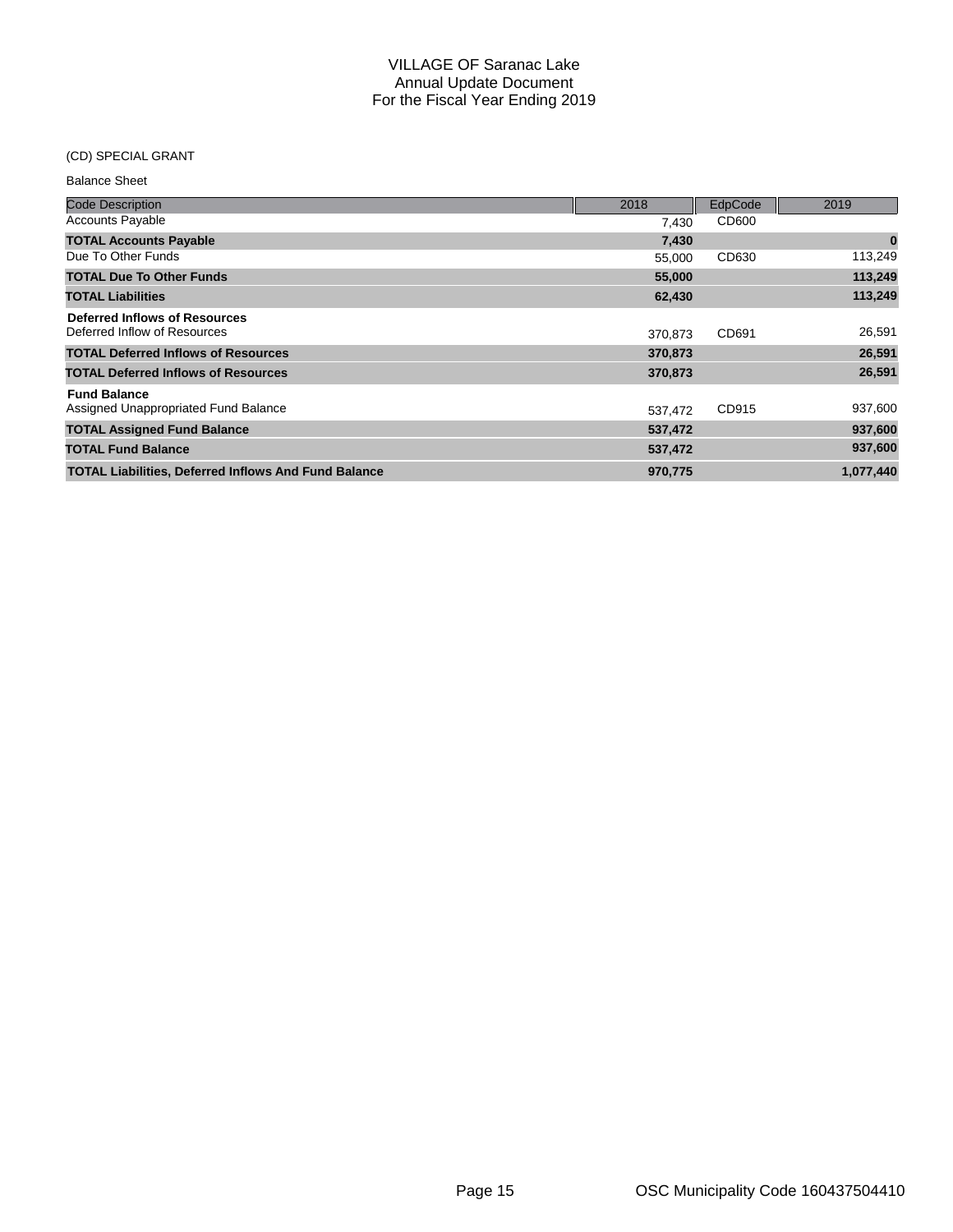## (CD) SPECIAL GRANT

| <b>Code Description</b>                        | 2018     | EdpCode | 2019    |
|------------------------------------------------|----------|---------|---------|
| <b>Revenues</b>                                |          |         |         |
| Community Development Income                   | 468,119  | CD2170  | 263,698 |
| <b>TOTAL Departmental Income</b>               | 468,119  |         | 263,698 |
| <b>Interest And Earnings</b>                   | 6.013    | CD2401  | 54      |
| <b>TOTAL Use of Money And Property</b>         | 6,013    |         | 54      |
| Unclassified (specify)                         | 450      | CD2770  | 1,600   |
| <b>TOTAL Miscellaneous Local Sources</b>       | 450      |         | 1,600   |
| Econ Dev Zone Admin Grant                      |          | CD3787  | 114,997 |
| <b>TOTAL State Aid</b>                         | $\bf{0}$ |         | 114,997 |
| Fed Aid, Community Development Act             |          | CD4910  | 183,097 |
| <b>TOTAL Federal Aid</b>                       | $\bf{0}$ |         | 183,097 |
| <b>TOTAL Revenues</b>                          | 474,582  |         | 563,446 |
| <b>TOTAL Detail Revenues And Other Sources</b> | 474,582  |         | 563,446 |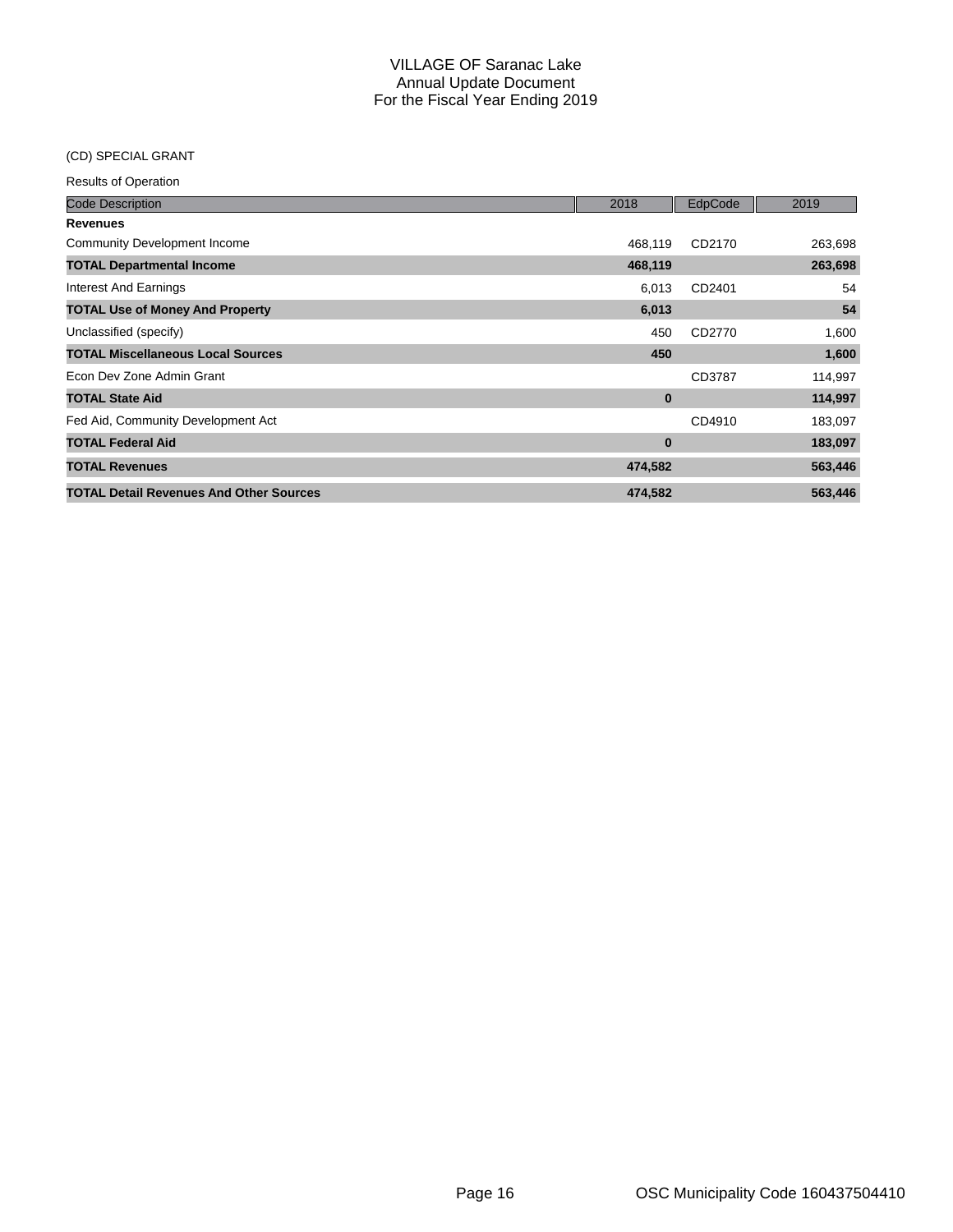## (CD) SPECIAL GRANT

| <b>Code Description</b>                                                          | 2018     | EdpCode | 2019     |
|----------------------------------------------------------------------------------|----------|---------|----------|
| <b>Expenditures</b>                                                              |          |         |          |
| Administration-Contractual<br><b>Additional Description Engineering services</b> |          | CD17104 | 108,249  |
| <b>TOTAL Administration-Contractual</b>                                          | $\bf{0}$ |         | 108,249  |
| <b>TOTAL General Government Support</b>                                          | $\bf{0}$ |         | 108,249  |
| Acquisition of Real Prop, Equip& Cap Outla                                       | 61,500   | CD86602 |          |
| <b>TOTAL Acquisition of Real Prop</b>                                            | 61,500   |         | $\bf{0}$ |
| Rehab Loans & Grant, Equip & Cap Outlay                                          | 153.850  | CD86682 |          |
| Rehab Loans & Grant, Contr Expend                                                | 246,473  | CD86684 | 96,333   |
| <b>TOTAL Rehab Loans &amp; Grant</b>                                             | 400,323  |         | 96,333   |
| Prov of Public Service, Contr Expen                                              | 14,533   | CD86764 | 1,303    |
| <b>TOTAL Prov of Public Service</b>                                              | 14,533   |         | 1,303    |
| Comp U/r Project, Equip & Cap Outlay                                             |          | CD86802 | 5,035    |
| Complet of Urban Ren Proj, Contr Ex                                              |          | CD86804 | 7,300    |
| <b>TOTAL Complet of Urban Ren Proj</b>                                           | $\bf{0}$ |         | 12,335   |
| Plan & Manage Devel, Contr Expend                                                | 107,715  | CD86844 |          |
| <b>TOTAL Plan &amp; Manage Devel</b>                                             | 107,715  |         | $\bf{0}$ |
| <b>TOTAL Home And Community Services</b>                                         | 584,071  |         | 109,971  |
| <b>TOTAL Expenditures</b>                                                        | 584,071  |         | 218,220  |
| <b>TOTAL Detail Expenditures And Other Uses</b>                                  | 584,071  |         | 218,220  |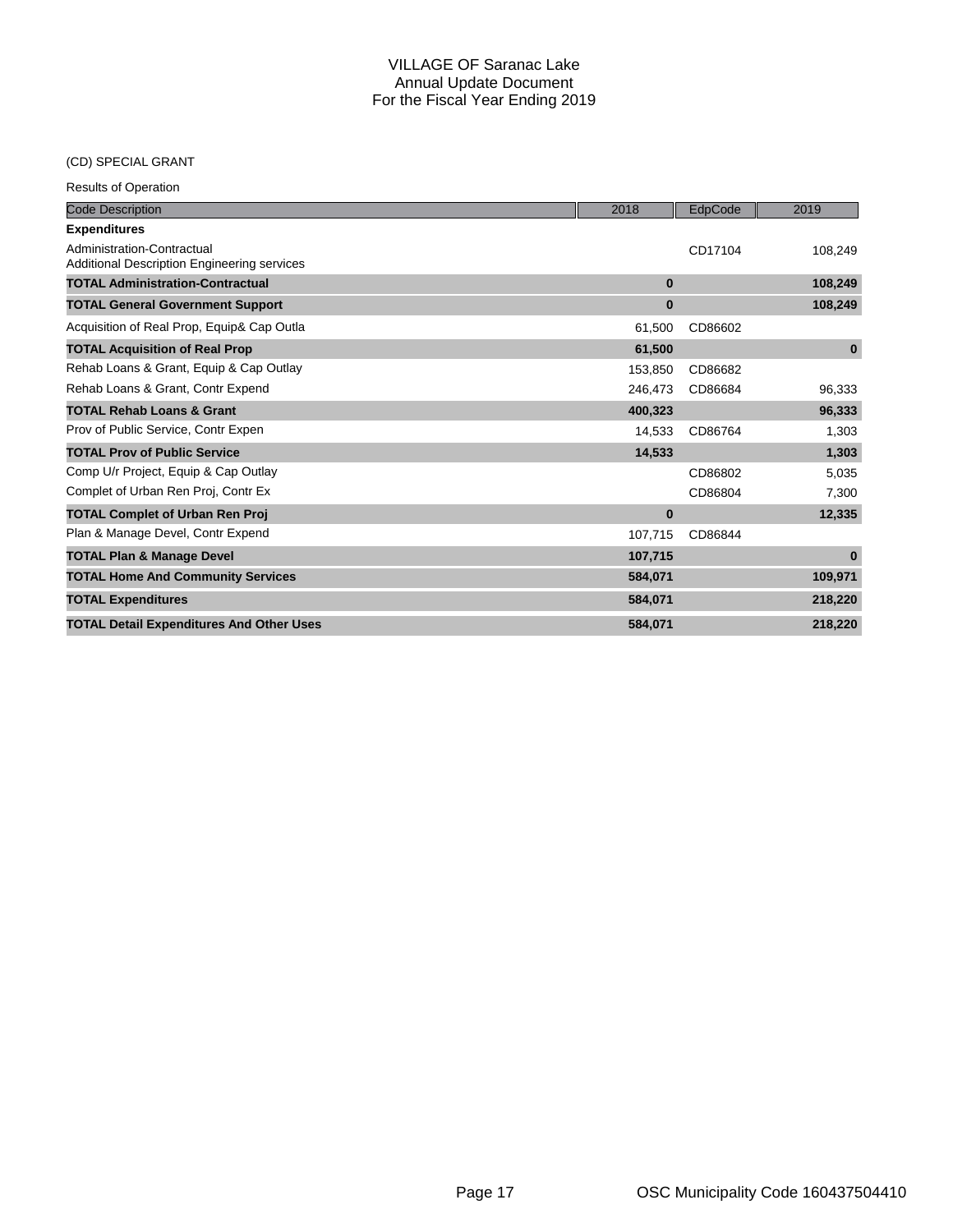#### (CD) SPECIAL GRANT

## **Analysis of Changes in Fund Balance**

| <b>Code Description</b>                    | 2018    | EdpCode       | 2019    |
|--------------------------------------------|---------|---------------|---------|
| Analysis of Changes in Fund Balance        |         |               |         |
| <b>Fund Balance - Beginning of Year</b>    | 646.961 | CD8021        | 537,472 |
| Prior Period Adj -Increase In Fund Balance | $-0$    | CD8012        | 54,902  |
| <b>Restated Fund Balance - Beg of Year</b> | 646.961 | <b>CD8022</b> | 592,374 |
| ADD - REVENUES AND OTHER SOURCES           | 474.582 |               | 563,446 |
| DEDUCT - EXPENDITURES AND OTHER USES       | 584.071 |               | 218.220 |
| <b>Fund Balance - End of Year</b>          | 537.472 | <b>CD8029</b> | 937,600 |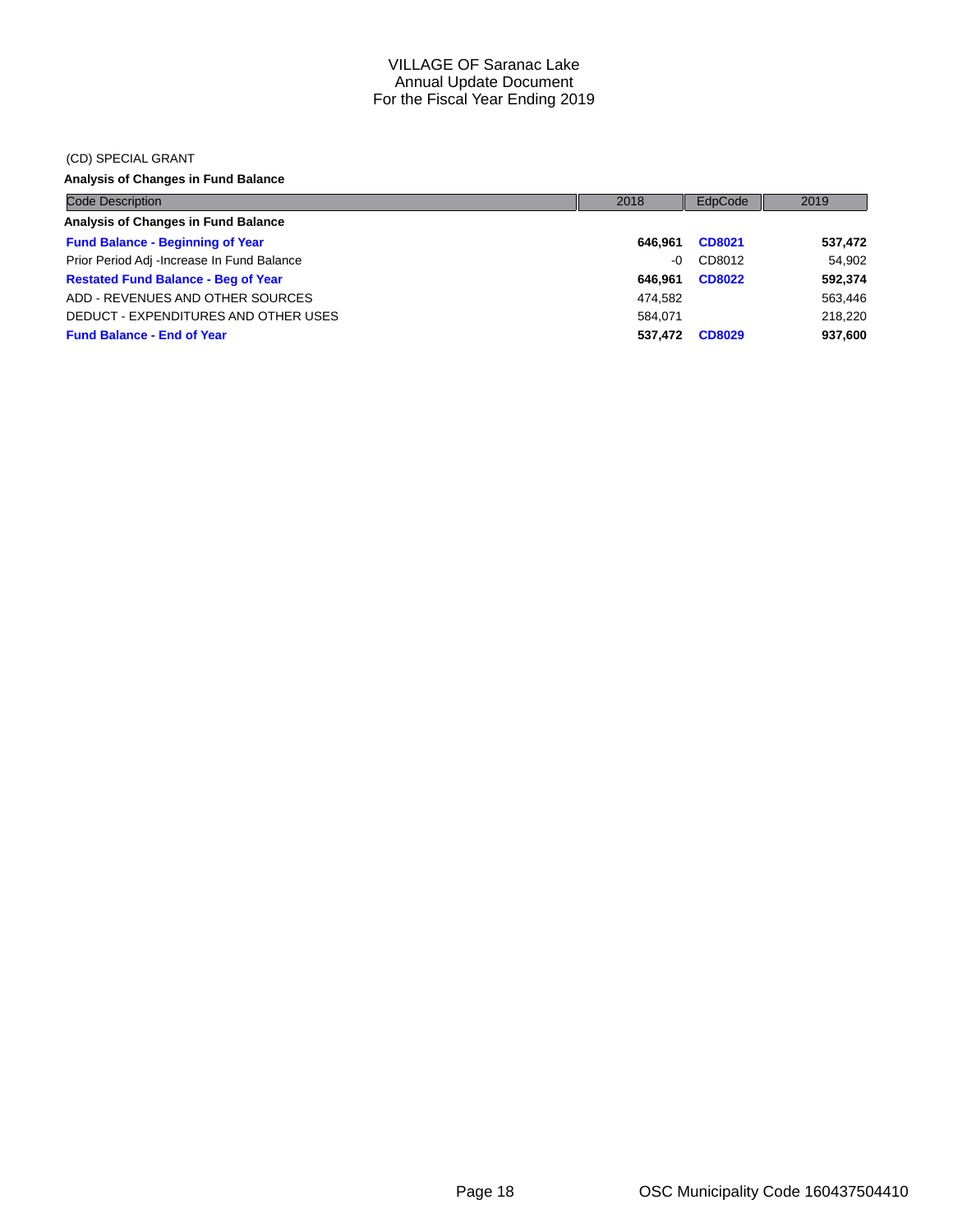(FX) WATER

Balance Sheet

| <b>Code Description</b>                                | 2018      | EdpCode      | 2019      |
|--------------------------------------------------------|-----------|--------------|-----------|
| <b>Assets</b>                                          |           |              |           |
| Cash                                                   | 887,191   | <b>FX200</b> | 1,323,202 |
| <b>TOTAL Cash</b>                                      | 887,191   |              | 1,323,202 |
| <b>Water Rents Receivable</b>                          | 285,475   | FX350        | 249,360   |
| <b>Accounts Receivable</b>                             |           | FX380        |           |
| <b>TOTAL Other Receivables (net)</b>                   | 285,475   |              | 249,360   |
| Due From Other Funds                                   | 63,991    | FX391        | 11,519    |
| <b>TOTAL Due From Other Funds</b>                      | 63,991    |              | 11,519    |
| <b>Prepaid Expenses</b>                                |           | <b>FX480</b> | 525       |
| <b>TOTAL Prepaid Expenses</b>                          | $\bf{0}$  |              | 525       |
| <b>Cash Special Reserves</b>                           | 1,282,863 | FX230        | 1,378,770 |
| <b>TOTAL Restricted Assets</b>                         | 1,282,863 |              | 1,378,770 |
| <b>TOTAL Assets and Deferred Outflows of Resources</b> | 2,519,520 |              | 2,963,376 |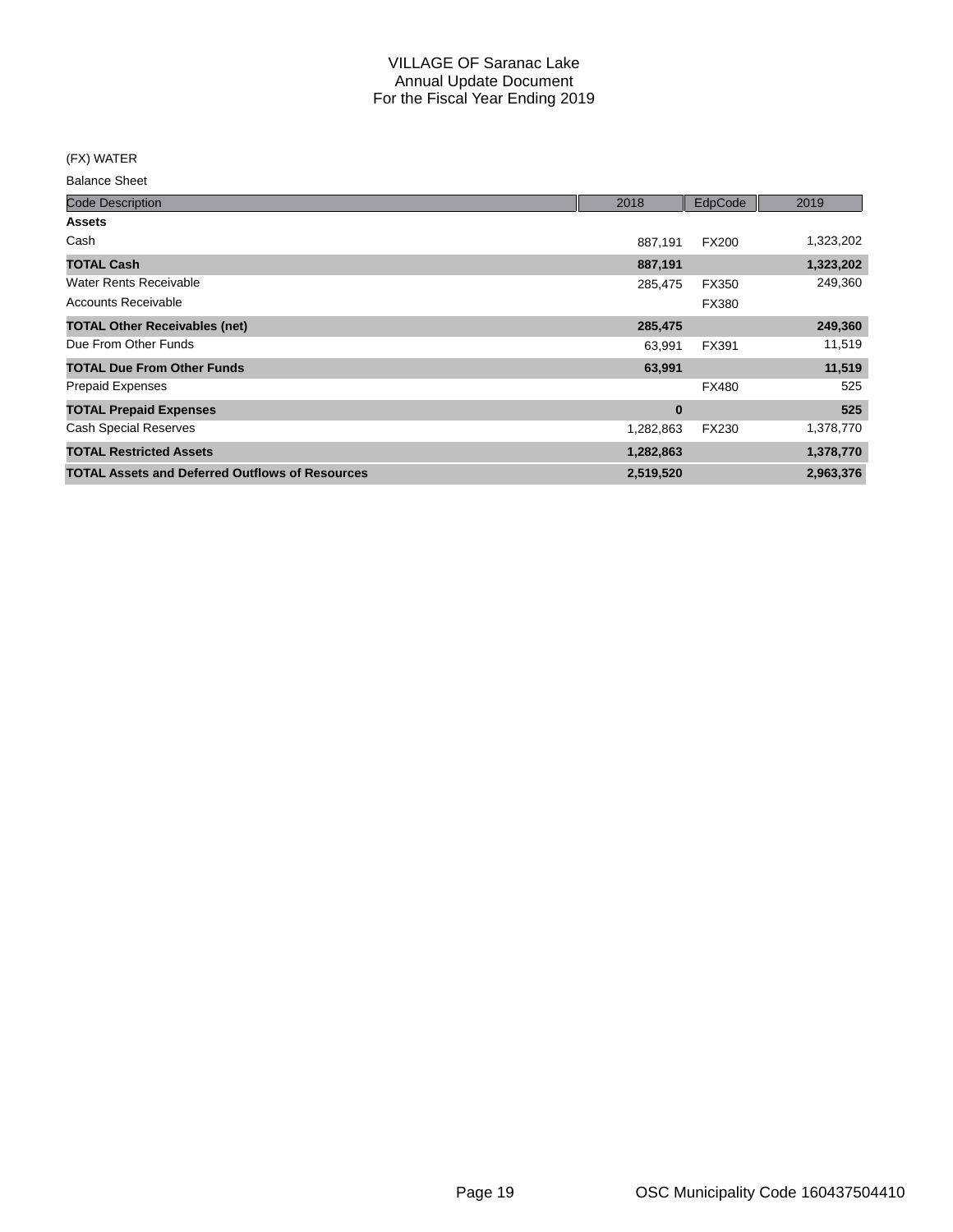### (FX) WATER

Balance Sheet

| <b>Code Description</b>                                     | 2018      | EdpCode      | 2019      |
|-------------------------------------------------------------|-----------|--------------|-----------|
| <b>Accounts Payable</b>                                     | 52,233    | <b>FX600</b> | 15,280    |
| <b>TOTAL Accounts Payable</b>                               | 52,233    |              | 15,280    |
| Due To Other Funds                                          |           | FX630        |           |
| <b>TOTAL Due To Other Funds</b>                             | $\bf{0}$  |              | $\bf{0}$  |
| <b>TOTAL Liabilities</b>                                    | 52,233    |              | 15,280    |
| <b>Fund Balance</b>                                         |           |              |           |
| Not in Spendable Form                                       |           | <b>FX806</b> | 525       |
| <b>TOTAL Nonspendable Fund Balance</b>                      | $\bf{0}$  |              | 525       |
| <b>Capital Reserve</b>                                      | 1,282,863 | <b>FX878</b> | 1,378,770 |
| <b>TOTAL Restricted Fund Balance</b>                        | 1,282,863 |              | 1,378,770 |
| Assigned Appropriated Fund Balance                          |           | FX914        |           |
| Assigned Unappropriated Fund Balance                        | 1,184,424 | FX915        | 1,568,801 |
| <b>TOTAL Assigned Fund Balance</b>                          | 1,184,424 |              | 1,568,801 |
| <b>TOTAL Fund Balance</b>                                   | 2,467,287 |              | 2,948,096 |
| <b>TOTAL Liabilities, Deferred Inflows And Fund Balance</b> | 2,519,520 |              | 2,963,376 |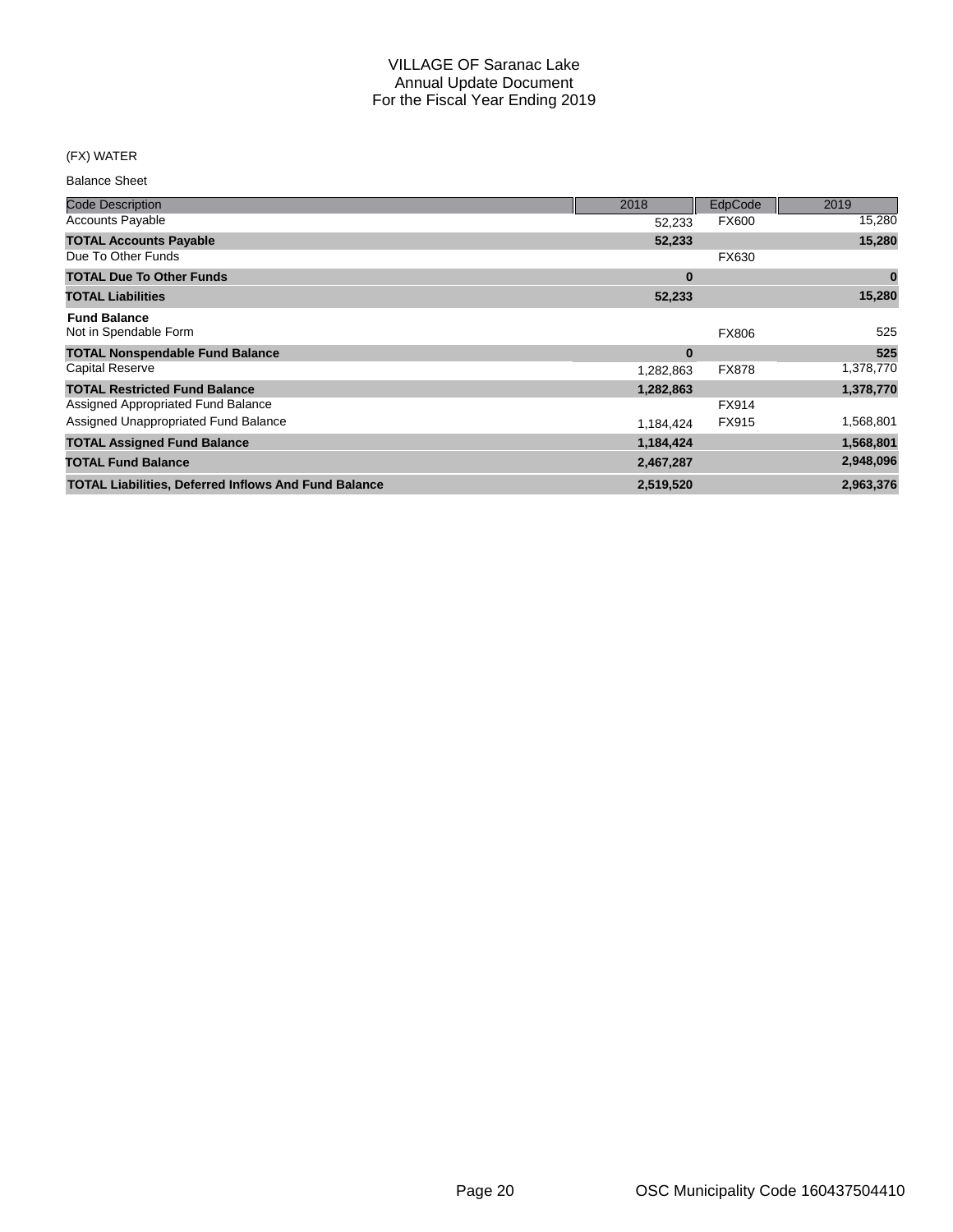### (FX) WATER

| <b>Code Description</b>                                 | 2018      | EdpCode | 2019      |
|---------------------------------------------------------|-----------|---------|-----------|
| <b>Revenues</b>                                         |           |         |           |
| <b>Metered Water Sales</b>                              | 1,585,978 | FX2140  | 1,829,241 |
| <b>Unmetered Water Sales</b>                            | 32,479    | FX2142  | 42,750    |
| <b>Water Service Charges</b>                            | 4,141     | FX2144  | 7,931     |
| Interest & Penalties On Water Rents                     | 19,667    | FX2148  | 22,205    |
| Other Home & Community Services Income                  |           | FX2189  |           |
| <b>TOTAL Departmental Income</b>                        | 1,642,265 |         | 1,902,127 |
| Service For Other Govts                                 |           | FX2378  |           |
| <b>TOTAL Intergovernmental Charges</b>                  | $\bf{0}$  |         | $\bf{0}$  |
| <b>Interest And Earnings</b>                            | 1,188     | FX2401  | 1,615     |
| Rental of Real Property, Individuals                    | 29,160    | FX2410  | 17,304    |
| <b>TOTAL Use of Money And Property</b>                  | 30,348    |         | 18,919    |
| <b>Insurance Recoveries</b>                             |           | FX2680  |           |
| <b>TOTAL Sale of Property And Compensation For Loss</b> | $\bf{0}$  |         | $\bf{0}$  |
| <b>TOTAL Revenues</b>                                   | 1,672,613 |         | 1,921,046 |
| <b>TOTAL Detail Revenues And Other Sources</b>          | 1,672,613 |         | 1,921,046 |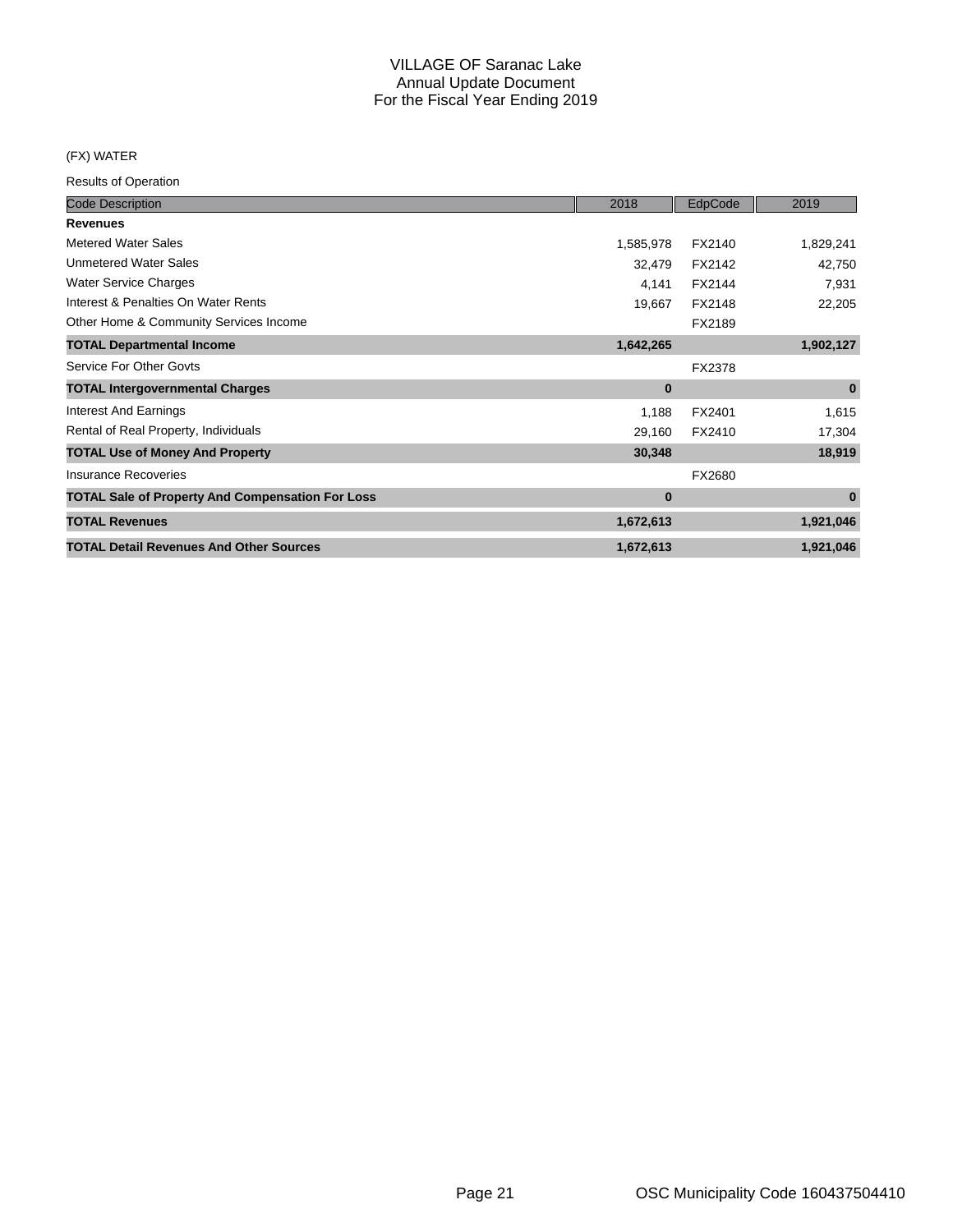(FX) WATER

| <b>Code Description</b>                         | 2018      | EdpCode | 2019      |
|-------------------------------------------------|-----------|---------|-----------|
| <b>Expenditures</b>                             |           |         |           |
| Law, Contr Expend                               | 7,128     | FX14204 | 7,128     |
| <b>TOTAL Law</b>                                | 7,128     |         | 7,128     |
| Central Garage, Pers Serv                       | 42,703    | FX16401 | 42,311    |
| Central Garage, Contr Expend                    | 11,314    | FX16404 | 12,358    |
| <b>TOTAL Central Garage</b>                     | 54,017    |         | 54,669    |
| Unallocated Insurance, Contr Expend             | 26,895    | FX19104 | 29,984    |
| <b>TOTAL Unallocated Insurance</b>              | 26,895    |         | 29,984    |
| Taxes & Assess On Munic Prop, Contr Expend      | 7,487     | FX19504 | 7,202     |
| <b>TOTAL Taxes &amp; Assess On Munic Prop</b>   | 7,487     |         | 7,202     |
| <b>TOTAL General Government Support</b>         | 95,527    |         | 98,983    |
| Water Administration, Pers Serv                 | 166,902   | FX83101 | 170,193   |
| Water Administration, Contr Expend              | 41,900    | FX83104 | 40,707    |
| <b>TOTAL Water Administration</b>               | 208,802   |         | 210,900   |
| Source Supply Pwr & Pump, Pers Serv             | 105,684   | FX83201 | 101,403   |
| Source Supply Pwr & Pump, Equip & Cap Out       |           | FX83202 |           |
| Source Supply Pwr & Pump, Contr Expend          | 92,756    | FX83204 | 78,770    |
| <b>TOTAL Source Supply Pwr &amp; Pump</b>       | 198,440   |         | 180,173   |
| Water Purification, Contr Expend                | 28,998    | FX83304 | 19,489    |
| <b>TOTAL Water Purification</b>                 | 28,998    |         | 19,489    |
| Water Trans & Distrib, Pers Serv                | 149,354   | FX83401 | 150,180   |
| Water Trans & Distrib, Equip & Cap Outlay       | 95,498    | FX83402 | 21,249    |
| Water Trans & Distrib, Contr Expend             | 191,477   | FX83404 | 187,861   |
| <b>TOTAL Water Trans &amp; Distrib</b>          | 436,329   |         | 359,290   |
| <b>TOTAL Home And Community Services</b>        | 872,569   |         | 769,852   |
| State Retirement, Empl Bnfts                    | 61,493    | FX90108 | 56,163    |
| Social Security, Empl Bnfts                     | 33,928    | FX90308 | 33,999    |
| Workers Compensation, Empl Bnfts                | 5,074     | FX90408 | 5,301     |
| Life Insurance, Empl Bnfts                      | 753       | FX90458 | 1,150     |
| Hospital & Medical (dental) Ins, Empl Bnft      | 156,356   | FX90608 | 82,475    |
| <b>Union Welfare Benefits</b>                   | 5,562     | FX90708 | 5,914     |
| <b>TOTAL Employee Benefits</b>                  | 263,166   |         | 185,002   |
| Debt Principal, Installment Bonds               | 362,400   | FX97206 | 360,400   |
| Debt Principal, Bond Anticipation Notes         | 33,000    | FX97306 |           |
| <b>TOTAL Debt Principal</b>                     | 395,400   |         | 360,400   |
| <b>TOTAL Expenditures</b>                       | 1,626,662 |         | 1,414,237 |
| <b>Transfers, Other Funds</b>                   |           |         |           |
|                                                 | 26,000    | FX99019 | 26,000    |
| <b>TOTAL Operating Transfers</b>                | 26,000    |         | 26,000    |
| <b>TOTAL Other Uses</b>                         | 26,000    |         | 26,000    |
| <b>TOTAL Detail Expenditures And Other Uses</b> | 1,652,662 |         | 1,440,237 |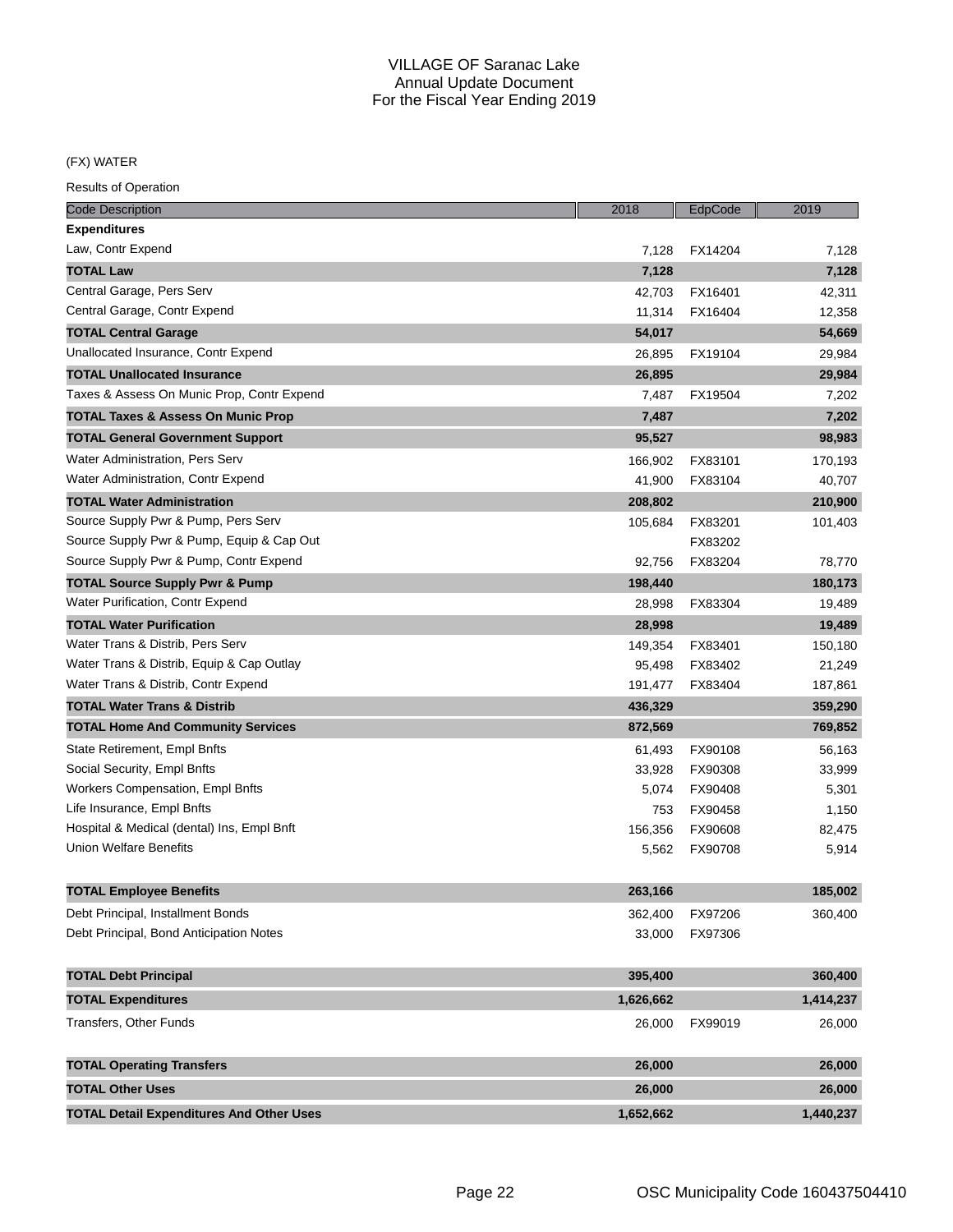#### (FX) WATER

**Analysis of Changes in Fund Balance**

| <b>Code Description</b>                    | 2018      | EdpCode       | 2019      |
|--------------------------------------------|-----------|---------------|-----------|
| Analysis of Changes in Fund Balance        |           |               |           |
| <b>Fund Balance - Beginning of Year</b>    | 2,447,336 | <b>FX8021</b> | 2,467,287 |
| Prior Period Adj -Increase In Fund Balance | 0         | FX8012        |           |
| <b>Restated Fund Balance - Beg of Year</b> | 2,447,336 | <b>FX8022</b> | 2,467,287 |
| ADD - REVENUES AND OTHER SOURCES           | 1,672,613 |               | 1,921,046 |
| DEDUCT - EXPENDITURES AND OTHER USES       | 1.652.662 |               | 1,440,237 |
| <b>Fund Balance - End of Year</b>          | 2.467.287 | <b>FX8029</b> | 2,948,096 |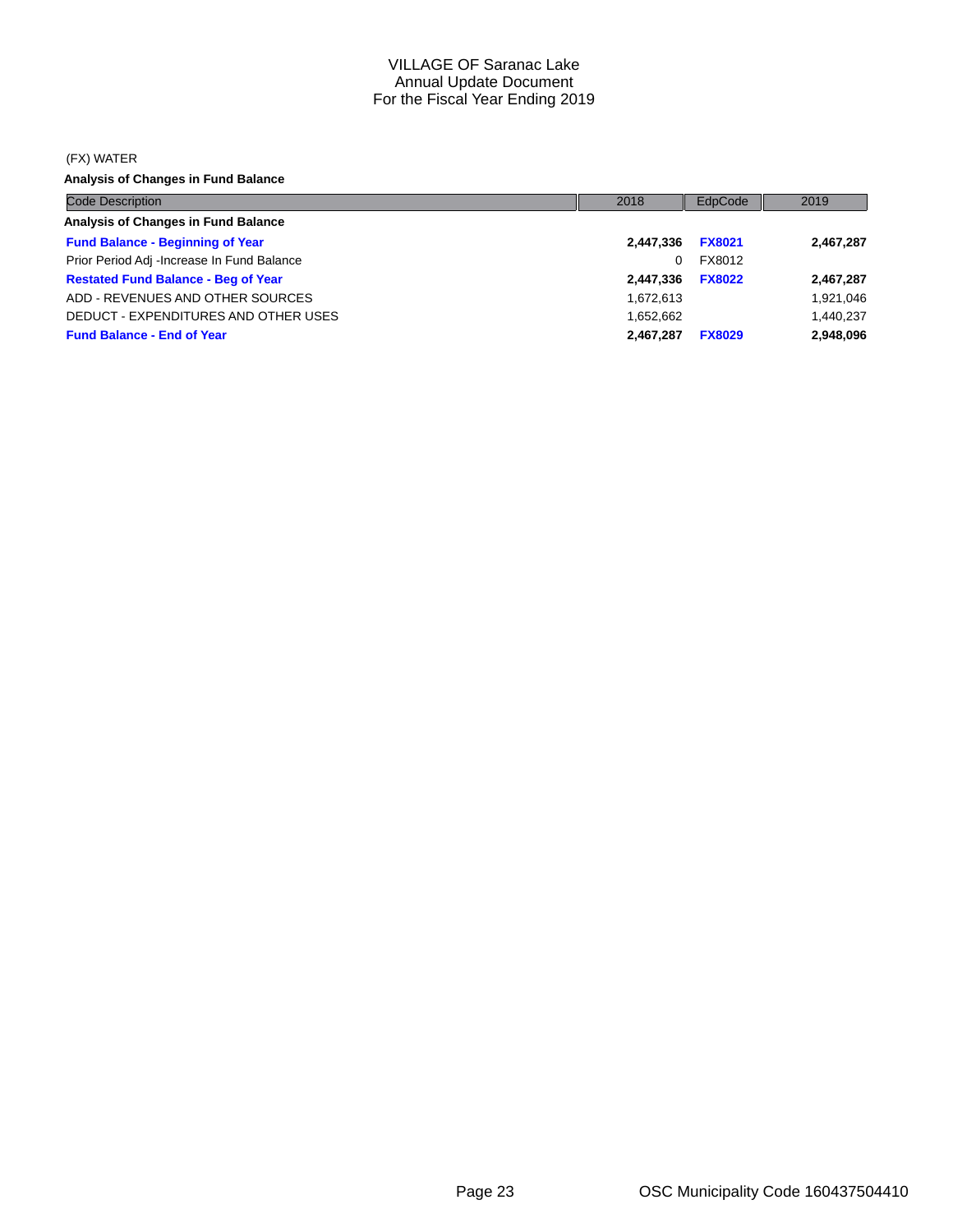## (FX) WATER

Budget Summary

| <b>DUUYUL OUITHIULY</b>                           |           |                |           |
|---------------------------------------------------|-----------|----------------|-----------|
| <b>Code Description</b>                           | 2019      | EdpCode        | 2020      |
| <b>Estimated Revenues</b>                         |           |                |           |
| Est Rev - Departmental Income                     | 1.800.000 | <b>FX1299N</b> | 1,800,000 |
| Est Rev - Use of Money And Property               | 30,000    | <b>FX2499N</b> | 15.000    |
| <b>TOTAL Estimated Revenues</b>                   | 1.830.000 |                | 1,815,000 |
| <b>TOTAL Estimated Revenues And Other Sources</b> | 1.830.000 |                | 1,815,000 |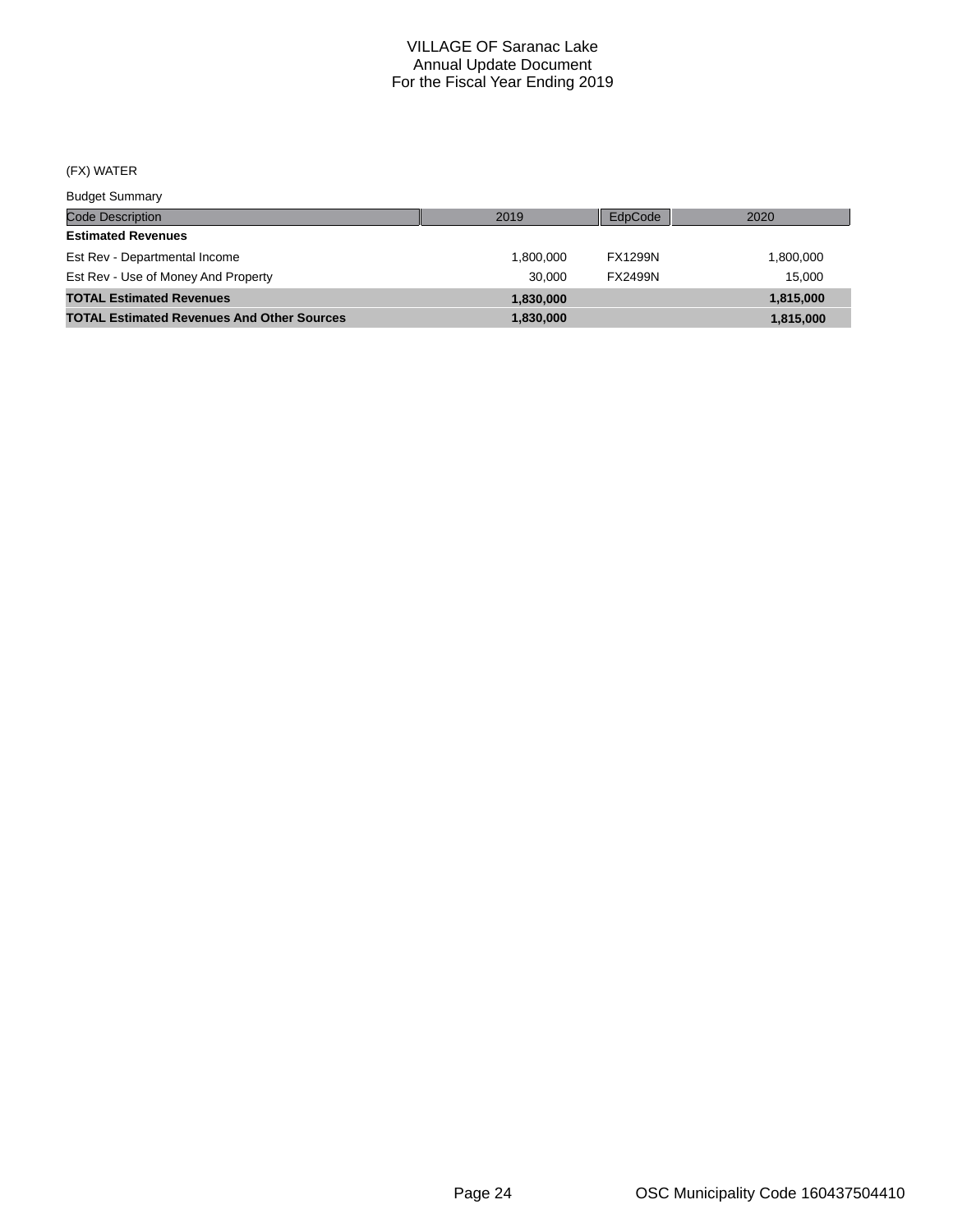## (FX) WATER

Budget Summary

| <b>Code Description</b>                    | 2019      | EdpCode        | 2020      |
|--------------------------------------------|-----------|----------------|-----------|
| <b>Appropriations</b>                      |           |                |           |
| App - General Government Support           | 200.000   | <b>FX1999N</b> | 200,000   |
| App - Home And Community Services          | 975.000   | <b>FX8999N</b> | 975,000   |
| App - Employee Benefits                    | 225,000   | FX9199N        | 225,000   |
| App - Debt Service                         | 404.000   | <b>FX9899N</b> | 360,000   |
| <b>TOTAL Appropriations</b>                | 1,804,000 |                | 1,760,000 |
| App - Interfund Transfer                   | 26,000    | <b>FX9999N</b> | 55,000    |
| <b>TOTAL Other Uses</b>                    | 26,000    |                | 55,000    |
| <b>TOTAL Appropriations And Other Uses</b> | 1,830,000 |                | 1,815,000 |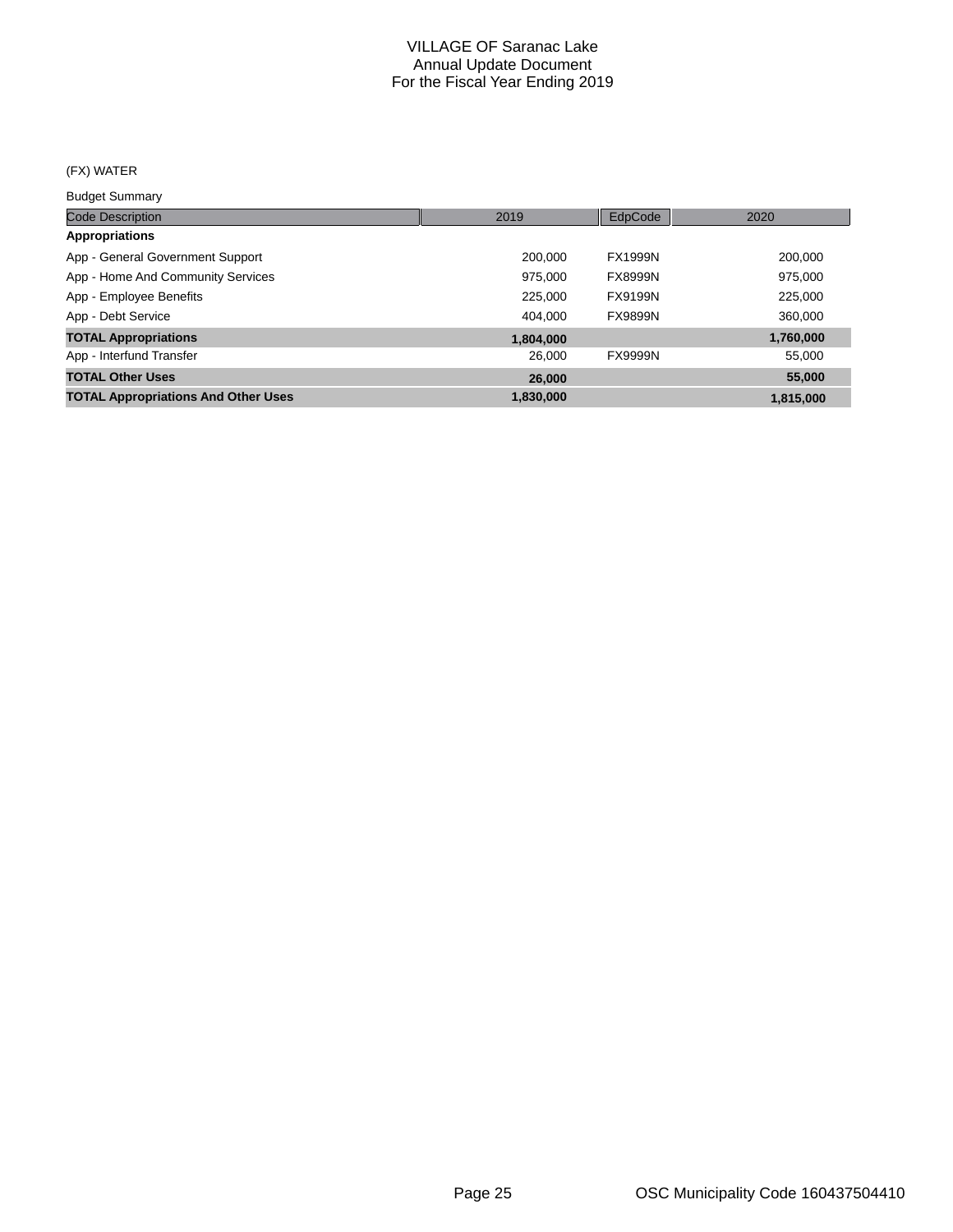(G) SEWER

Balance Sheet

| <b>Code Description</b>                                | 2018      | EdpCode | 2019      |
|--------------------------------------------------------|-----------|---------|-----------|
| <b>Assets</b>                                          |           |         |           |
| Cash                                                   | 734,148   | G200    | 1,009,838 |
| <b>TOTAL Cash</b>                                      | 734,148   |         | 1,009,838 |
| Sewer Rents Receivable                                 | 442,125   | G360    | 391,000   |
| <b>Accounts Receivable</b>                             | 2,683     | G380    |           |
| <b>TOTAL Other Receivables (net)</b>                   | 444,808   |         | 391,000   |
| Due From Other Funds                                   | 55,226    | G391    | 38,419    |
| <b>TOTAL Due From Other Funds</b>                      | 55,226    |         | 38,419    |
| <b>Prepaid Expenses</b>                                |           | G480    | 525       |
| <b>TOTAL Prepaid Expenses</b>                          | $\bf{0}$  |         | 525       |
| <b>Cash Special Reserves</b>                           | 1,161,687 | G230    | 1,292,530 |
| <b>TOTAL Restricted Assets</b>                         | 1,161,687 |         | 1,292,530 |
| <b>TOTAL Assets and Deferred Outflows of Resources</b> | 2,395,869 |         | 2,732,312 |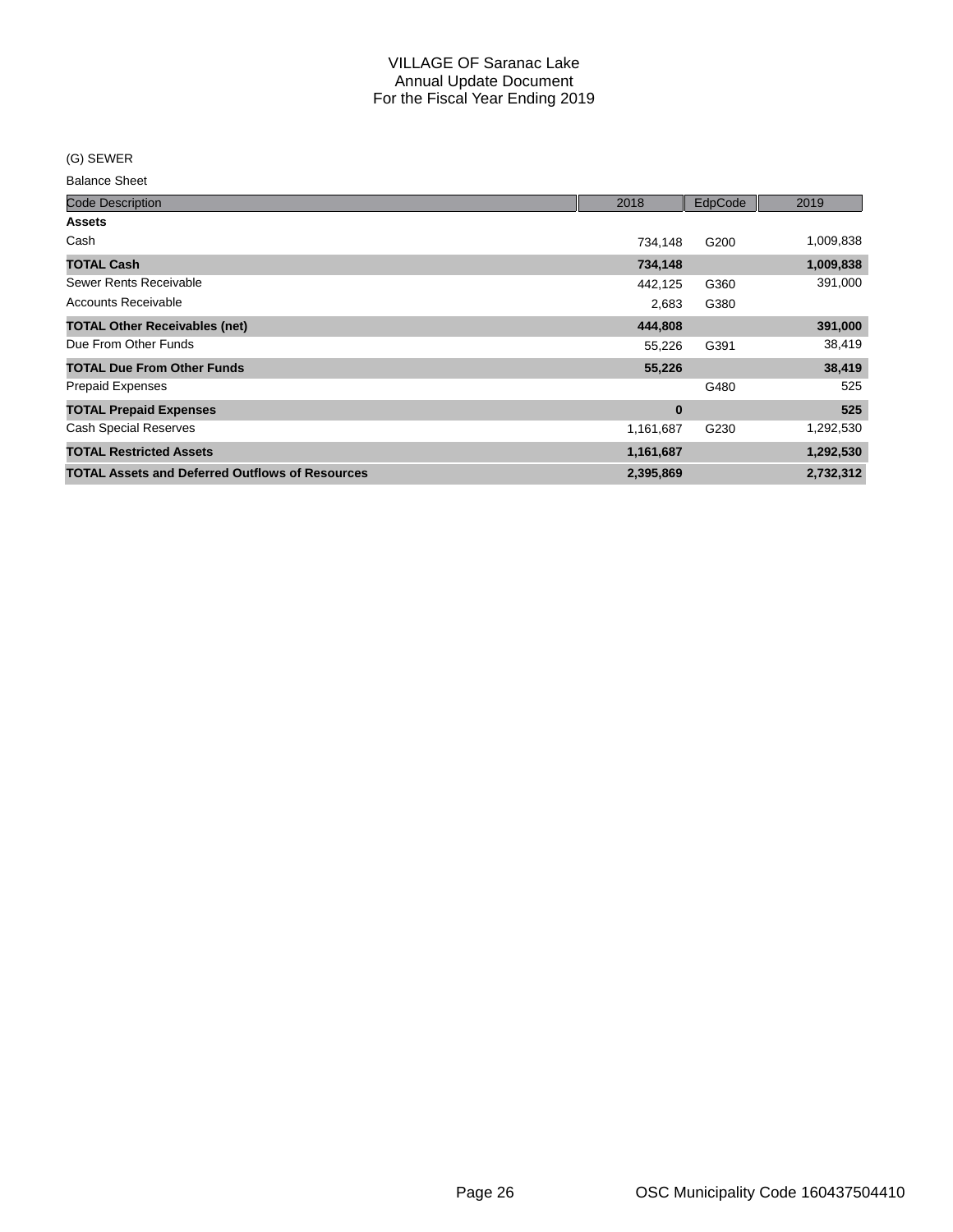### (G) SEWER

Balance Sheet

| <b>Code Description</b>                                     | 2018      | EdpCode | 2019      |
|-------------------------------------------------------------|-----------|---------|-----------|
| <b>Accounts Payable</b>                                     | 38.161    | G600    | 23,270    |
| <b>TOTAL Accounts Payable</b>                               | 38,161    |         | 23,270    |
| Due To Other Funds                                          | 675,000   | G630    | 675,000   |
| <b>TOTAL Due To Other Funds</b>                             | 675,000   |         | 675,000   |
| <b>TOTAL Liabilities</b>                                    | 713,161   |         | 698,270   |
| <b>Fund Balance</b><br>Not in Spendable Form                |           | G806    | 525       |
| <b>TOTAL Nonspendable Fund Balance</b>                      | $\bf{0}$  |         | 525       |
| <b>Capital Reserve</b>                                      | 1,161,687 | G878    | 1,292,530 |
| <b>TOTAL Restricted Fund Balance</b>                        | 1,161,687 |         | 1,292,530 |
| Assigned Unappropriated Fund Balance                        | 521,021   | G915    | 740,987   |
| <b>TOTAL Assigned Fund Balance</b>                          | 521,021   |         | 740,987   |
| <b>TOTAL Fund Balance</b>                                   | 1,682,708 |         | 2,034,042 |
| <b>TOTAL Liabilities, Deferred Inflows And Fund Balance</b> | 2,395,869 |         | 2,732,312 |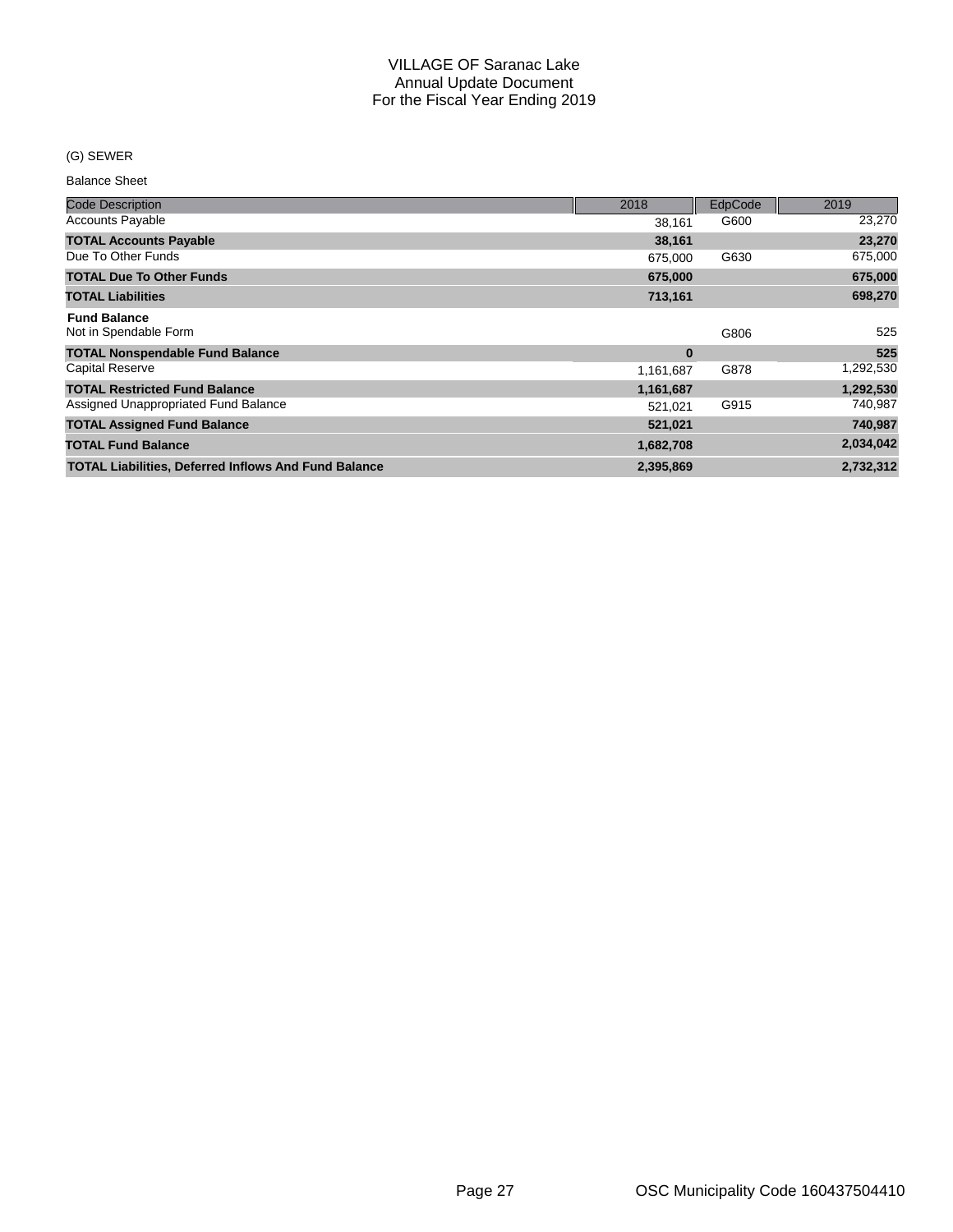### (G) SEWER

| <b>Code Description</b>                                                     | 2018      | EdpCode | 2019      |
|-----------------------------------------------------------------------------|-----------|---------|-----------|
| <b>Revenues</b>                                                             |           |         |           |
| <b>Sewer Rents</b>                                                          | 1,115,690 | G2120   | 1,280,974 |
| Sewer Charges                                                               | 326       | G2122   | 250       |
| Interest & Penalties On Sewer Accts                                         | 14,346    | G2128   | 16,427    |
| <b>TOTAL Departmental Income</b>                                            | 1,130,362 |         | 1,297,651 |
| Sewer Serv Other Govts                                                      | 1,006,643 | G2374   | 853,109   |
| <b>TOTAL Intergovernmental Charges</b>                                      | 1,006,643 |         | 853,109   |
| Interest And Earnings                                                       | 1,031     | G2401   | 1,451     |
| <b>TOTAL Use of Money And Property</b>                                      | 1,031     |         | 1,451     |
| Insurance Recoveries                                                        | 3,181     | G2680   |           |
| <b>TOTAL Sale of Property And Compensation For Loss</b>                     | 3,181     |         | $\bf{0}$  |
| Unclassified (specify)<br><b>Additional Description Misc Septic Hauling</b> | 34,290    | G2770   | 56,960    |
| <b>TOTAL Miscellaneous Local Sources</b>                                    | 34,290    |         | 56,960    |
| <b>TOTAL Revenues</b>                                                       | 2,175,507 |         | 2,209,171 |
| <b>TOTAL Detail Revenues And Other Sources</b>                              | 2,175,507 |         | 2,209,171 |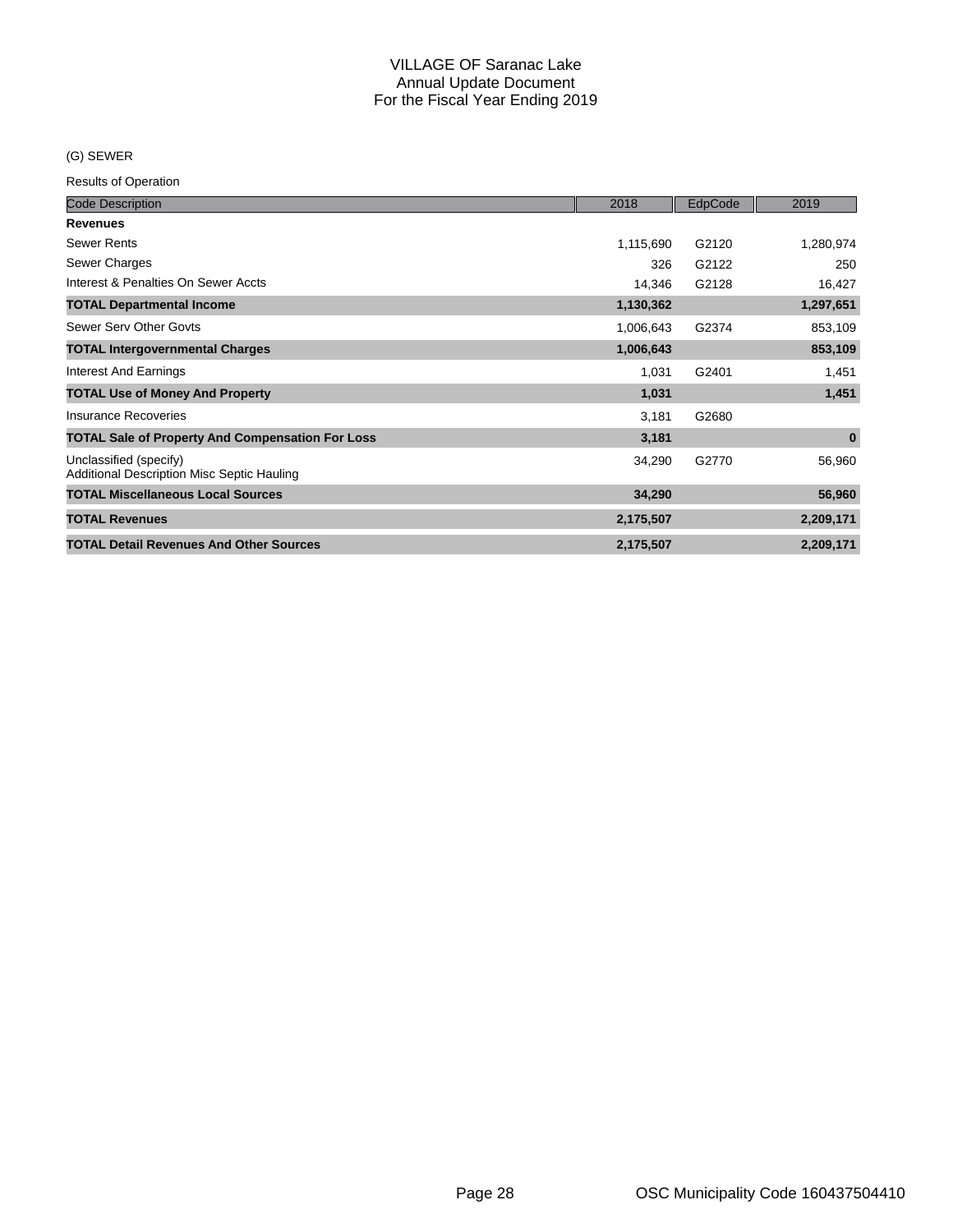(G) SEWER

| <b>Code Description</b>                         | 2018      | EdpCode | 2019      |
|-------------------------------------------------|-----------|---------|-----------|
| <b>Expenditures</b>                             |           |         |           |
| Unallocated Insurance, Contr Expend             | 52,795    | G19104  | 55,984    |
| <b>TOTAL Unallocated Insurance</b>              | 52,795    |         | 55,984    |
| Taxes & Assess On Munic Prop, Contr Expend      | 5,393     | G19504  | 3,773     |
| TOTAL Taxes & Assess On Munic Prop              | 5,393     |         | 3,773     |
| Other General Govt Support, Personal Serv       | 42,703    | G19891  | 42,311    |
| Other General Govt Support, Contract Exp        | 11,138    | G19894  | 12,363    |
| <b>TOTAL Other General Govt Support</b>         | 53,841    |         | 54,674    |
| <b>TOTAL General Government Support</b>         | 112,029   |         | 114,431   |
| Sewer Administration, Pers Serv                 | 166,902   | G81101  | 173,465   |
| Sewer Administration, Contr Expend              | 117,358   | G81104  | 89,264    |
| <b>TOTAL Sewer Administration</b>               | 284,260   |         | 262,729   |
| Sanitary Sewers, Pers Serv                      | 184,646   | G81201  | 185,071   |
| Sanitary Sewers, Equip & Cap Outlay             | 44,855    | G81202  | 13,697    |
| Sanitary Sewers, Contr Expend                   | 109,617   | G81204  | 115,039   |
| <b>TOTAL Sanitary Sewers</b>                    | 339,118   |         | 313,807   |
| Sewage Treat Disp, Pers Serv                    | 191,078   | G81301  | 160,031   |
| Sewage Treat Disp, Equip & Cap Outlay           | 17,301    | G81302  |           |
| Sewage Treat Disp, Contr Expend                 | 462,918   | G81304  | 309,158   |
| <b>TOTAL Sewage Treat Disp</b>                  | 671,297   |         | 469,189   |
| <b>TOTAL Home And Community Services</b>        | 1,294,675 |         | 1,045,725 |
| State Retirement, Empl Bnfts                    | 76,135    | G90108  | 69,534    |
| Social Security, Empl Bnfts                     | 42,852    | G90308  | 41,177    |
| Worker's Compensation, Empl Bnfts               | 5,074     | G90408  | 5,301     |
| Life Insurance, Empl Bnfts                      | 750       | G90458  | 1,017     |
| Disability Insurance, Empl Bnfts                |           | G90558  |           |
| Hospital & Medical (dental) Ins, Empl Bnft      | 156,356   | G90608  | 83,150    |
| Union Welfare Benefits                          | 5,562     | G90708  | 5,914     |
|                                                 |           |         |           |
| <b>TOTAL Employee Benefits</b>                  | 286,729   |         | 206,093   |
| Debt Principal, Serial Bonds                    | 430,000   | G97106  | 425,000   |
| Debt Principal, Bond Anticipation Notes         |           | G97306  | 32,000    |
|                                                 |           |         |           |
| <b>TOTAL Debt Principal</b>                     | 430,000   |         | 457,000   |
| Debt Interest, Serial Bonds                     | 12,150    | G97107  | 8,588     |
|                                                 |           |         |           |
| <b>TOTAL Debt Interest</b>                      | 12,150    |         | 8,588     |
| <b>TOTAL Expenditures</b>                       | 2,135,583 |         | 1,831,837 |
| Transfers, Other Funds                          |           | G99019  |           |
| Transfers, Capital Projects Fund                | 26,000    | G99509  | 26,000    |
|                                                 |           |         |           |
| <b>TOTAL Operating Transfers</b>                | 26,000    |         | 26,000    |
| <b>TOTAL Other Uses</b>                         | 26,000    |         | 26,000    |
| <b>TOTAL Detail Expenditures And Other Uses</b> | 2,161,583 |         | 1,857,837 |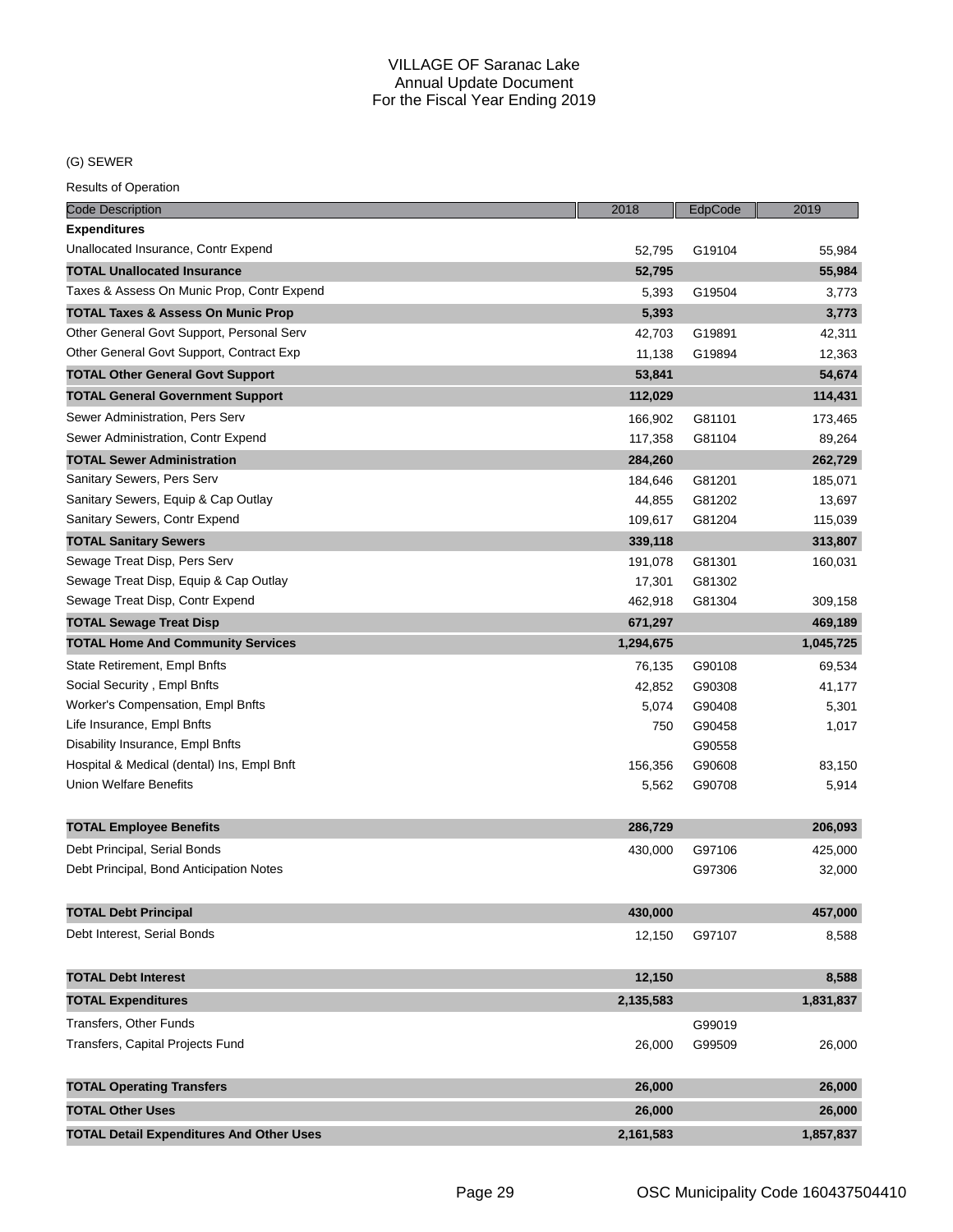#### (G) SEWER

**Analysis of Changes in Fund Balance**

| <b>Code Description</b>                    | 2018      | EdpCode | 2019      |
|--------------------------------------------|-----------|---------|-----------|
| Analysis of Changes in Fund Balance        |           |         |           |
| <b>Fund Balance - Beginning of Year</b>    | 1,668,785 | G8021   | 1,682,708 |
| Prior Period Adj -Decrease In Fund Balance |           | G8015   |           |
| <b>Restated Fund Balance - Beg of Year</b> | 1.668.784 | G8022   | 1,682,708 |
| ADD - REVENUES AND OTHER SOURCES           | 2,175,507 |         | 2,209,171 |
| DEDUCT - EXPENDITURES AND OTHER USES       | 2,161,583 |         | 1,857,837 |
| <b>Fund Balance - End of Year</b>          | 1.682.708 | G8029   | 2,034,042 |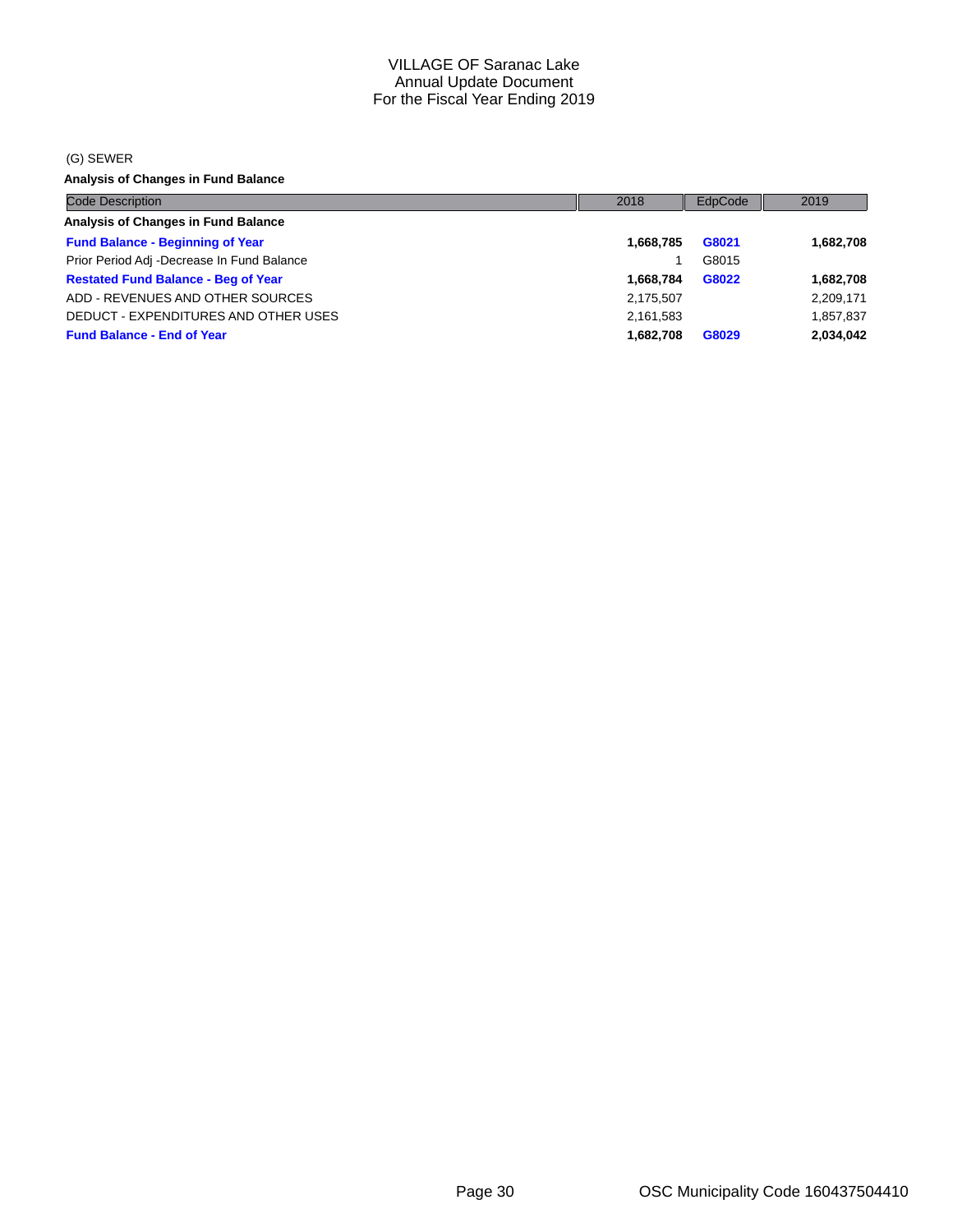#### (G) SEWER

Budget Summary

| <b>DUUYUL OUITHIULY</b>                           |           |         |           |
|---------------------------------------------------|-----------|---------|-----------|
| <b>Code Description</b>                           | 2019      | EdpCode | 2020      |
| <b>Estimated Revenues</b>                         |           |         |           |
| Est Rev - Departmental Income                     | 1.250.000 | G1299N  | 1,250,000 |
| Est Rev - Intergovernmental Charges               | 820,000   | G2399N  | 820,000   |
| Est Rev - Miscellaneous Local Sources             | 30.000    | G2799N  | 30,000    |
| <b>TOTAL Estimated Revenues</b>                   | 2,100,000 |         | 2,100,000 |
| <b>TOTAL Estimated Revenues And Other Sources</b> | 2,100,000 |         | 2,100,000 |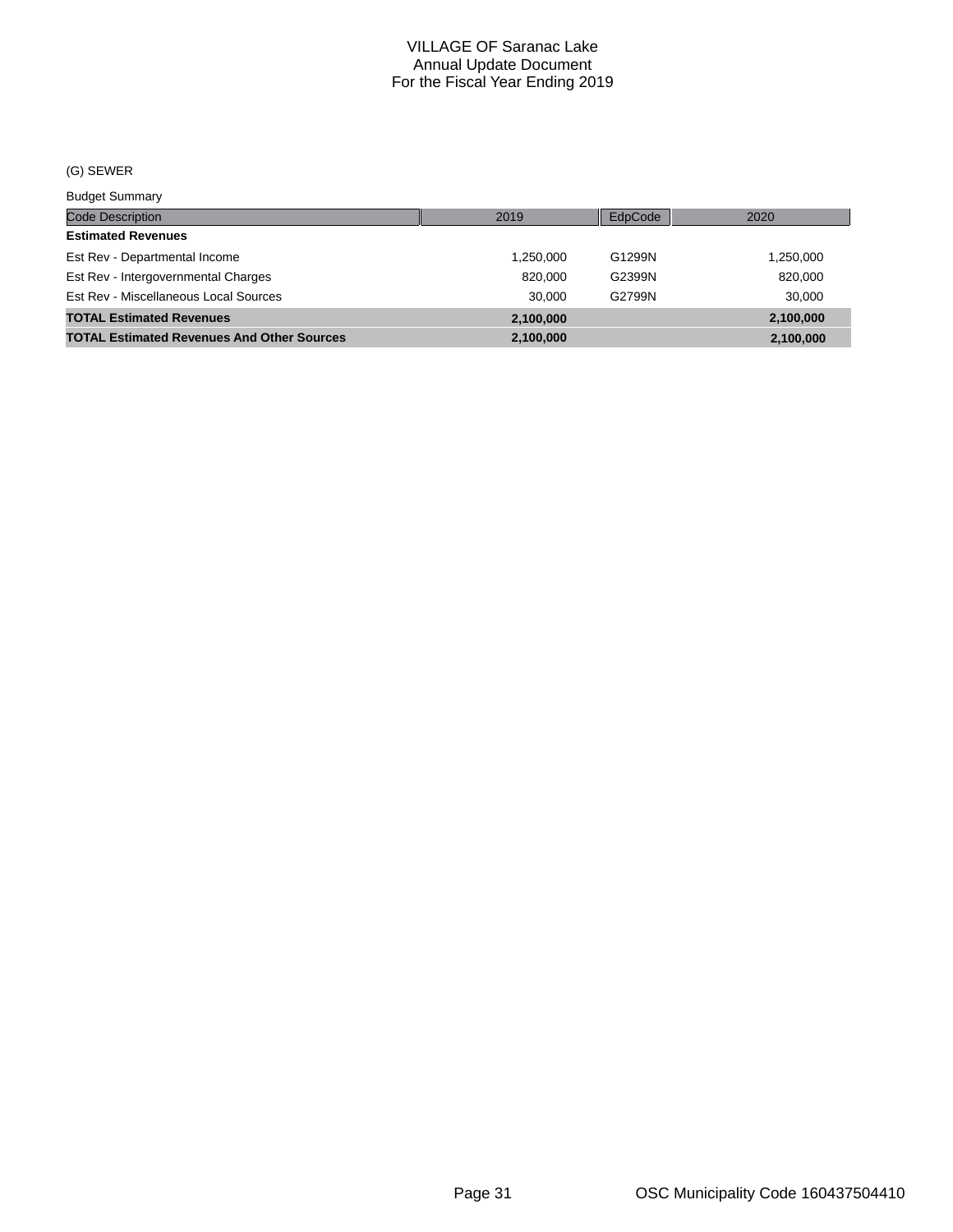#### (G) SEWER

Budget Summary

| ___________________                        |           |         |           |
|--------------------------------------------|-----------|---------|-----------|
| <b>Code Description</b>                    | 2019      | EdpCode | 2020      |
| <b>Appropriations</b>                      |           |         |           |
| App - General Government Support           | 200.000   | G1999N  | 200,000   |
| App - Home And Community Services          | 1,200,000 | G8999N  | 1,200,000 |
| App - Employee Benefits                    | 220,000   | G9199N  | 220,000   |
| App - Debt Service                         | 450.000   | G9899N  | 450.000   |
| <b>TOTAL Appropriations</b>                | 2,070,000 |         | 2,070,000 |
| App - Interfund Transfer                   | 30,000    | G9999N  | 30,000    |
| <b>TOTAL Other Uses</b>                    | 30,000    |         | 30,000    |
| <b>TOTAL Appropriations And Other Uses</b> | 2.100.000 |         | 2,100,000 |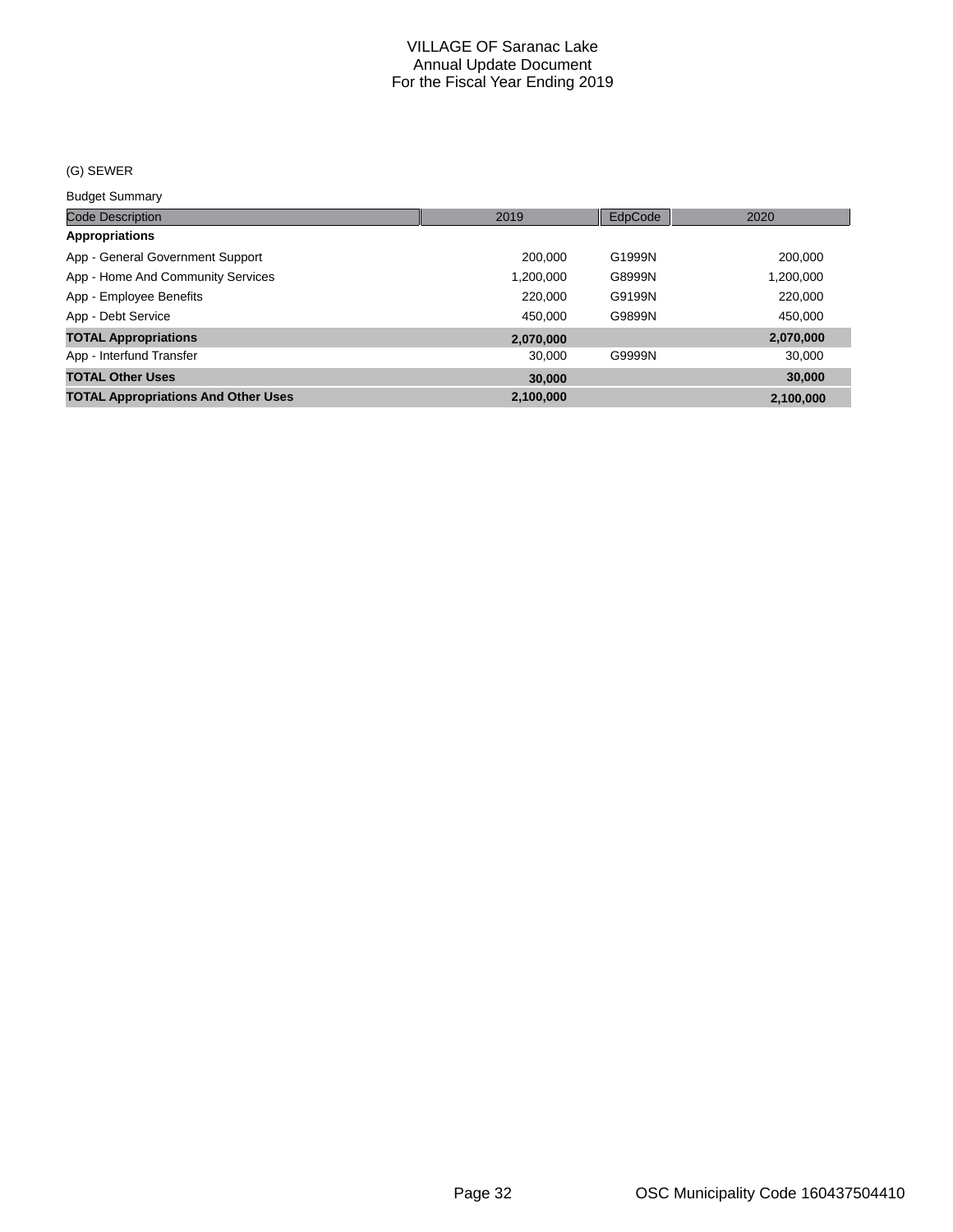#### (H) CAPITAL PROJECTS

| <b>Balance Sheet</b>                                   |         |                  |           |
|--------------------------------------------------------|---------|------------------|-----------|
| <b>Code Description</b>                                | 2018    | EdpCode          | 2019      |
| <b>Assets</b>                                          |         |                  |           |
| Cash                                                   | 861,355 | H <sub>200</sub> | 862,934   |
| <b>TOTAL Cash</b>                                      | 861,355 |                  | 862,934   |
| Due From Other Funds                                   |         | H391             | 441,460   |
| <b>TOTAL Due From Other Funds</b>                      | 0       |                  | 441,460   |
| <b>TOTAL Assets and Deferred Outflows of Resources</b> | 861,355 |                  | 1,304,394 |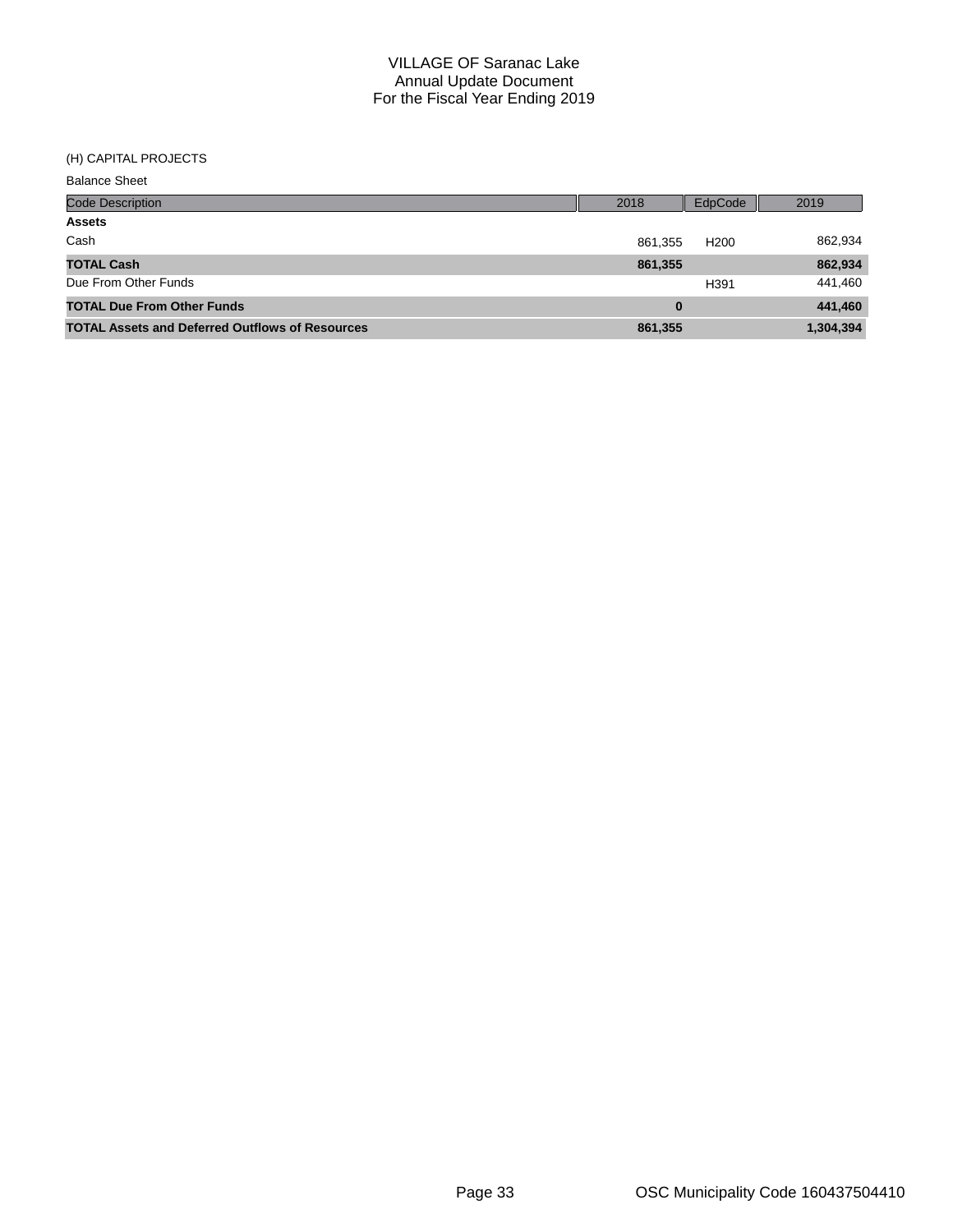#### (H) CAPITAL PROJECTS

## Code Description 2018 EdpCode 2019 Balance Sheet Accounts Payable 16,613 H600 50,332 **TOTAL Accounts Payable 16,613 50,332** Bond Anticipation Notes Payable 2,612,040 H626 **TOTAL Notes Payable 2,612,040 3,383,203** Due To Other Funds **Funds** 595,862 H630 **TOTAL Due To Other Funds 595,862 114,131 TOTAL Liabilities 3,224,515 3,547,666 Fund Balance** Unassigned Fund Balance **-2,243,272** -2,363,160 H917 -2,363,160 H917 -2,243,272 **TOTAL Unassigned Fund Balance -2,363,160 -2,243,272 TOTAL Fund Balance -2,363,160 -2,243,272 TOTAL Liabilities, Deferred Inflows And Fund Balance 861,355 1,304,394**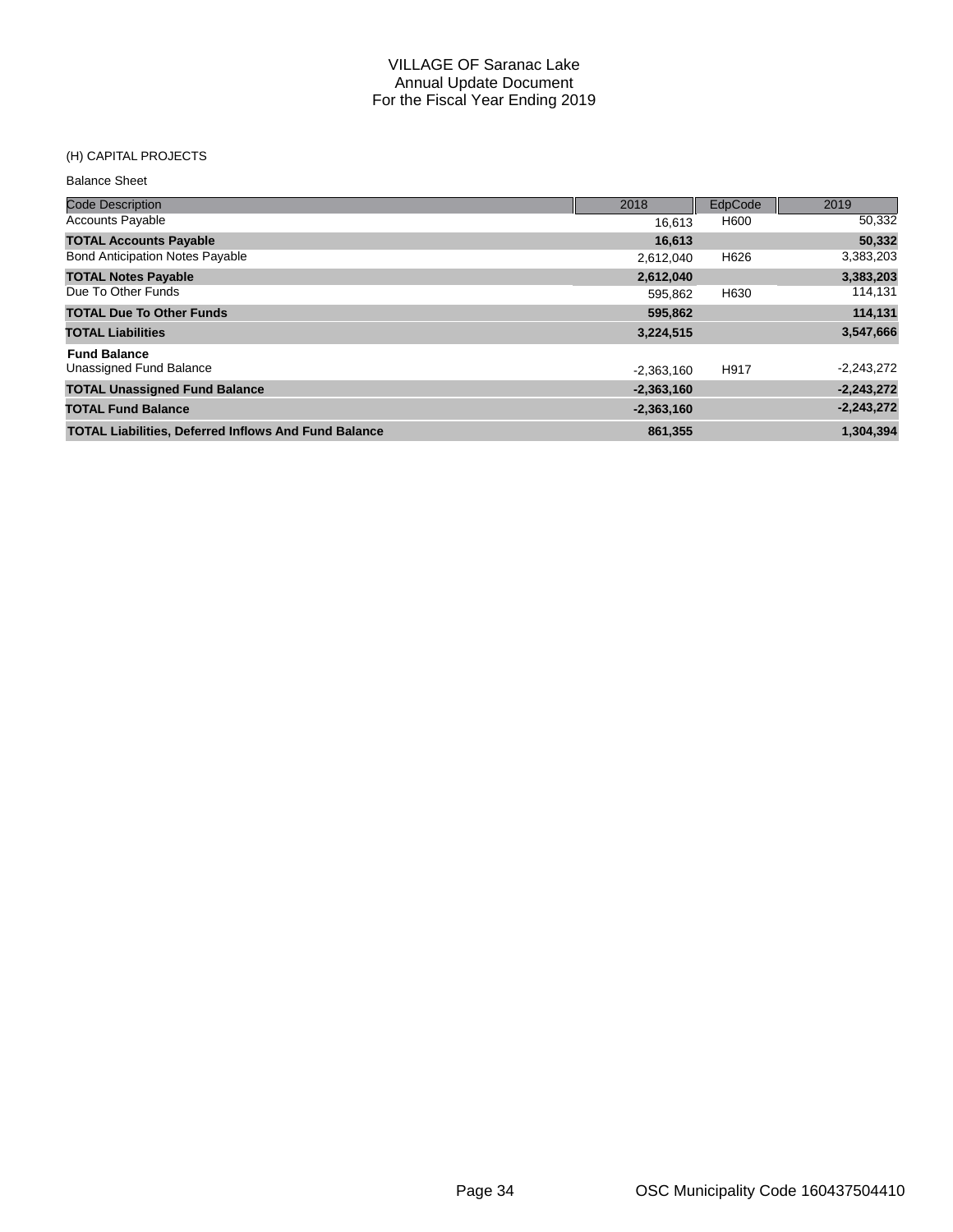### (H) CAPITAL PROJECTS

| <b>Code Description</b>                        | 2018     | EdpCode           | 2019    |
|------------------------------------------------|----------|-------------------|---------|
| <b>Revenues</b>                                |          |                   |         |
| Interest And Earnings                          | 116      | H <sub>2401</sub> | 91      |
| <b>TOTAL Use of Money And Property</b>         | 116      |                   | 91      |
| St Aid, Culture & Rec-Capital Proj             |          | H3897             |         |
| State Aid Emergency Disaster                   | 2,500    | H3960             |         |
| St Aid-Water Cap Proj                          |          | H3991             | 53,365  |
| <b>TOTAL State Aid</b>                         | 2,500    |                   | 53,365  |
| Fed Aid, Water Cap Proj                        |          | H4991             | 320,188 |
| <b>TOTAL Federal Aid</b>                       | $\bf{0}$ |                   | 320,188 |
| <b>TOTAL Revenues</b>                          | 2,616    |                   | 373,644 |
| <b>Interfund Transfers</b>                     | 133,333  | H5031             | 273,333 |
| <b>TOTAL Interfund Transfers</b>               | 133,333  |                   | 273,333 |
| <b>Bans Redeemed From Appropriations</b>       | 33,000   | H5731             | 32,000  |
| <b>TOTAL Proceeds of Obligations</b>           | 33,000   |                   | 32,000  |
| <b>TOTAL Other Sources</b>                     | 166,333  |                   | 305,333 |
| <b>TOTAL Detail Revenues And Other Sources</b> | 168,949  |                   | 678,977 |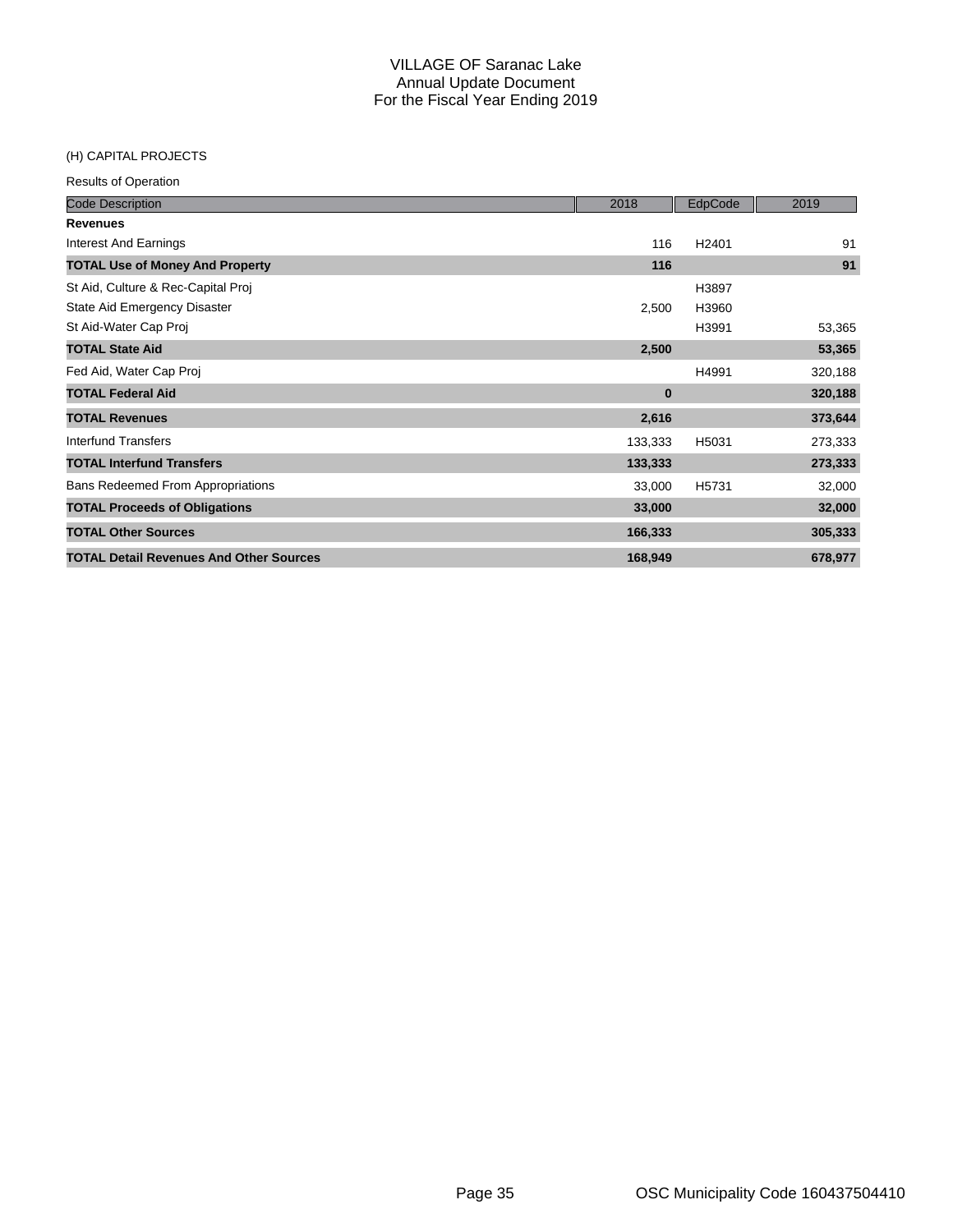## (H) CAPITAL PROJECTS

| <b>Code Description</b>                         | 2018     | EdpCode | 2019     |
|-------------------------------------------------|----------|---------|----------|
| <b>Expenditures</b>                             |          |         |          |
| Sewage Treat Disp, Equip & Cap Outlay           | 747.658  | H81302  |          |
| <b>TOTAL Sewage Treat Disp</b>                  | 747,658  |         | $\bf{0}$ |
| Water Administration, Equip & Cap Outlay        |          | H83102  | 695,958  |
| <b>TOTAL Water Administration</b>               | $\bf{0}$ |         | 695,958  |
| <b>TOTAL Home And Community Services</b>        | 747,658  |         | 695,958  |
| <b>TOTAL Expenditures</b>                       | 747,658  |         | 695,958  |
| <b>TOTAL Detail Expenditures And Other Uses</b> | 747,658  |         | 695,958  |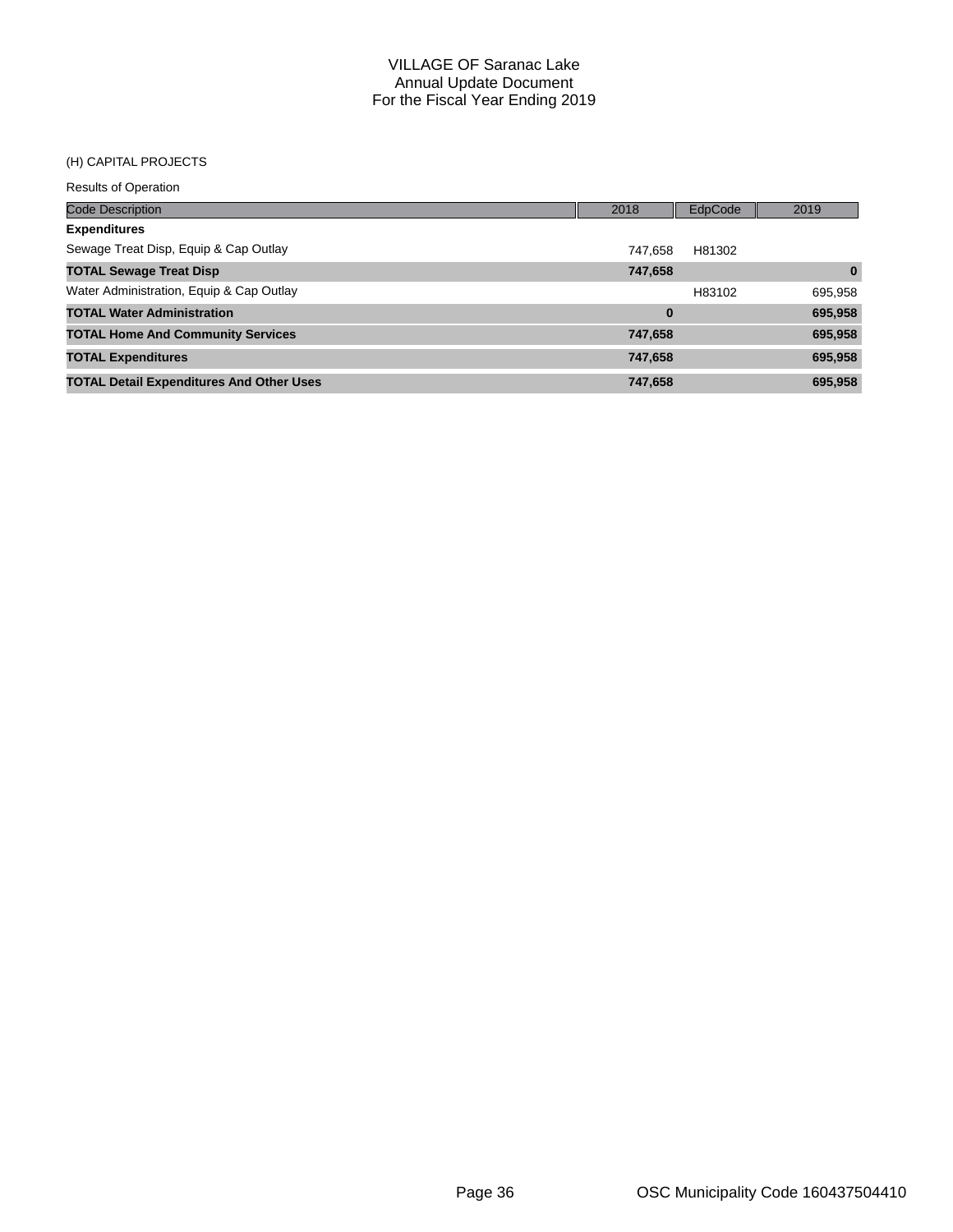#### (H) CAPITAL PROJECTS

## **Analysis of Changes in Fund Balance**

| <b>Code Description</b>                    | 2018         | EdpCode | 2019         |
|--------------------------------------------|--------------|---------|--------------|
| Analysis of Changes in Fund Balance        |              |         |              |
| <b>Fund Balance - Beginning of Year</b>    | -1,784,445   | H8021   | $-2,363,160$ |
| Prior Period Adj -Increase In Fund Balance | -6           | H8012   | 136.869      |
| <b>Restated Fund Balance - Beg of Year</b> | -1.784.451   | H8022   | $-2,226,291$ |
| ADD - REVENUES AND OTHER SOURCES           | 168.949      |         | 678,977      |
| DEDUCT - EXPENDITURES AND OTHER USES       | 747.658      |         | 695,958      |
| <b>Fund Balance - End of Year</b>          | $-2,363,160$ | H8029   | $-2,243,272$ |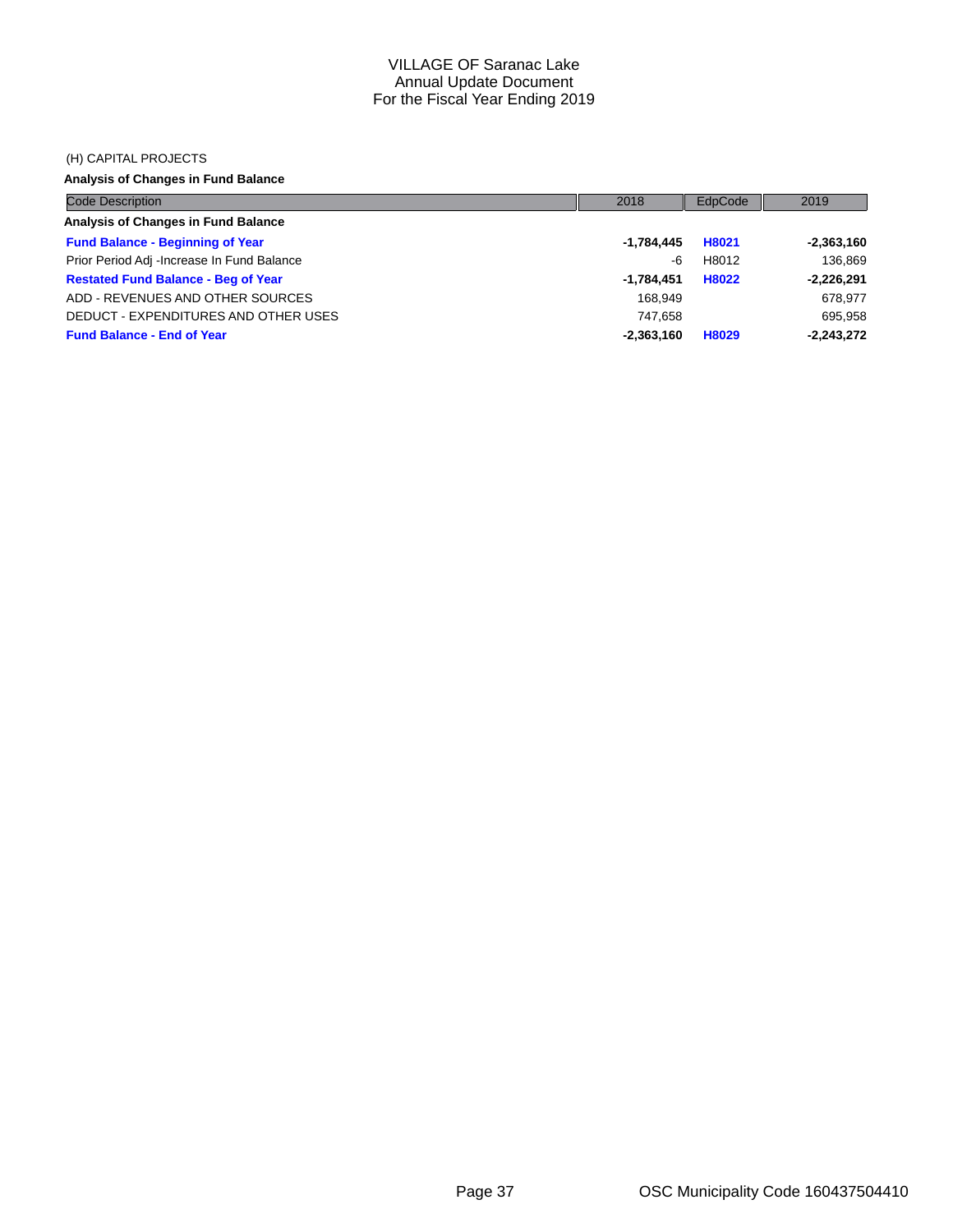### (K) GENERAL FIXED ASSETS

Balance Sheet

| <b>Code Description</b>                                | 2018       | EdpCode          | 2019       |
|--------------------------------------------------------|------------|------------------|------------|
| <b>Assets</b>                                          |            |                  |            |
| Land                                                   | 1,250,000  | K <sub>101</sub> | 1,250,000  |
| <b>Buildings</b>                                       | 30,328,670 | K <sub>102</sub> | 30,328,670 |
| Improvements Other Than Buildings                      | 862,329    | K <sub>103</sub> | 862,329    |
| Machinery And Equipment                                | 6,352,805  | K <sub>104</sub> | 6,352,805  |
| <b>TOTAL Fixed Assets (net)</b>                        | 38,793,804 |                  | 38,793,804 |
| <b>TOTAL Assets and Deferred Outflows of Resources</b> | 38,793,804 |                  | 38,793,804 |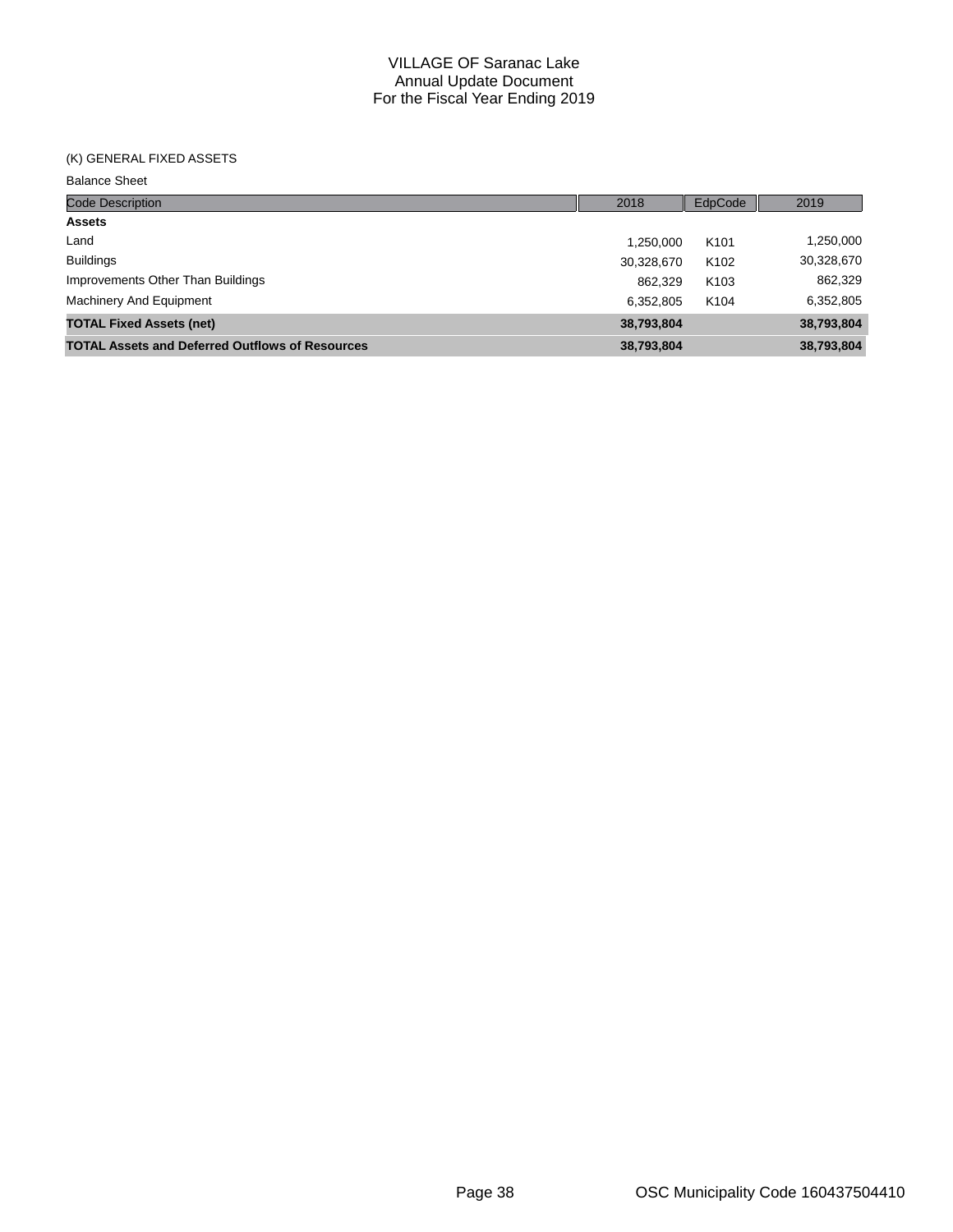## (K) GENERAL FIXED ASSETS

| <b>Balance Sheet</b>                                                                   |            |                  |            |
|----------------------------------------------------------------------------------------|------------|------------------|------------|
| <b>Code Description</b>                                                                | 2018       | EdpCode          | 2019       |
| Liabilities. Deferred Inflows And Fund Balance<br><b>Total Non-Current Govt Assets</b> | 38.793.804 | K <sub>159</sub> | 38,793,804 |
| <b>TOTAL Investments in Non-Current Government Assets</b>                              | 38,793,804 |                  | 38,793,804 |
| <b>TOTAL Fund Balance</b>                                                              | 38.793.804 |                  | 38,793,804 |
| <b>TOTAL</b>                                                                           | 38,793,804 |                  | 38,793,804 |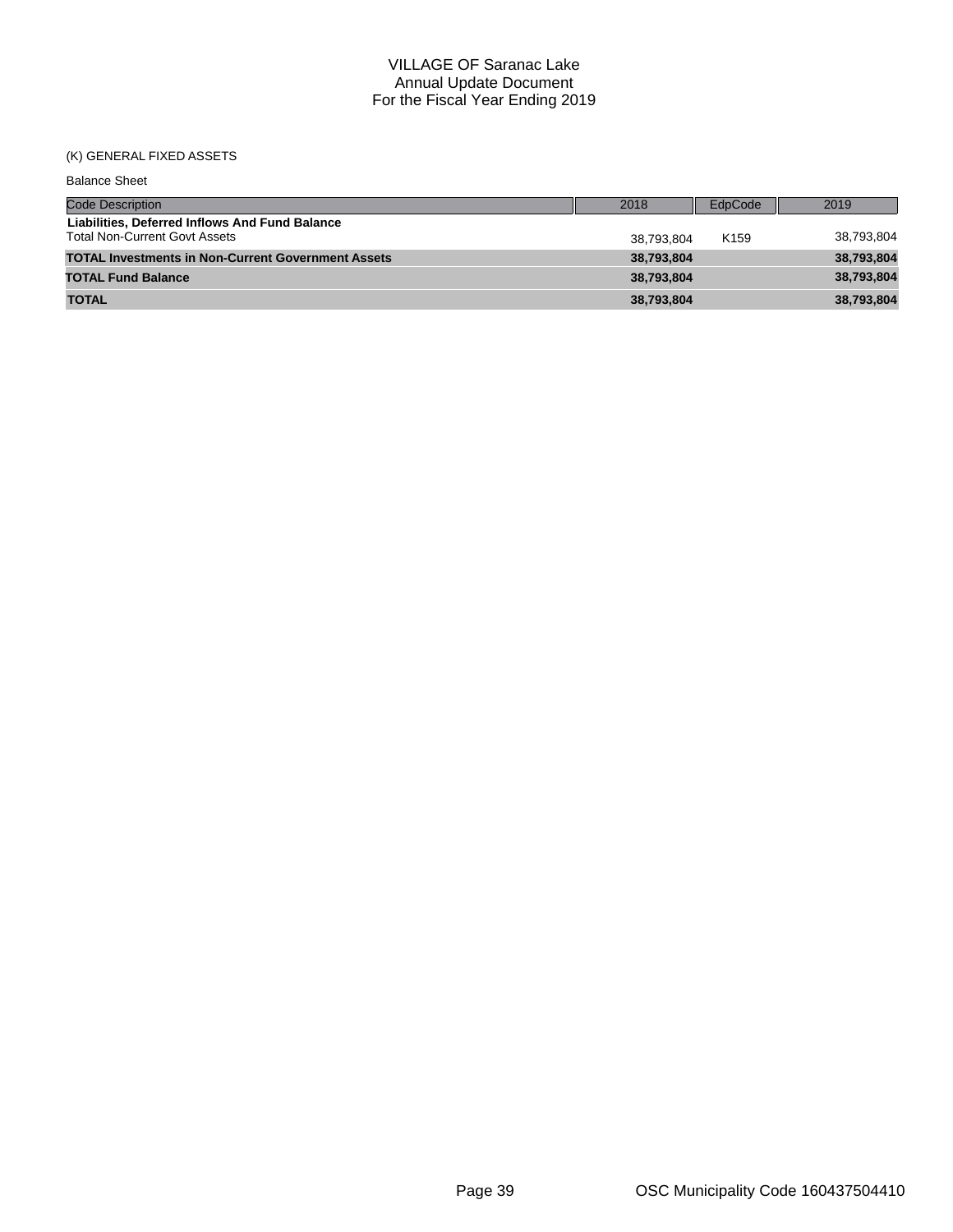(TA) AGENCY

| <b>Balance Sheet</b>                                   |         |              |         |
|--------------------------------------------------------|---------|--------------|---------|
| <b>Code Description</b>                                | 2018    | EdpCode      | 2019    |
| <b>Assets</b>                                          |         |              |         |
| Cash                                                   | 213.210 | <b>TA200</b> | 113,530 |
| <b>TOTAL Cash</b>                                      | 213,210 |              | 113,530 |
| <b>TOTAL Assets and Deferred Outflows of Resources</b> | 213,210 |              | 113,530 |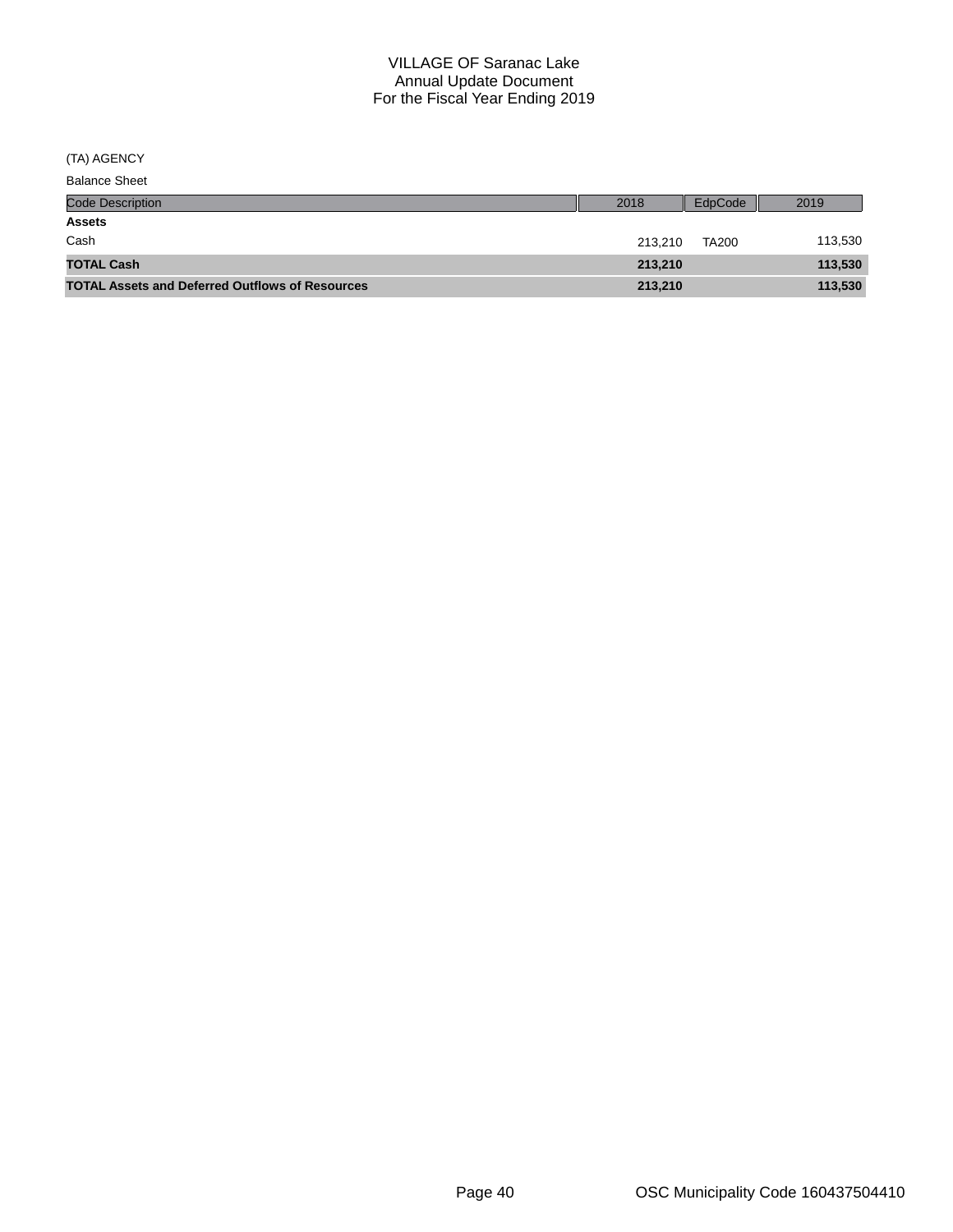### (TA) AGENCY

Balance Sheet

| <b>Code Description</b>                                               | 2018    | EdpCode     | 2019    |
|-----------------------------------------------------------------------|---------|-------------|---------|
| Individual Retirement Account                                         |         | TA16        | 108,383 |
| <b>State Retirement</b>                                               | 6       | <b>TA18</b> | 6       |
| <b>Disability Insurance</b>                                           | 479     | <b>TA19</b> | 441     |
| Group Insurance                                                       | 1.304   | <b>TA20</b> | 1,304   |
| Other Funds (specify)<br><b>Additional Description Special events</b> | 211.321 | <b>TA85</b> | 3,396   |
| <b>TOTAL Agency Liabilities</b>                                       | 213,110 |             | 113,530 |
| <b>TOTAL Liabilities</b>                                              | 213,110 |             | 113,530 |
| <b>TOTAL Liabilities, Deferred Inflows And Fund Balance</b>           | 213,110 |             | 113,530 |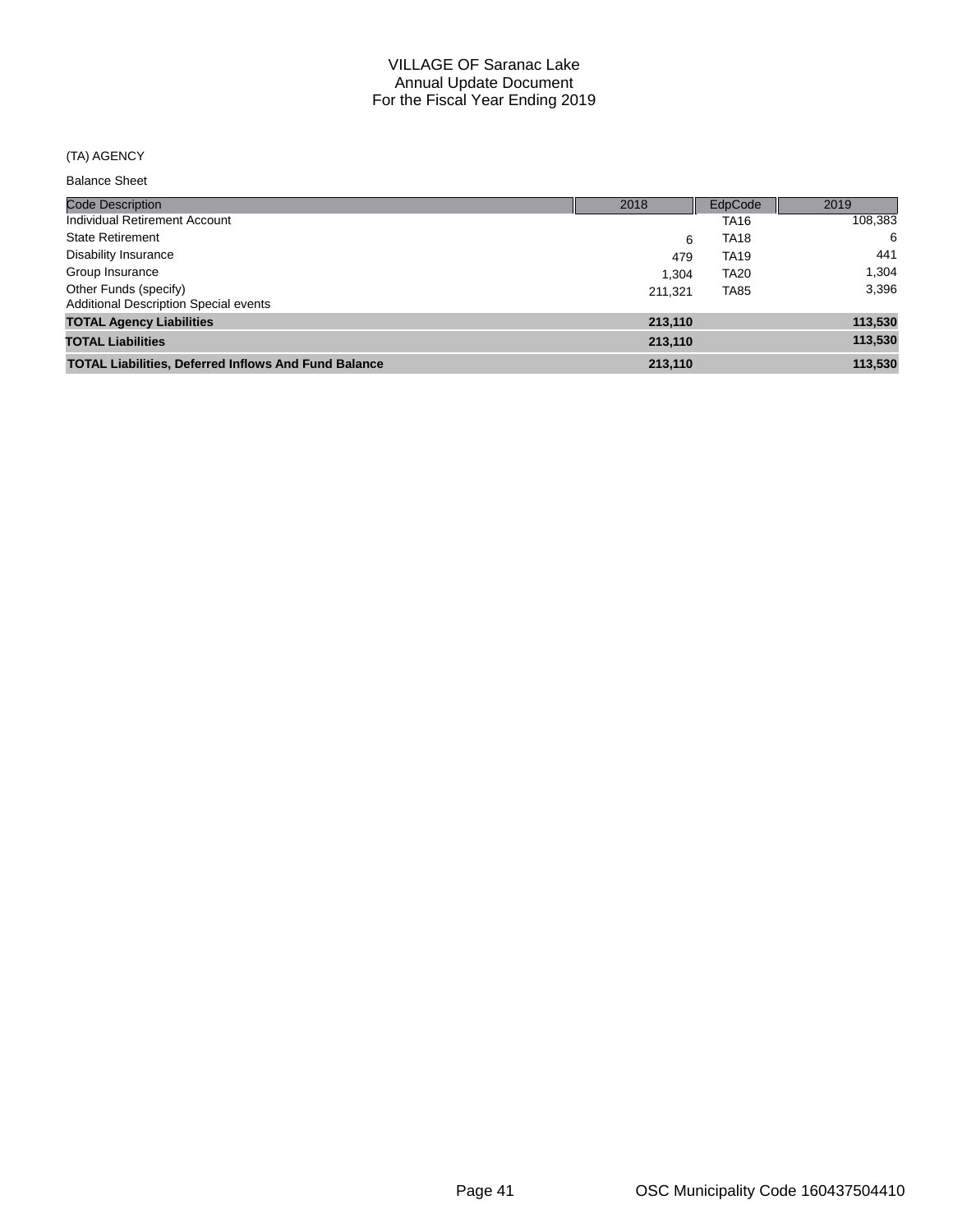### (TE) PRIVATE PURPOSE TRUST

| <b>Balance Sheet</b>                                   |       |              |       |
|--------------------------------------------------------|-------|--------------|-------|
| <b>Code Description</b>                                | 2018  | EdpCode      | 2019  |
| <b>Assets</b>                                          |       |              |       |
| Cash                                                   | 3.478 | <b>TE200</b> | 3,478 |
| <b>TOTAL Cash</b>                                      | 3,478 |              | 3,478 |
| <b>TOTAL Assets and Deferred Outflows of Resources</b> | 3,478 |              | 3,478 |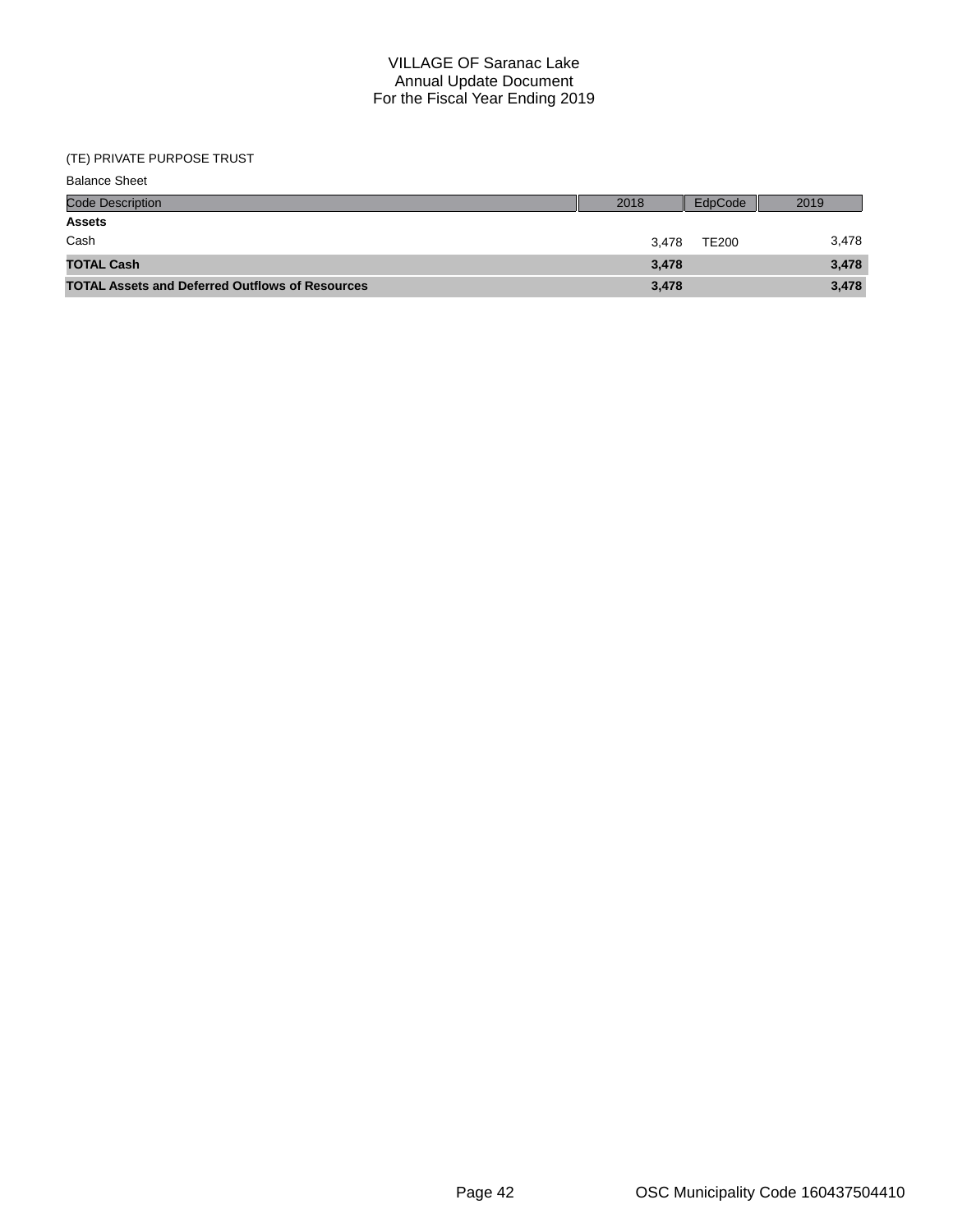## (TE) PRIVATE PURPOSE TRUST

| <b>Balance Sheet</b>                                            |       |         |       |
|-----------------------------------------------------------------|-------|---------|-------|
| <b>Code Description</b>                                         | 2018  | EdpCode | 2019  |
| <b>Fund Balance</b><br>Net Assets-Restricted For Other Purposes | 3.478 | TE923   | 3,478 |
| <b>TOTAL Net Position</b>                                       | 3,478 |         | 3,478 |
| <b>TOTAL Fund Balance</b>                                       | 3.478 |         | 3,478 |
| <b>TOTAL Liabilities, Deferred Inflows And Fund Balance</b>     | 3,478 |         | 3,478 |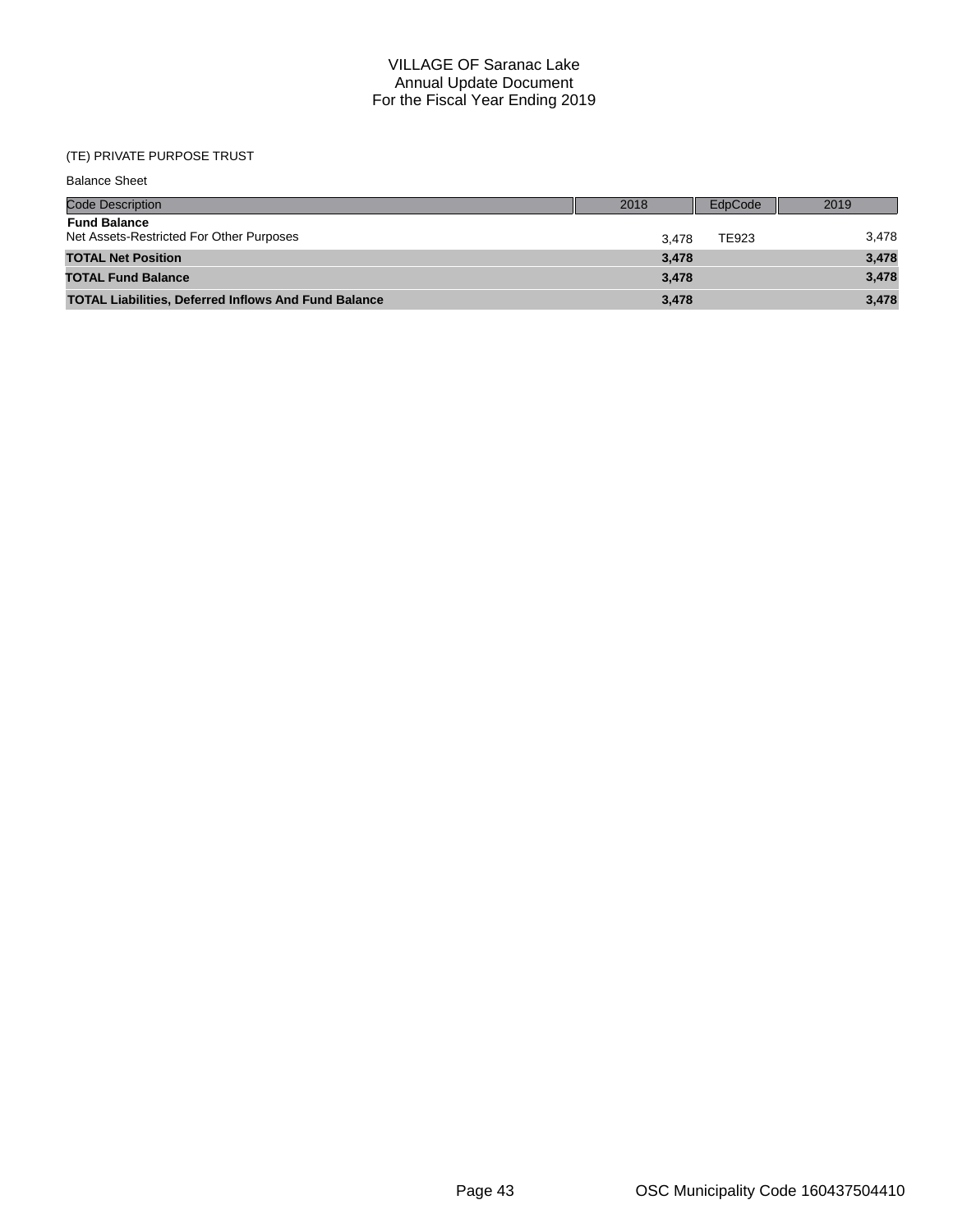## (TE) PRIVATE PURPOSE TRUST

| <b>Results of Operation</b>                    |      |         |      |  |  |  |  |
|------------------------------------------------|------|---------|------|--|--|--|--|
| <b>Code Description</b>                        | 2018 | EdpCode | 2019 |  |  |  |  |
| <b>Revenues</b>                                |      |         |      |  |  |  |  |
| Interest And Earnings                          |      | TE2401  |      |  |  |  |  |
| <b>TOTAL Use of Money And Property</b>         |      |         |      |  |  |  |  |
| <b>TOTAL Revenues</b>                          |      |         |      |  |  |  |  |
| <b>TOTAL Detail Revenues And Other Sources</b> |      |         | 0    |  |  |  |  |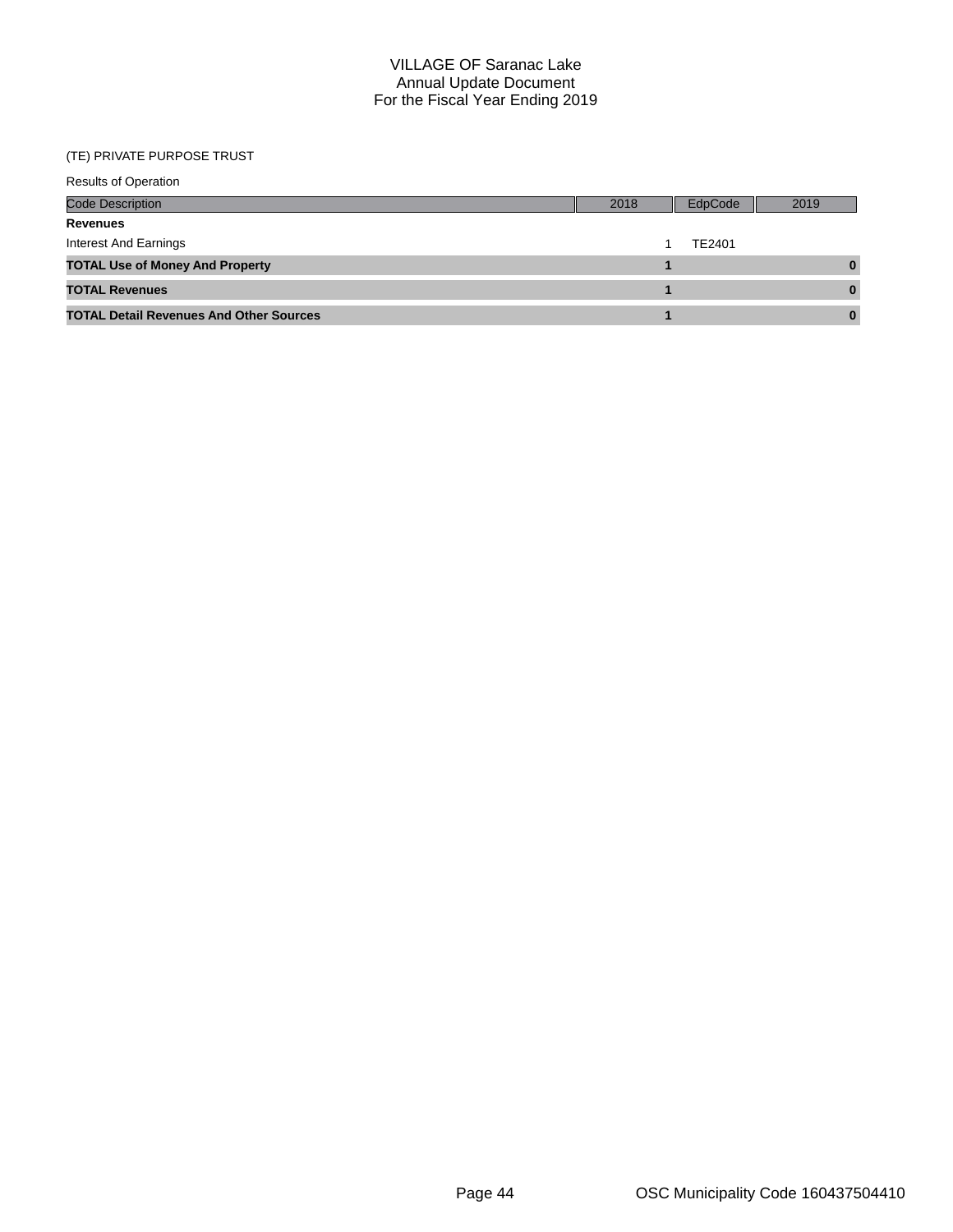| <b>Results of Operation</b> |      |         |      |
|-----------------------------|------|---------|------|
| <b>Code Description</b>     | 2018 | EdpCode | 2019 |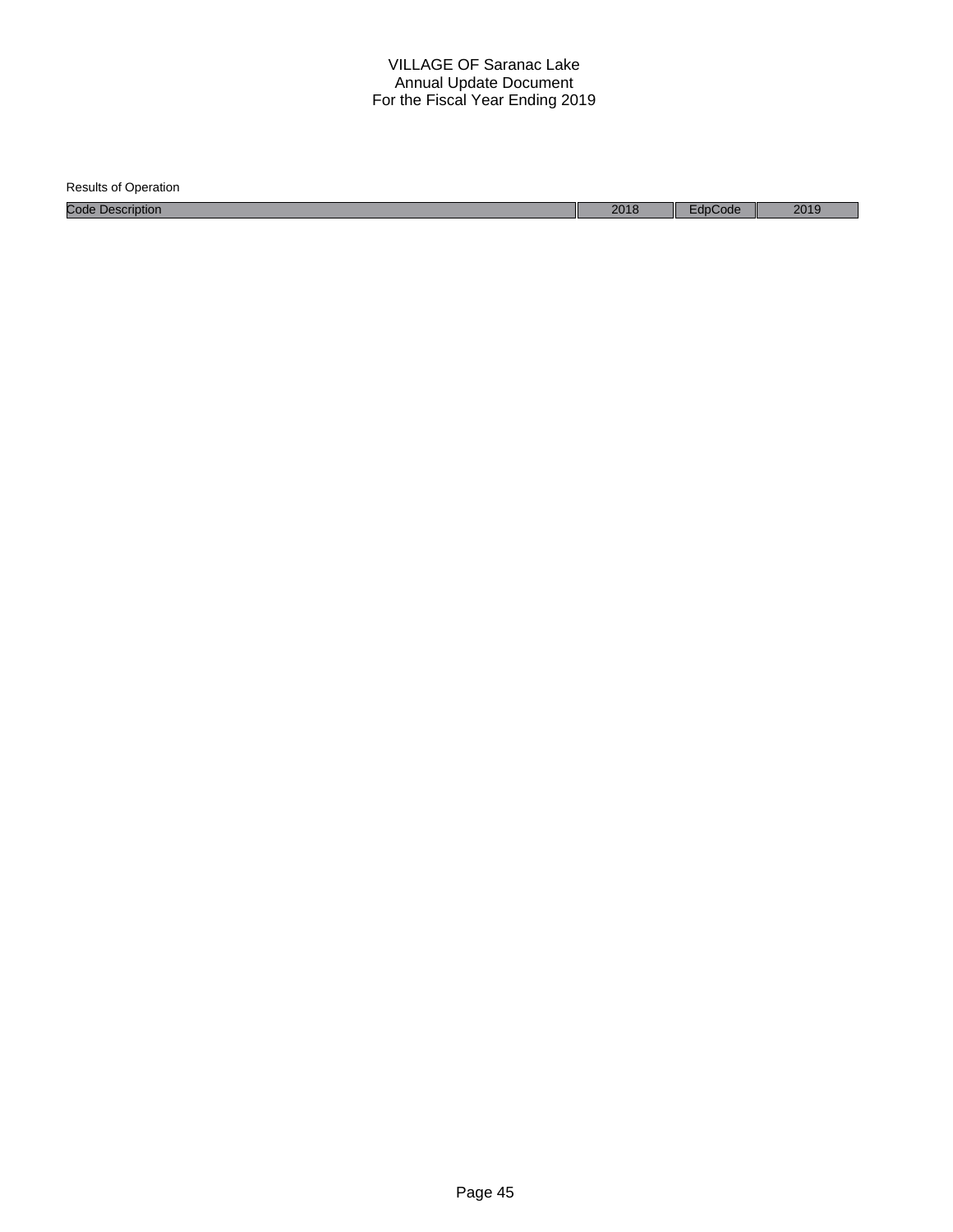#### (TE) PRIVATE PURPOSE TRUST

## **Analysis of Changes in Net Position**

| <b>Code Description</b>                    | 2018  | EdpCode       | 2019  |
|--------------------------------------------|-------|---------------|-------|
| Analysis of Changes in Net Position        |       |               |       |
| <b>Fund Balance - Beginning of Year</b>    | 3.477 | <b>TE8021</b> | 3,478 |
| <b>Restated Fund Balance - Beg of Year</b> | 3.477 | <b>TE8022</b> | 3,478 |
| ADD - REVENUES AND OTHER SOURCES           |       |               |       |
| <b>Fund Balance - End of Year</b>          | 3.478 | <b>TE8029</b> | 3.478 |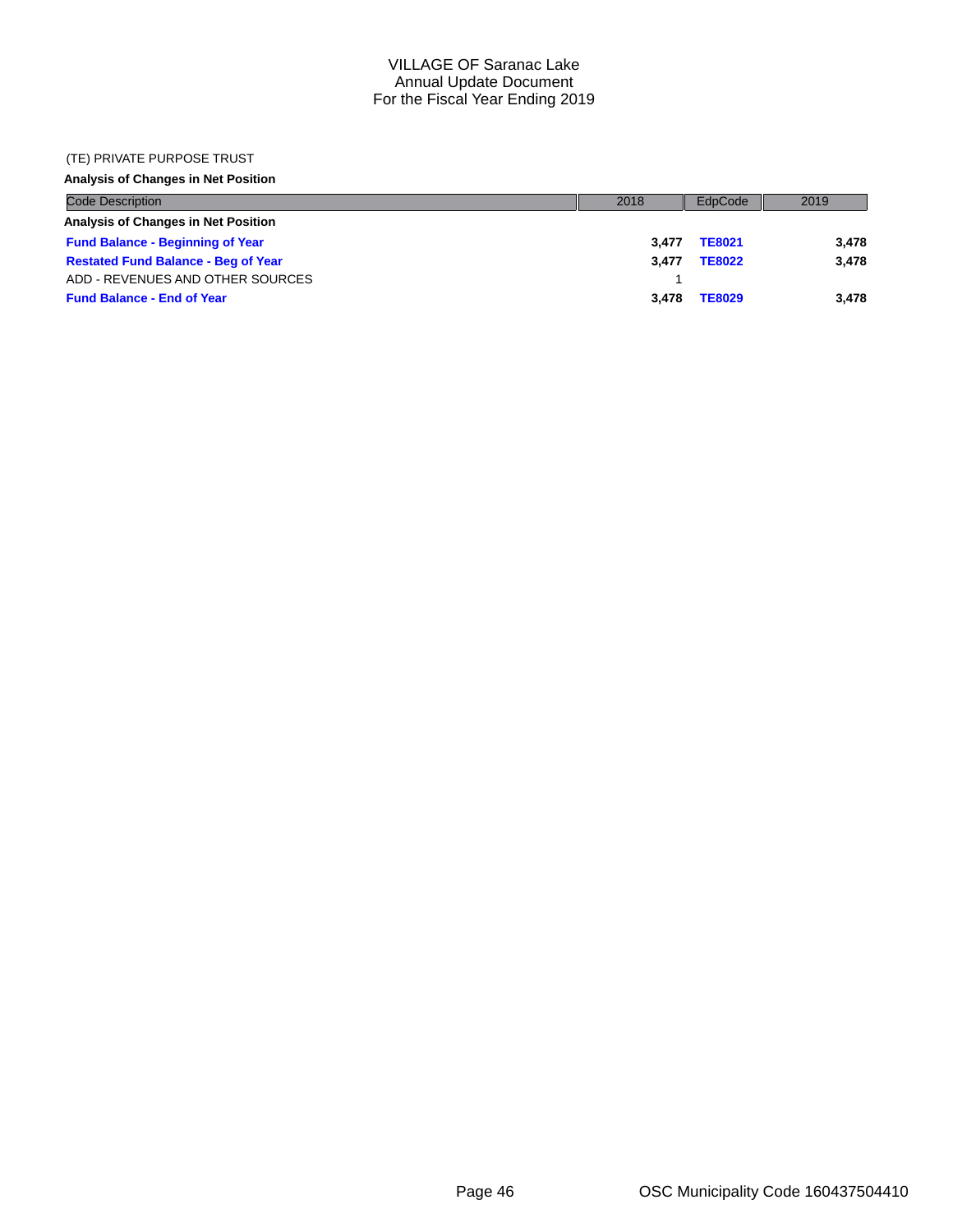#### (W) GENERAL LONG-TERM DEBT

| <b>Balance Sheet</b>                                   |            |         |            |
|--------------------------------------------------------|------------|---------|------------|
| <b>Code Description</b>                                | 2018       | EdpCode | 2019       |
| <b>Assets</b>                                          |            |         |            |
| <b>Total Non-Current Govt Liabilities</b>              | 15.537.819 | W129    | 14,962,313 |
| <b>TOTAL Provision To Be Made In Future Budgets</b>    | 15,537,819 |         | 14,962,313 |
| <b>TOTAL Assets and Deferred Outflows of Resources</b> | 15,537,819 |         | 14,962,313 |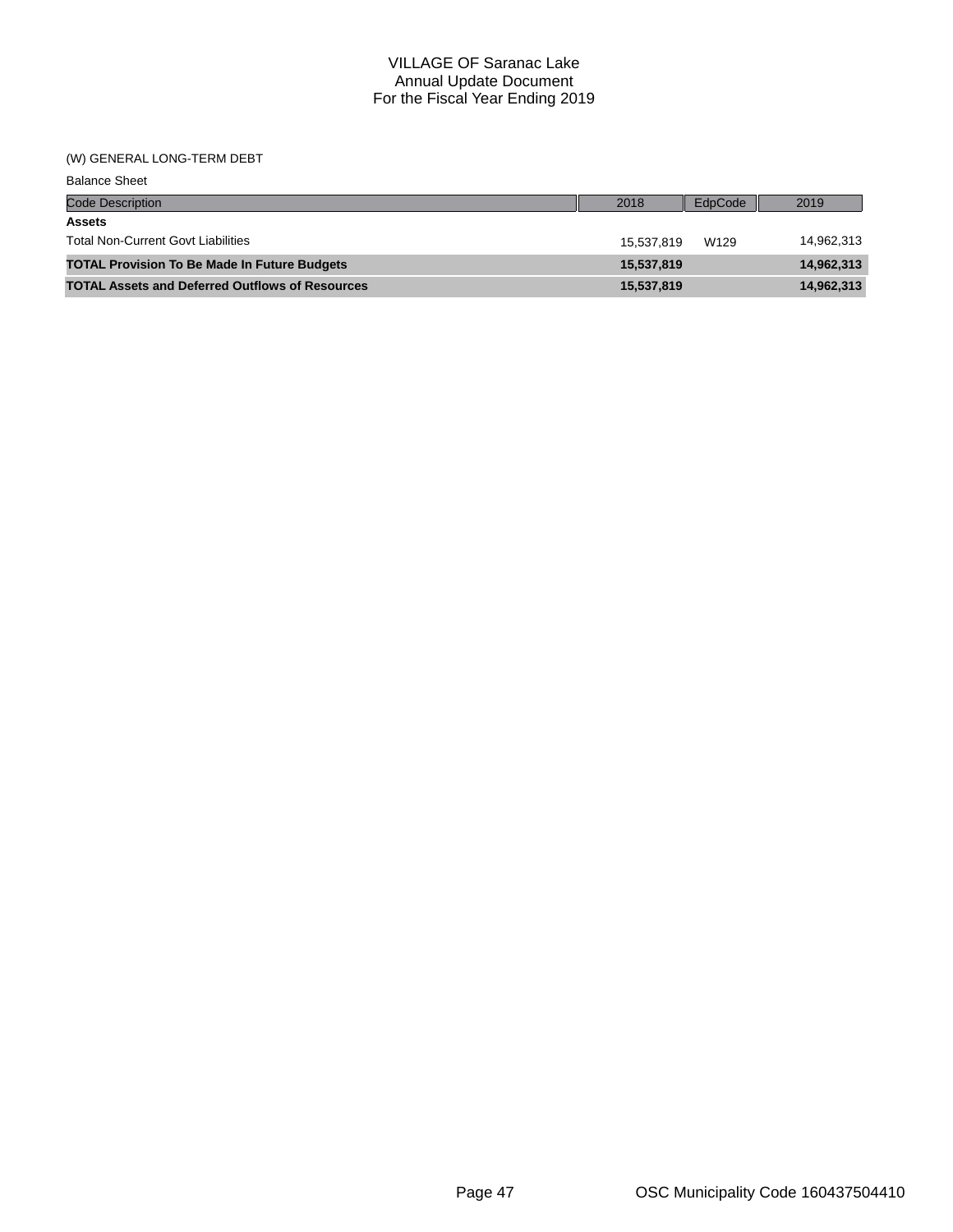## (W) GENERAL LONG-TERM DEBT

| <b>Balance Sheet</b>                        |            |         |            |
|---------------------------------------------|------------|---------|------------|
| <b>Code Description</b>                     | 2018       | EdpCode | 2019       |
| Net Pension Liability - Proportionate Share | 435.019    | W638    | 824,913    |
| <b>Total OPEB Liability</b>                 |            | W683    |            |
| Landfill Closure & Post Closure Liability   | 50,000     | W684    | 50,000     |
| <b>Compensated Absences</b>                 | 135.000    | W687    | 135,000    |
| <b>TOTAL Other Liabilities</b>              | 620,019    |         | 1,009,913  |
| <b>Bonds Payable</b>                        | 14,917,800 | W628    | 13,952,400 |
| <b>TOTAL Bond And Long Term Liabilities</b> | 14,917,800 |         | 13,952,400 |
| <b>TOTAL Liabilities</b>                    | 15,537,819 |         | 14,962,313 |
| <b>TOTAL Liabilities</b>                    | 15,537,819 |         | 14.962.313 |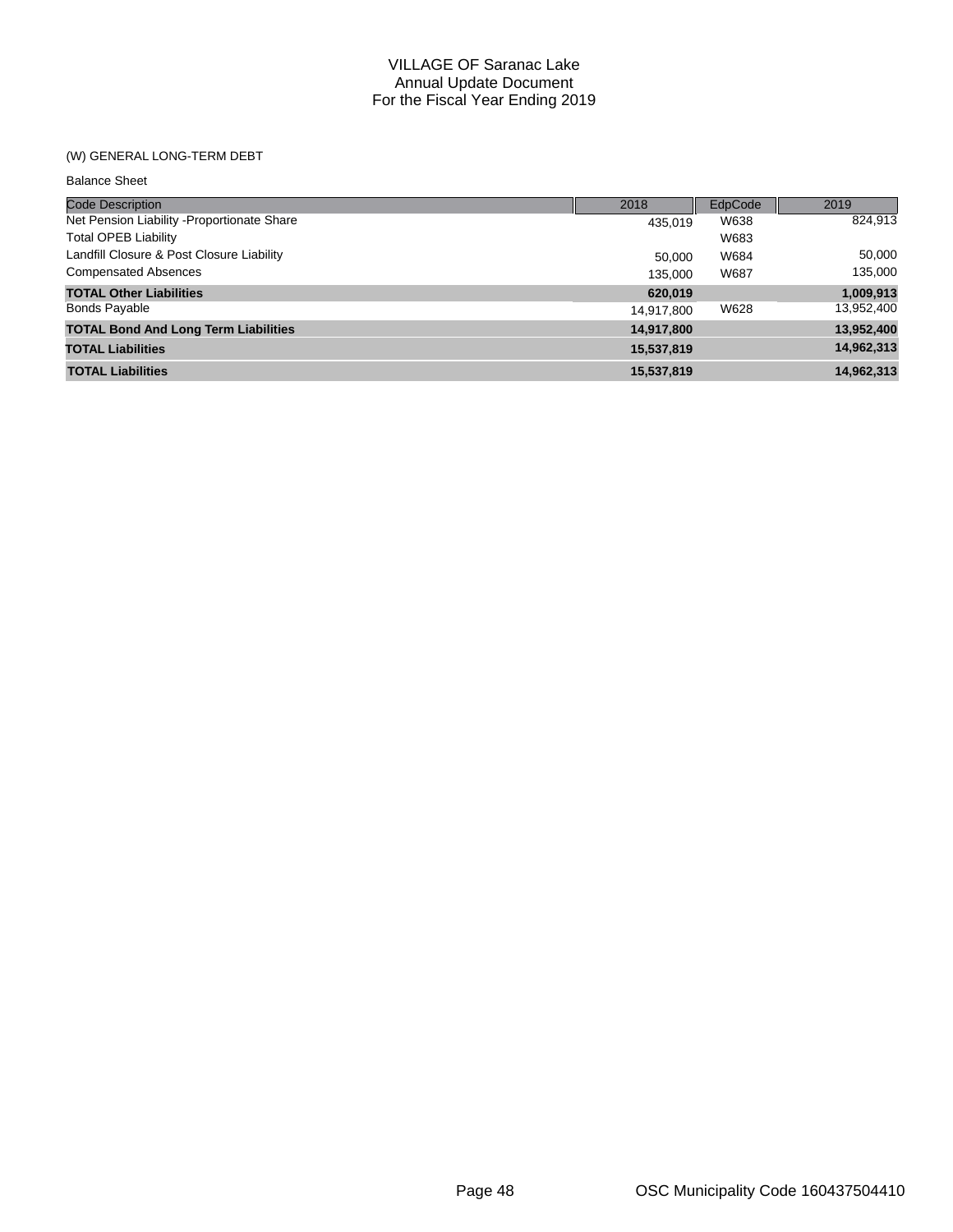## **Office of the State Comptroller 12/21/2021 12/21/2021 12/21/2021 12/21/2021 12/21/2021 12/21/2021 12/21/2021 12/21/2021 12/21/2021 12/21/2021 12/21/2021 12/21/2021 12/21/2021 12/21/2021 12/21 Statement of Indebtedness For the Fiscal Year Ending 2019**

## **County of: Franklin**

#### **Municipal Code: 160437504410**

| First<br>Year | Debt<br>Code  | Description                                                                | Flag | Cops Comp<br>Flag | Date of<br>Issue | Date of<br>Maturity   | Int.<br>Rate | Var? | Amt. Orig.<br>Issued | O/S Beg.<br>of Year | Paid<br>Dur. Year | Redeemed<br>Bond Proc. | Prior Yr.<br>Adjust. | Accreted<br>Interest | O/S End<br>of Year |
|---------------|---------------|----------------------------------------------------------------------------|------|-------------------|------------------|-----------------------|--------------|------|----------------------|---------------------|-------------------|------------------------|----------------------|----------------------|--------------------|
| 2019          | BAN           | <b>EFC STIFF - LWCC</b><br>Sewer                                           |      |                   |                  | 05/16/2019 06/20/2019 | 0.00%        |      | \$823,663            | \$0                 |                   |                        | \$0                  |                      | \$823,663          |
|               | 2016 BAN E    | <b>EFC STIFF - LWCS</b><br>Sewer                                           |      |                   |                  | 06/11/2015 06/20/2019 | $0.00\%$     |      | \$1,680,197          | \$1,594,197         | \$32,000          | \$0                    | \$0                  |                      | \$1,562,197        |
| 2017          | BAN           | <b>EFC CWRLF Final</b><br>Clarifier                                        |      |                   |                  | 03/03/2017 04/09/2020 | 0.00%        |      | \$1,017,843          | \$1,017,843         | \$20,500          | \$0                    | \$0                  |                      | \$997,343          |
|               |               | Total for Type/Exempt Status - Sums Issued Amts only made in AFR Year      |      |                   |                  |                       |              |      | \$823,663            | \$2,612,040         | \$52,500          | \$0                    | \$0                  | \$0                  | \$3,383,203        |
| 2008          | <b>BOND E</b> | <b>SEWER LINE</b><br><b>REPLACEMENT-EFC</b>                                |      |                   |                  | 09/28/2006 04/01/2036 | $0.00\%$     |      |                      | \$3,705,000         | \$190,000         | \$0                    | \$0                  |                      | \$3,515,000        |
| 2016          | <b>BOND E</b> | <b>Alternate Water</b><br>Source - EFC                                     |      |                   |                  | 10/24/2015 02/19/2045 | 0.00%        |      | \$10,870,000         | \$9,782,800         | \$360,400         | \$0                    | \$0                  |                      | \$9,422,400        |
| 2001          | <b>BOND E</b> | Sewer-EFC                                                                  |      |                   |                  | 02/01/2001 02/01/2021 | 1.50%        |      | \$5,305,000          | \$690,000           | \$235,000         | \$0                    | \$0                  |                      | \$455,000          |
| 2017          | <b>BOND N</b> | <b>FIRE TRUCK PURCHASE</b>                                                 |      |                   |                  | 07/05/2016 07/05/2021 | 1.625%       |      | \$350,000            | \$285,000           | \$70,000          | \$0                    | \$0                  |                      | \$215,000          |
|               | 2012 BOND N   | PUBLIC IMPROVEMENT                                                         |      |                   |                  | 11/15/2011 11/15/2021 | 2.39%        |      | \$1,400,000          | \$455,000           | \$110,000         | \$0                    | \$0                  |                      | \$345,000          |
|               |               | Total for Type/Exempt Status - Sums Issued Amts only made in AFR Year      |      |                   |                  |                       |              |      | \$0                  | \$14,917,800        | \$965,400         | \$0                    | \$0                  | \$0                  | \$13,952,400       |
|               |               | AFR Year Total for All Debt Types - Sums Issued Amts only made in AFR Year |      |                   |                  |                       |              |      | \$823,663            | \$17,529,840        | \$1,017,900       | \$0                    | \$0                  | \$0                  | \$17,335,603       |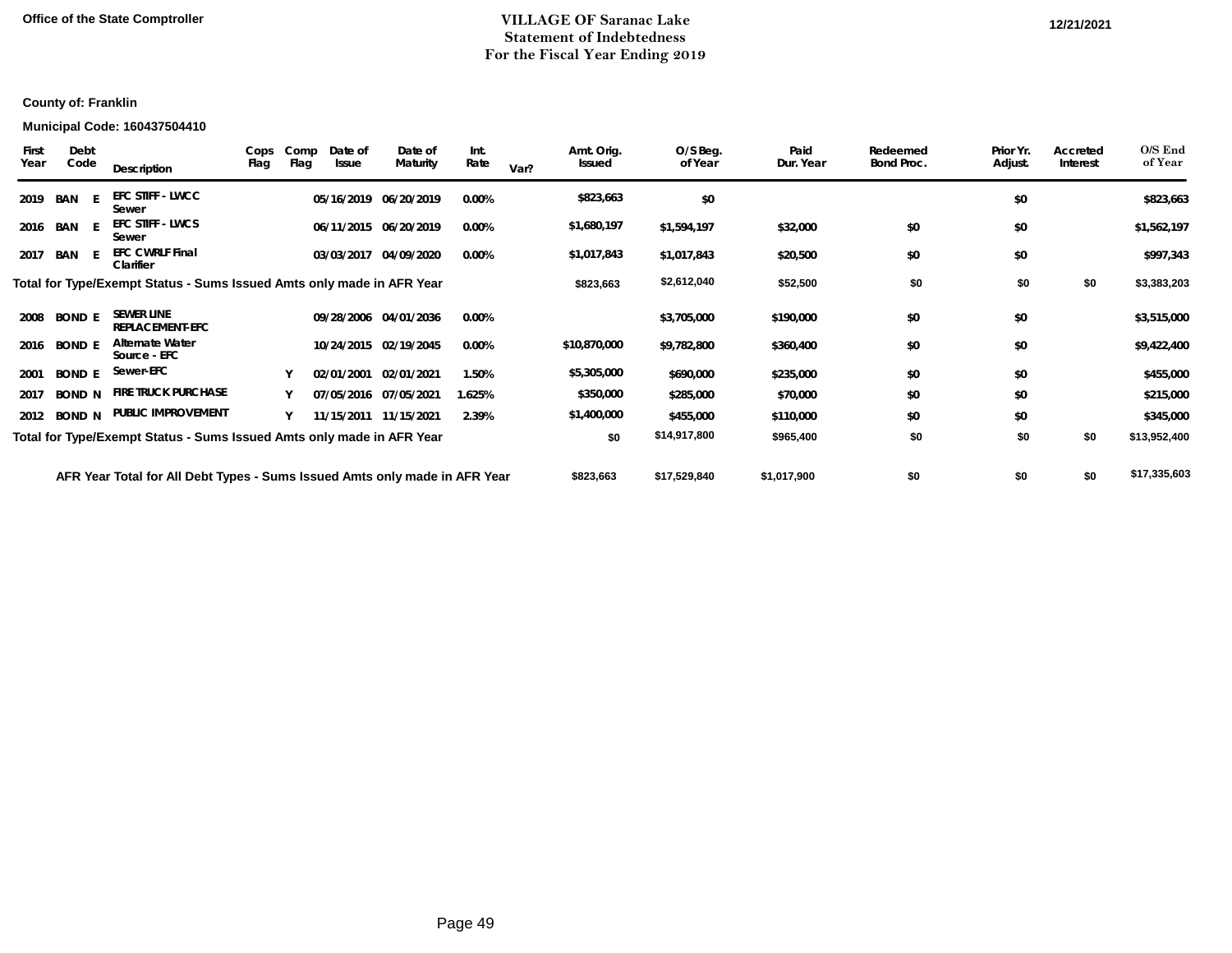### VILLAGE OF Saranac Lake Schedule of Time Deposits and Investments For the Fiscal Year Ending 2019

|                                                                                   | <b>EDP Code</b> | Amount          |
|-----------------------------------------------------------------------------------|-----------------|-----------------|
| CASH:                                                                             |                 |                 |
| On Hand                                                                           | 9Z2001          | \$900.00        |
| <b>Demand Deposits</b>                                                            | 9Z2011          | \$12,416,254.00 |
| <b>Time Deposits</b>                                                              | 9Z2021          |                 |
| Total                                                                             |                 | \$12,417,154.00 |
| <b>COLLATERAL:</b>                                                                |                 |                 |
| - FDIC Insurance                                                                  | 9Z2014          | \$500,000.00    |
| Collateralized with securities held in<br>possession of municipality or its agent | 9Z2014A         | \$12,000,000.00 |
| Total                                                                             |                 | \$12,500,000.00 |
| <b>INVESTMENTS:</b>                                                               |                 |                 |
| - Securities (450)                                                                |                 |                 |
| Book Value (cost)                                                                 | 9Z4501          |                 |
| Market Value at Balance Sheet Date                                                | 9Z4502          |                 |
| Collateralized with securities held in<br>possession of municipality or its agent | 9Z4504A         |                 |
| - Repurchase Agreements (451)                                                     |                 |                 |
| Book Value (cost)                                                                 | 9Z4511          |                 |
| Market Value at Balance Sheet Date                                                | 9Z4512          |                 |
| Collateralized with securities held in<br>possession of municipality or its agent | 9Z4514A         |                 |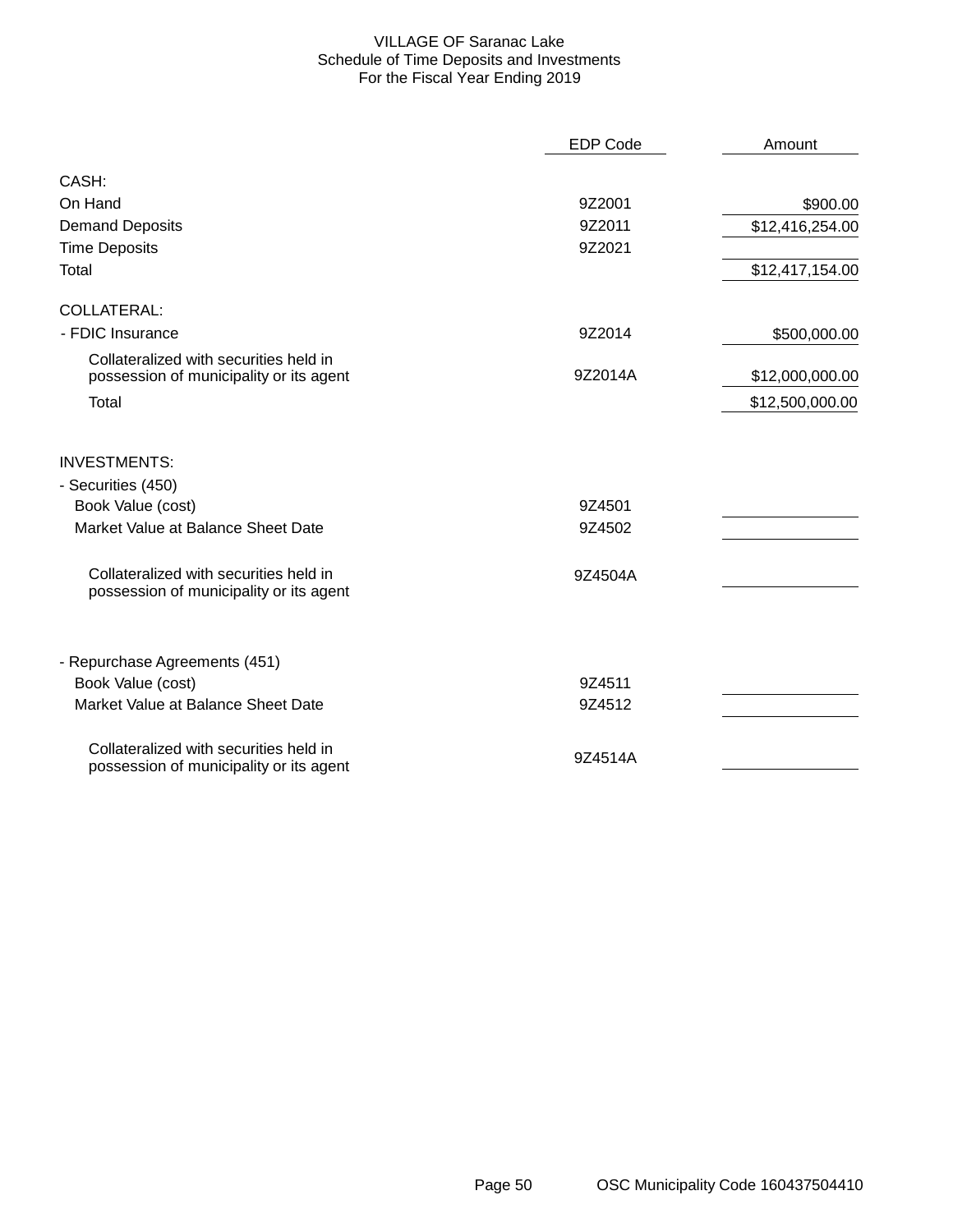### VILLAGE OF Saranac Lake Bank Reconciliation For the Fiscal Year Ending 2019

# Include All Checking, Savings and C.D. Accounts

| <b>Bank</b><br><b>Balance</b> | Add:<br>Deposit<br>In Transit | Less:<br>Outstanding<br>Checks | Adjusted<br><b>Bank</b><br><b>Balance</b> |
|-------------------------------|-------------------------------|--------------------------------|-------------------------------------------|
| \$4,992                       | \$0                           | \$0                            | \$4,992                                   |
| \$144,496                     | \$0                           | \$0                            | \$144,496                                 |
| \$100,383                     | \$0                           | \$0                            | \$100,383                                 |
| \$8,155                       | \$0                           | \$0                            | \$8,155                                   |
| \$1,120,203                   | \$0                           | \$0                            | \$1,120,203                               |
| \$23,340                      | \$0                           | \$0                            | \$23,340                                  |
| \$90,986                      | \$0                           | \$0                            | \$90,986                                  |
| \$1,548,472                   | \$0                           | \$0                            | \$1,548,472                               |
| \$431,573                     | \$0                           | \$0                            | \$431,573                                 |
| \$40,746                      | \$0                           | \$0                            | \$40,746                                  |
| \$136,544                     | \$0                           | \$0                            | \$136,544                                 |
| \$343,875                     | \$0                           | \$0                            | \$343,875                                 |
| \$11,317                      | \$0                           | \$0                            | \$11,317                                  |
| \$384,862                     | \$0                           | \$0                            | \$384,862                                 |
| \$67,939                      | \$0                           | \$0                            | \$67,939                                  |
| \$5,181,003                   | \$0                           | \$0                            | \$5,181,003                               |
| \$94,488                      | \$0                           | \$0                            | \$94,488                                  |
| \$605,537                     | \$0                           | \$0                            | \$605,537                                 |
| \$110                         | \$0                           | \$0                            | \$110                                     |
| \$150,062                     | \$0                           | \$147,486                      | \$2,576                                   |
| \$596,236                     | \$0                           | \$0                            | \$596,236                                 |
| \$20,578                      | \$0                           | \$0                            | \$20,578                                  |
| \$116,456                     | \$0                           | \$0                            | \$116,456                                 |
| \$188,047                     | \$0                           | \$0                            | \$188,047                                 |
|                               |                               |                                |                                           |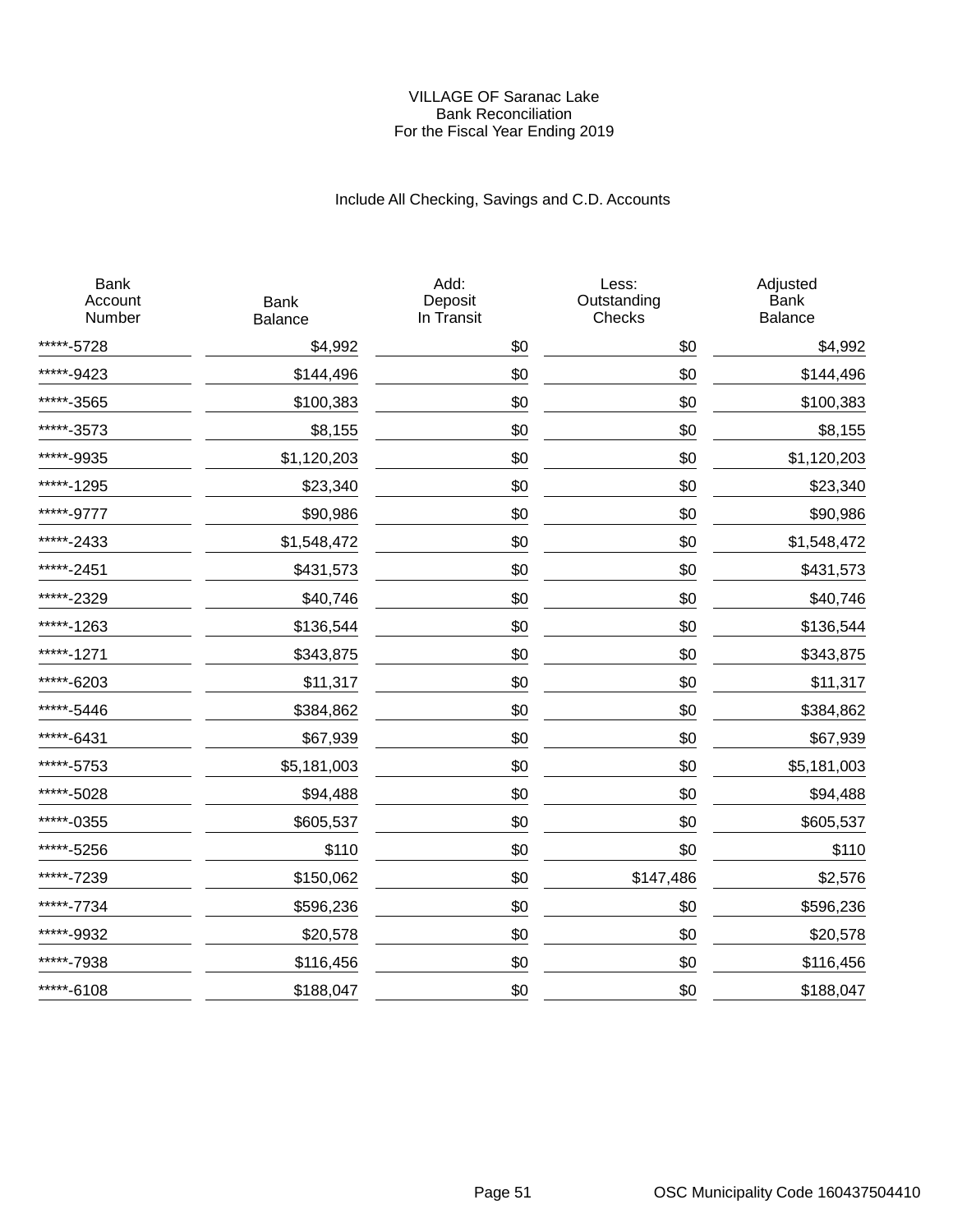### VILLAGE OF Saranac Lake Bank Reconciliation For the Fiscal Year Ending 2019

# Include All Checking, Savings and C.D. Accounts

| <b>Bank</b><br>Account<br><b>Number</b> | Bank<br><b>Balance</b>              | Add:<br>Deposit<br>In Transit |     | Less:<br>Outstanding<br>Checks |         |     | Adjusted<br>Bank<br><b>Balance</b> |
|-----------------------------------------|-------------------------------------|-------------------------------|-----|--------------------------------|---------|-----|------------------------------------|
| *****-LASS                              | \$1,005,854                         |                               | \$0 |                                |         | \$0 | \$1,005,854                        |
|                                         | <b>Total Adjusted Bank Balance</b>  |                               |     |                                |         |     | \$12,268,768                       |
|                                         | <b>Petty Cash</b>                   |                               |     |                                |         |     | \$900.00                           |
|                                         | <b>Adjustments</b>                  |                               |     |                                |         |     | \$.00                              |
|                                         | <b>Total Cash</b>                   |                               |     | 9ZCASH                         | $\star$ |     | \$12,269,668                       |
|                                         | <b>Total Cash Balance All Funds</b> |                               |     | 9ZCASHB                        | $\star$ |     | \$12,269,668                       |
|                                         | * Must be equal                     |                               |     |                                |         |     |                                    |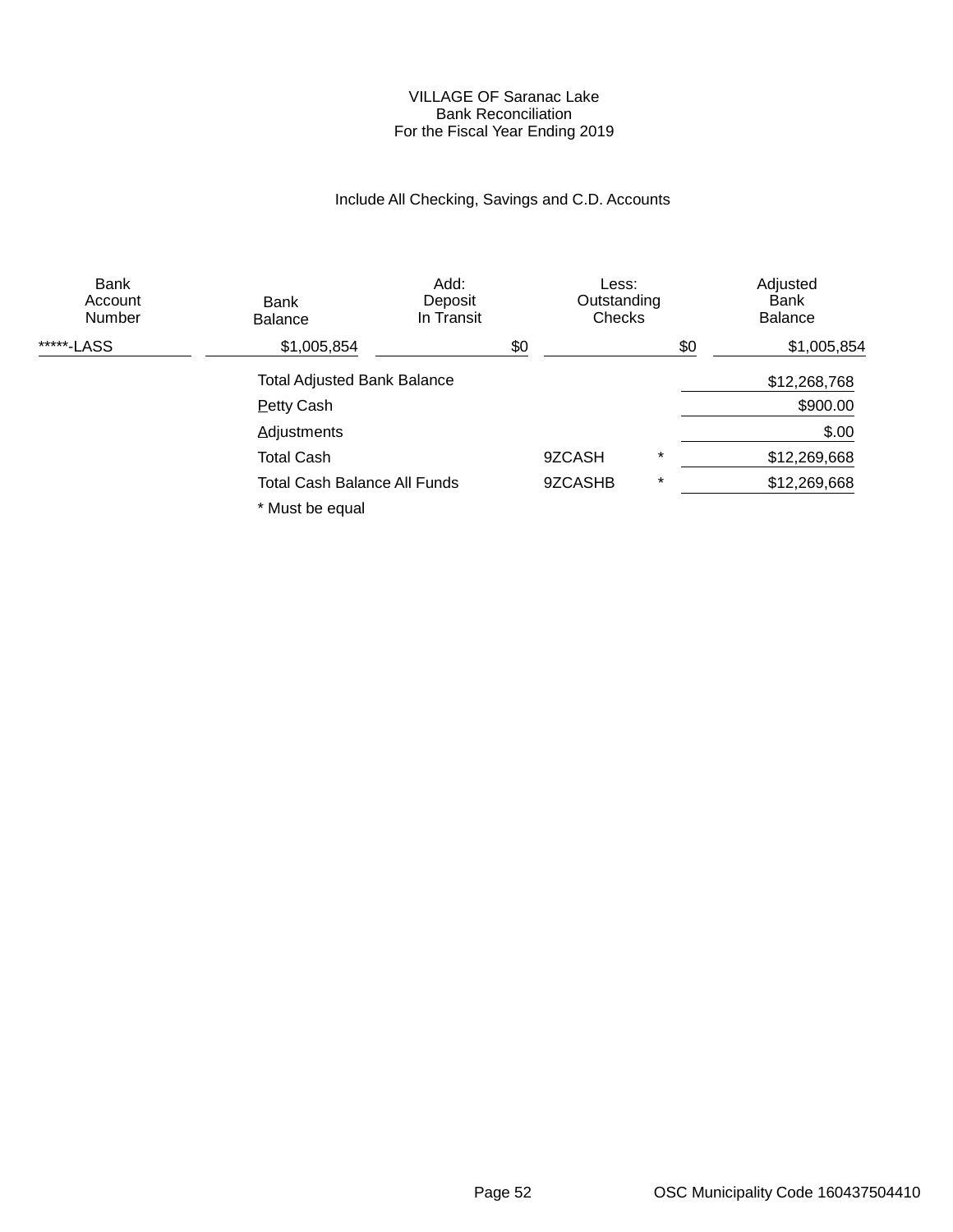## VILLAGE OF Saranac Lake Local Government Questionnaire For the Fiscal Year Ending 2019

|     |                                                                                                             | Response |
|-----|-------------------------------------------------------------------------------------------------------------|----------|
|     | 1) Does your municipality have a written procurement policy?                                                | Yes      |
|     | 2) Have the financial statements for your municipality been independently audited?                          | No       |
|     | If not, are you planning on having an audit conducted?                                                      | No       |
|     | 3) Does your local government participate in an insurance pool with other local<br>governments?             | No       |
| 4)  | Does your local government participate in an investment pool with other local<br>governments?               | No       |
|     | 5) Does your municipality have a Length of Service Award Program (LOSAP)<br>for volunteer firefighters?     | No.      |
|     | 6) Does your municipality have a Capital Plan?                                                              | Yes      |
|     | 7) Has your municipality prepared and documented a risk assessment plan?                                    | No       |
|     | If yes, has your municipality used the results to design the system of internal<br>controls?                |          |
| 8). | Have you had a change in chief executive or chief fiscal officer during the last<br>year?                   | No       |
| 9)  | Has your Local Government adopted an investment policy as required by<br>General Municipal Law, Section 39? | Yes      |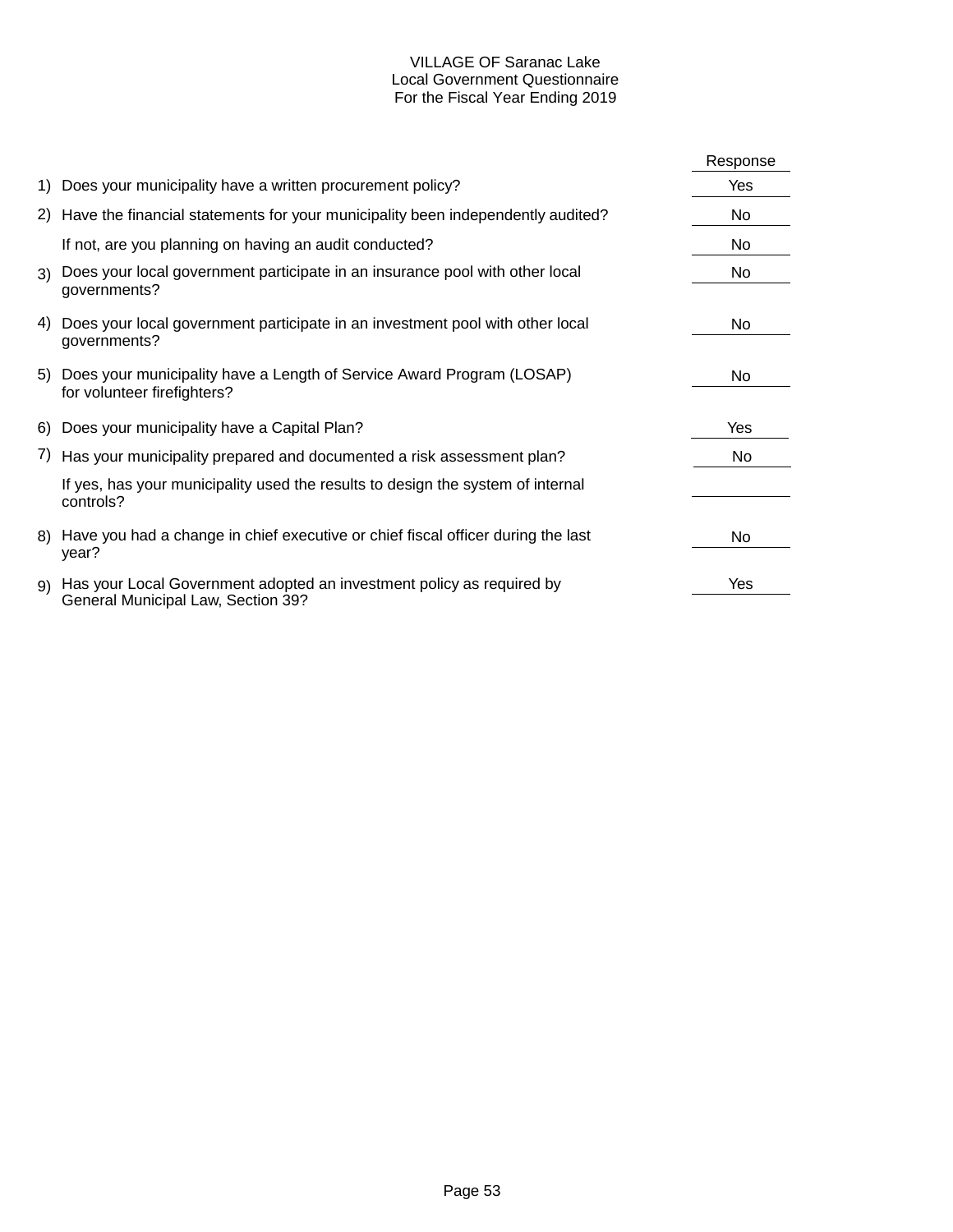### VILLAGE OF Saranac Lake Employee and Retiree Benefits For the Fiscal Year Ending 2019

|                        | <b>Total Full Time Employees:</b>                                           | 50                                                 |                                              |                                              |               |
|------------------------|-----------------------------------------------------------------------------|----------------------------------------------------|----------------------------------------------|----------------------------------------------|---------------|
|                        | <b>Total Part Time Employees:</b>                                           |                                                    |                                              |                                              |               |
| <b>Account</b><br>Code | <b>Description</b>                                                          | <b>Total</b><br><b>Expenditures</b><br>(All Funds) | # of Full<br><b>Time</b><br><b>Employees</b> | # of Part<br><b>Time</b><br><b>Employees</b> | # of Retirees |
| 90108                  | <b>State Retirement System</b>                                              | \$232,674.00                                       | 39                                           | 3                                            |               |
| 90158                  | Police and Fire Retirement                                                  | \$161,937.00                                       | 11                                           |                                              |               |
| 90258                  | <b>Local Pension Fund</b>                                                   |                                                    |                                              |                                              |               |
| 90308                  | Social Security                                                             | \$207,120.00                                       | 50                                           | Λ                                            |               |
| 90408                  | Worker's Compensation<br>Insurance                                          | \$26,506.00                                        | 50                                           | 4                                            |               |
| 90458                  | Life Insurance                                                              | \$3,612.00                                         | 50                                           | Δ                                            |               |
| 90508                  | Unemployment Insurance                                                      |                                                    |                                              |                                              |               |
| 90558                  | <b>Disability Insurance</b>                                                 |                                                    |                                              |                                              |               |
| 90608                  | <b>Hospital and Medical</b><br>(Dental) Insurance                           | \$579,189.00                                       | 50                                           |                                              |               |
| 90708                  | <b>Union Welfare Benefits</b>                                               | \$22,672.00                                        | 50                                           |                                              |               |
|                        | 90858 Supplemental Benefit Payment to<br><b>Disabled Fire Fighters</b>      |                                                    |                                              |                                              |               |
| 91890                  | <b>Other Employee Benefits</b>                                              |                                                    |                                              |                                              |               |
|                        | <b>Total</b>                                                                | \$1,233,710.00                                     |                                              |                                              |               |
|                        | <b>Computed Total From Financial</b><br>Section (comparative purposes only) | \$1,233,710.00                                     |                                              |                                              |               |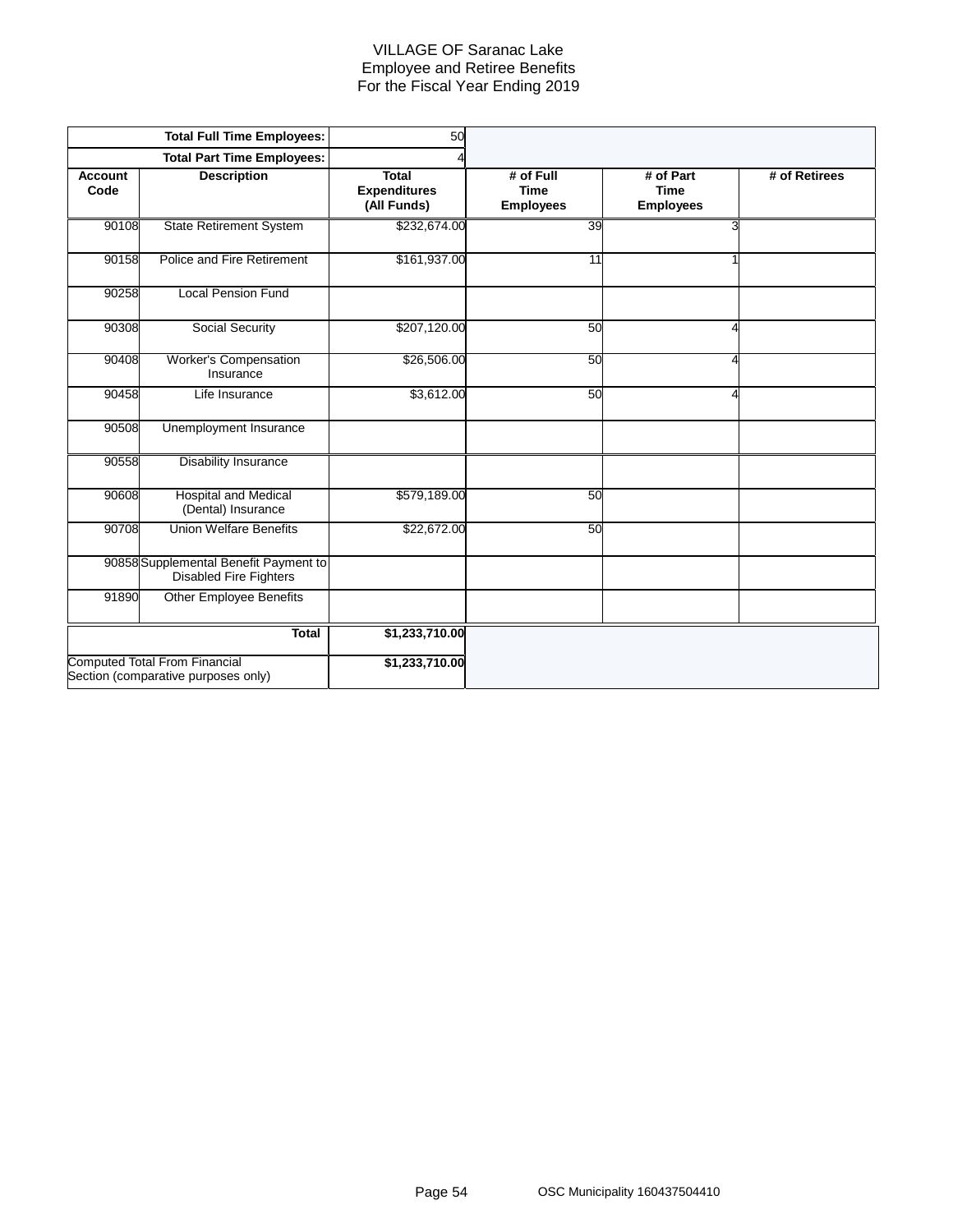#### VILLAGE OF Saranac Lake Energy Costs and Consumption For the Fiscal Year Ending 2019

| <b>Energy Type</b> | <b>Total</b><br><b>Expenditures</b> | <b>Total Volume</b> | <b>Units Of</b><br><b>Measure</b> | <b>Alternative</b><br><b>Units Of</b><br><b>Measure</b> |
|--------------------|-------------------------------------|---------------------|-----------------------------------|---------------------------------------------------------|
| Gasoline           |                                     |                     | gallons                           |                                                         |
| <b>Diesel Fuel</b> |                                     |                     | gallons                           |                                                         |
| Fuel Oil           |                                     |                     | gallons                           |                                                         |
| Natural Gas        |                                     |                     | cubic feet                        |                                                         |
| Electricity        |                                     |                     | kilowatt-hours                    |                                                         |
| Coal               |                                     |                     | tons                              |                                                         |
| Propane            |                                     | gallons             |                                   |                                                         |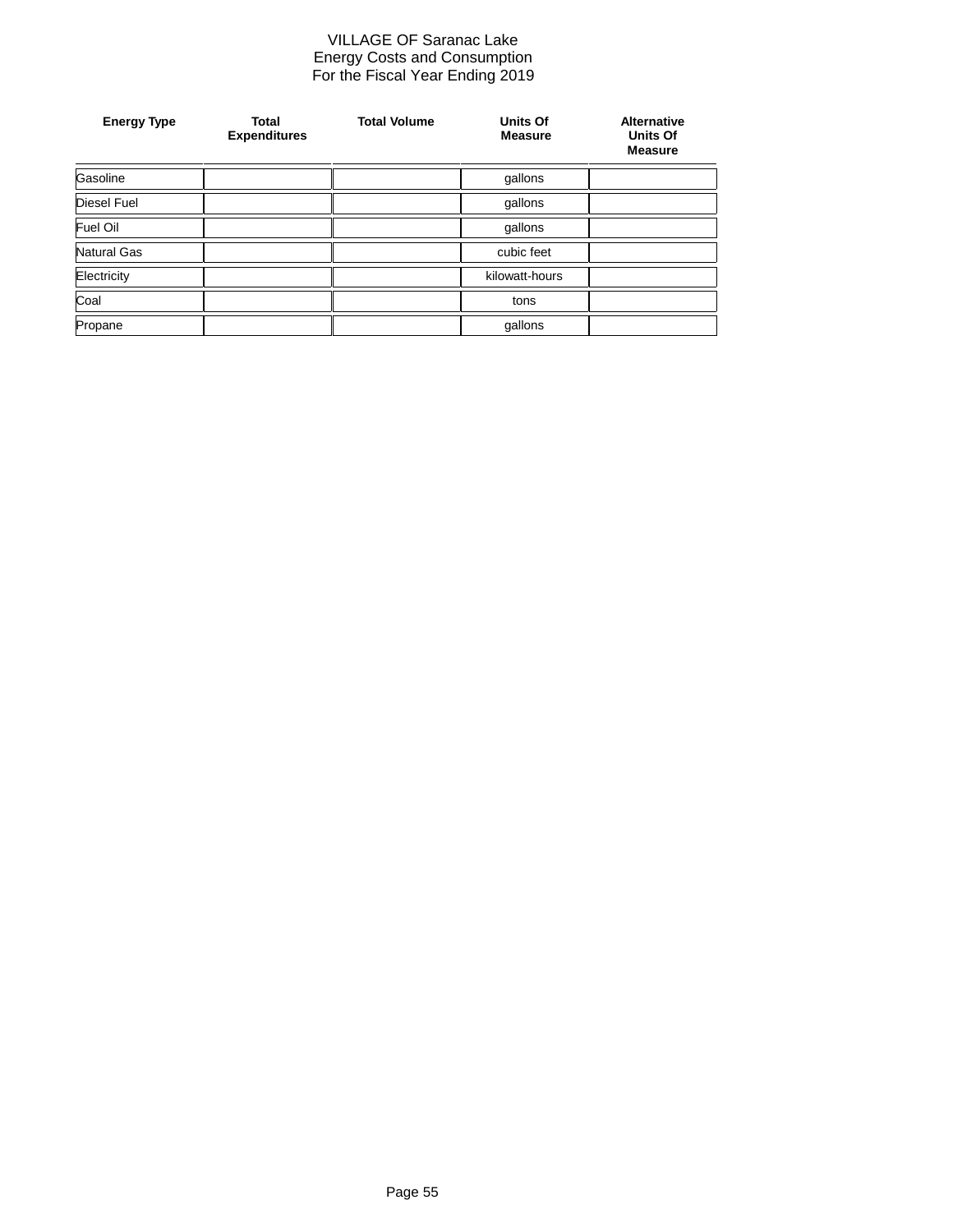## CERTIFICATION OF CHIEF FISCAL OFFICER

| I, Elizabeth Benson                                                                                     | , hereby certify that I am the Chief Fiscal Officer of       |  |  |  |  |
|---------------------------------------------------------------------------------------------------------|--------------------------------------------------------------|--|--|--|--|
| the Village of Saranac Lake                                                                             | , and that the information provided in the annual            |  |  |  |  |
| financial report of the Village of Saranac Lake                                                         | , for the fiscal year ended 05/31/2019                       |  |  |  |  |
| , is TRUE and correct to the best of my knowledge and belief.                                           |                                                              |  |  |  |  |
| By entering the personal identification number assigned by the Office of the State Comptroller to me as |                                                              |  |  |  |  |
| the Chief Fiscal Officer of the Village of Saranac Lake<br>, and adopted by me as                       |                                                              |  |  |  |  |
| my signature for use in conjunction with the filing of the Village of Saranac Lake's                    |                                                              |  |  |  |  |
| annual financial report, I am evidencing my express intent to authenticate my certification of the      |                                                              |  |  |  |  |
| Village of Saranac Lake's                                                                               | annual financial report for the fiscal year ended 05/31/2019 |  |  |  |  |
| and filed by means of electronic data transmission.                                                     |                                                              |  |  |  |  |

Brendan Kennedy (BST North Bension Networks and The Elizabeth Bension Networks and The Elizabeth Bension Name of Report Preparer if different than Chief Fiscal Officer

(518) 459-6700 Treasurer Telephone Number 76 and 76 and 76 and 76 and 77 and 77 and 77 and 77 and 77 and 77 and 77 and 77 and 77 and 77 and 77 and 77 and 77 and 77 and 77 and 77 and 77 and 77 and 77 and 77 and 77 and 77 and 77 and 77 and 77 and 77

Name

39 Main Street, Suite 9, Saranac Lak Official Address

12/21/2021 (518) 891-4150 Date of Certification **Date of Certification Date of Certification Official Telephone Number**